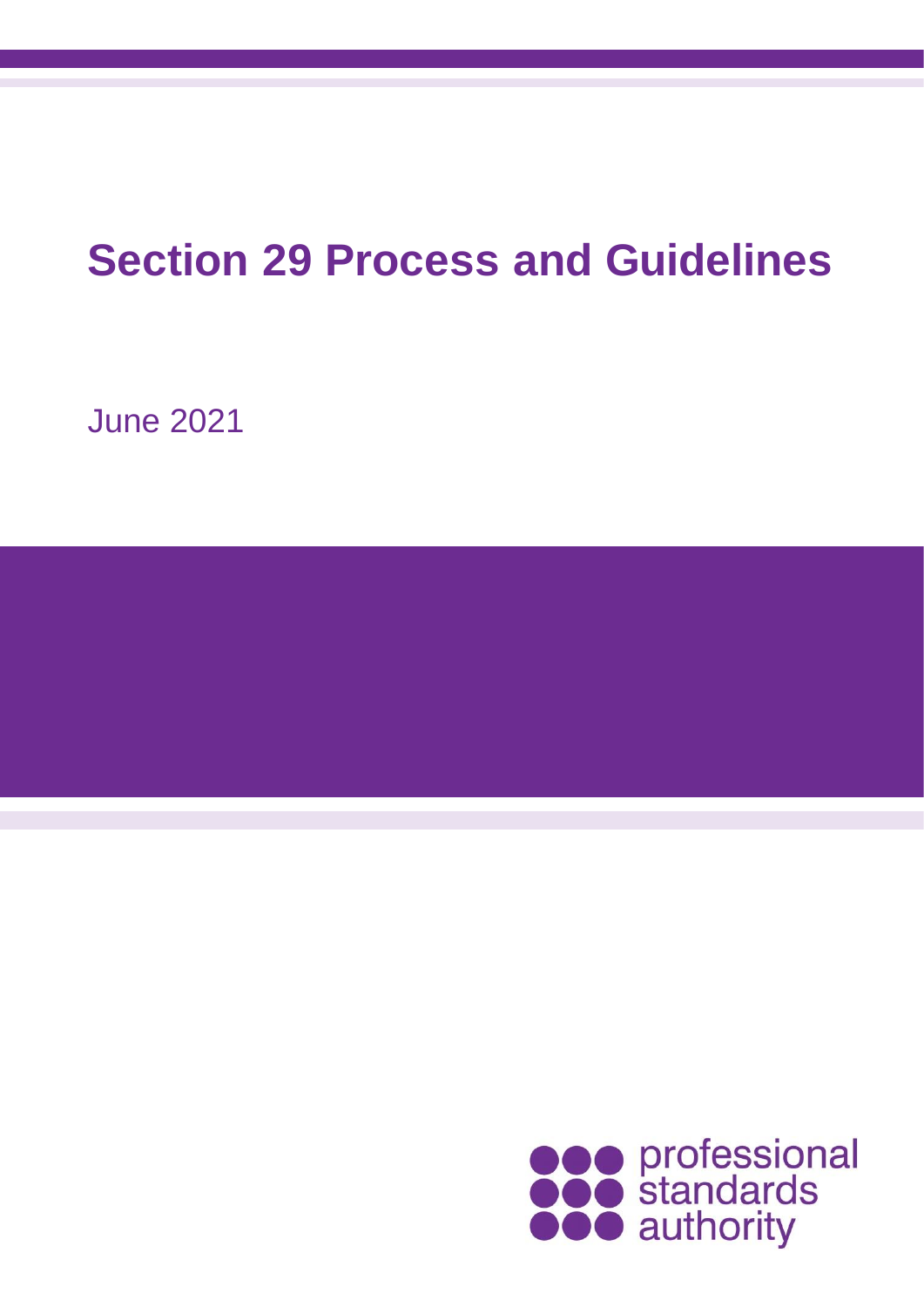# **About the Professional Standards Authority**

The Professional Standards Authority for Health and Social Care promotes the health, safety and wellbeing of patients, service users and the public by raising standards of regulation and voluntary registration of people working in health and care. We are an independent body, accountable to the UK Parliament.

We oversee the work of 10 statutory bodies that regulate health professionals in the UK and social workers in England. We review the regulators' performance and audit and scrutinise their decisions about whether people on their registers are fit to practise.

We also set standards for organisations holding voluntary registers for people in unregulated health and care occupations and accredit those organisations that meet our standards. To encourage improvement we share good practice and knowledge, conduct research and introduce new ideas including our concept of right-touch regulation.1 We monitor policy developments in the UK and internationally and provide advice to governments and others on matters relating to people working in health and care.

We also undertake some international commissions to extend our understanding of regulation and to promote safety in the mobility of the health and care workforce.

Our organisational values are: integrity, transparency, respect, fairness and teamwork. We strive to ensure that our values are at the core of our work. More information about our work and the approach we take is available at [www.professionalstandards.org.uk.](http://www.professionalstandards.org.uk/)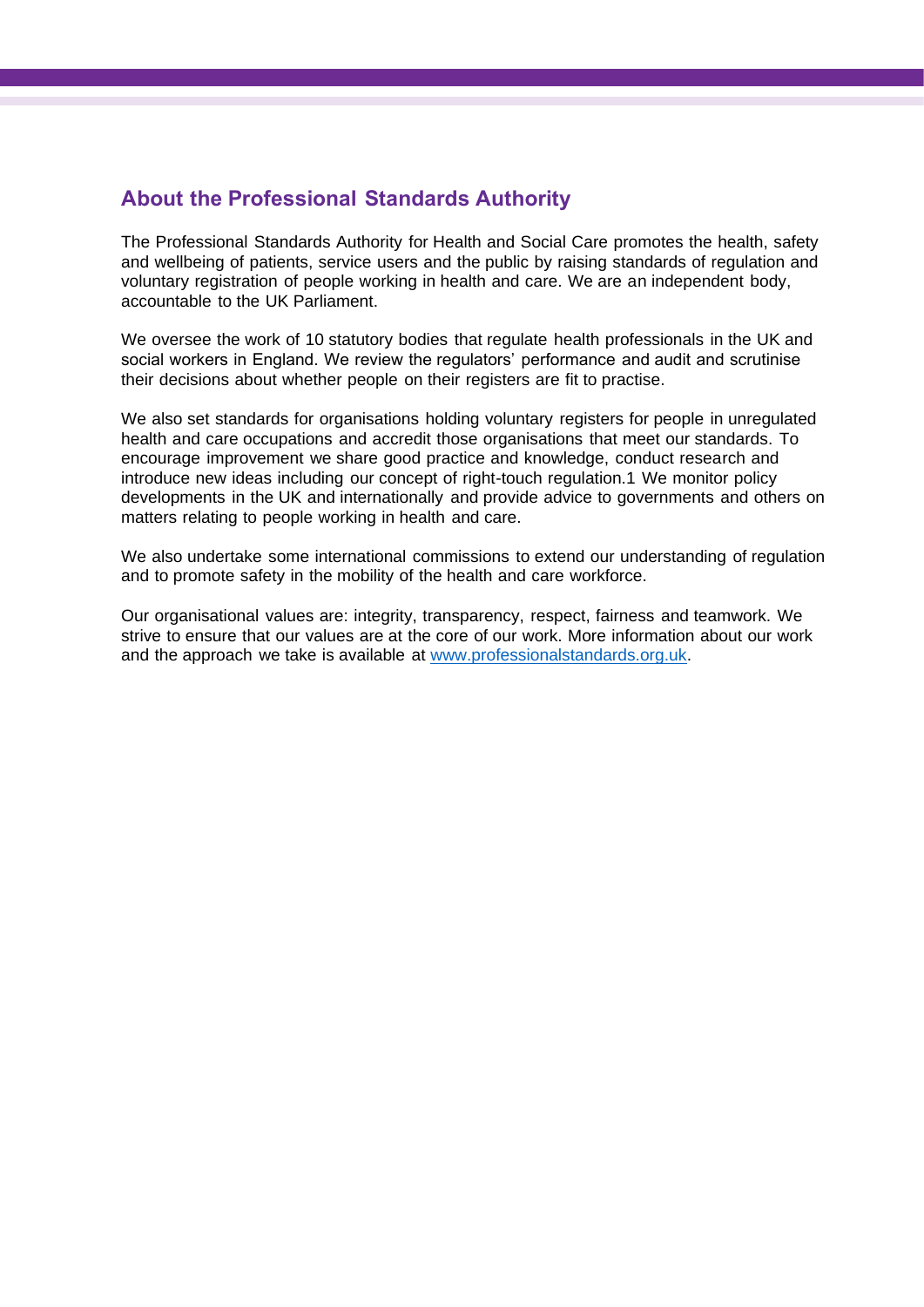# **Contents**

| 2. Annex 1: Section 29 of the National Health Service Reform and Health Care<br>Professions Act 2002 (as amended) and section 40A and Section 40B of the |  |
|----------------------------------------------------------------------------------------------------------------------------------------------------------|--|
| 3. Annex 2: Application of s29 to the procedures of each regulatory body 30                                                                              |  |
|                                                                                                                                                          |  |
|                                                                                                                                                          |  |
|                                                                                                                                                          |  |
|                                                                                                                                                          |  |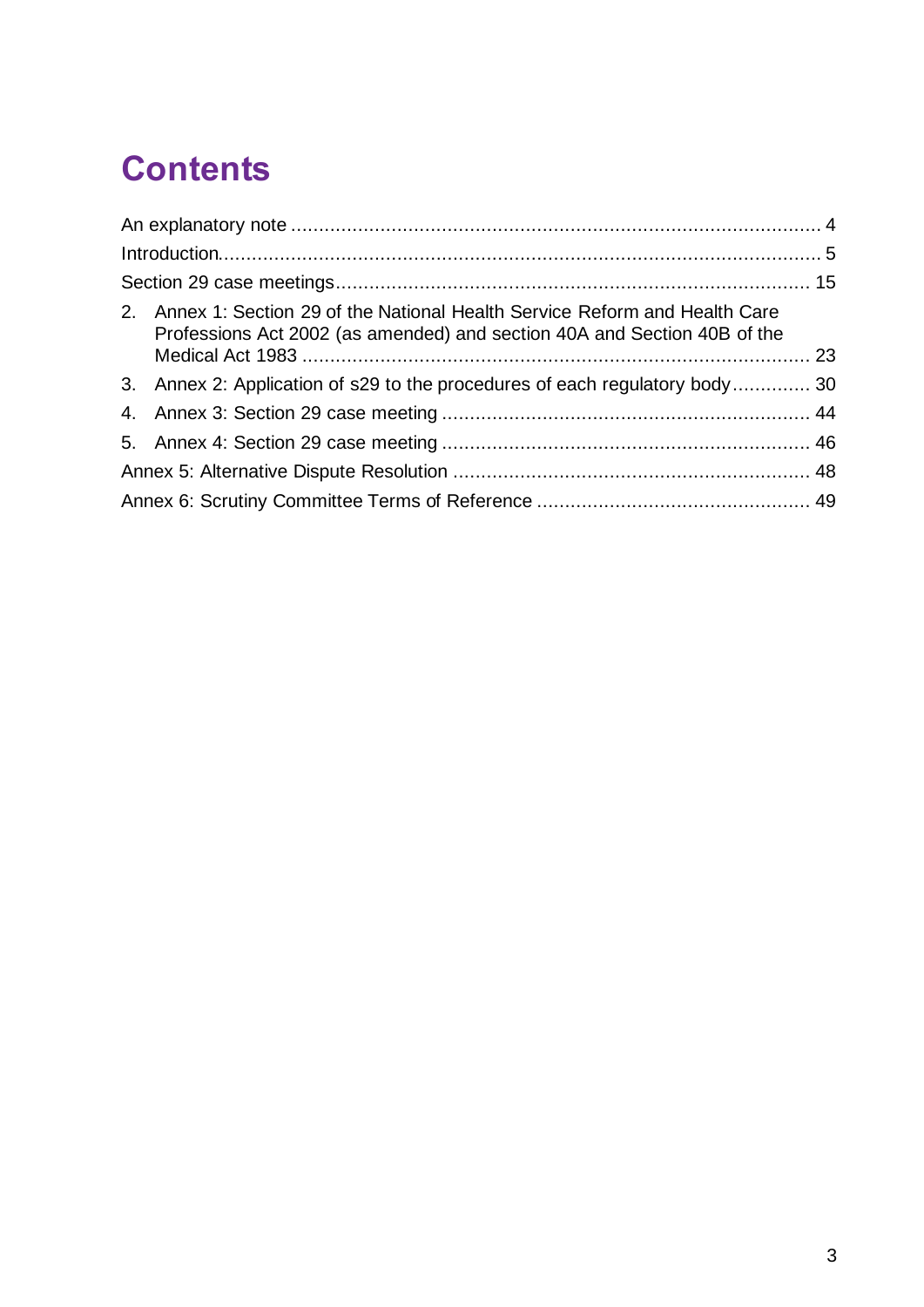# <span id="page-3-0"></span>An explanatory note

- 1.1 Section 29 ("s29") of the National Health Service Reform and Health Care Professions Act 2002 ("the 2002 Act") provides the Professional Standards Authority (the "Authority") with a discretion to refer to the High Court<sup>1</sup> ("the Court") any final fitness to practise panel decision made by one of the 10 regulatory bodies that the Authority oversees if that decision is insufficient<sup>2</sup> for public protection. If the Authority makes a s29 referral, the Court will decide whether or not to overturn the final fitness to practise panel's decision. The precise wording of s29 is to be found at Annex 1.
- 1.2 This document sets out the guidance that is used by the Authority in deciding whether or not to make a s29 referral to Court and summarises the processes the Authority follows in reviewing final fitness to practise panel decisions.
- 1.3 Any decision to make a s29 referral to Court is made at a formal meeting called a s29 case meeting. At least one Board member must be involved in the decision. The Authority generally uses three decision-makers. In deciding whether or not to exercise the discretion provided by s29, the decision-makers are entitled to take into account all matters raised in the particular circumstances of the case which they consider to be relevant. It is important that this guidance is read with this in mind. This guidance does not seek to set out exhaustively all of the matters that might be relevant, or to indicate that there is only one approach that might be taken in each individual case. This approach is appropriate because the Authority has a public protection remit and its s29 discretion pursuant to that remit could be compromised if this document sought to provide overly specific guidance. Given that each regulator operates under individual sets of rules, the Authority considers that there is no scope for providing exhaustive guidance. Such an approach would also appear to be inappropriate, because decisions concerning a registrant's fitness to practise require consideration of matters raised by the individual case.
- 1.4 We use the term "patients" throughout this document for ease but this includes users of health care and users of social care and social work services in England.

<sup>&</sup>lt;sup>1</sup> Or its equivalent in the other jurisdictions covered by the Act

<sup>2</sup> Whilst the wording of s29 is "not sufficient", we have used the word "insufficient" and "insufficiency" throughout this document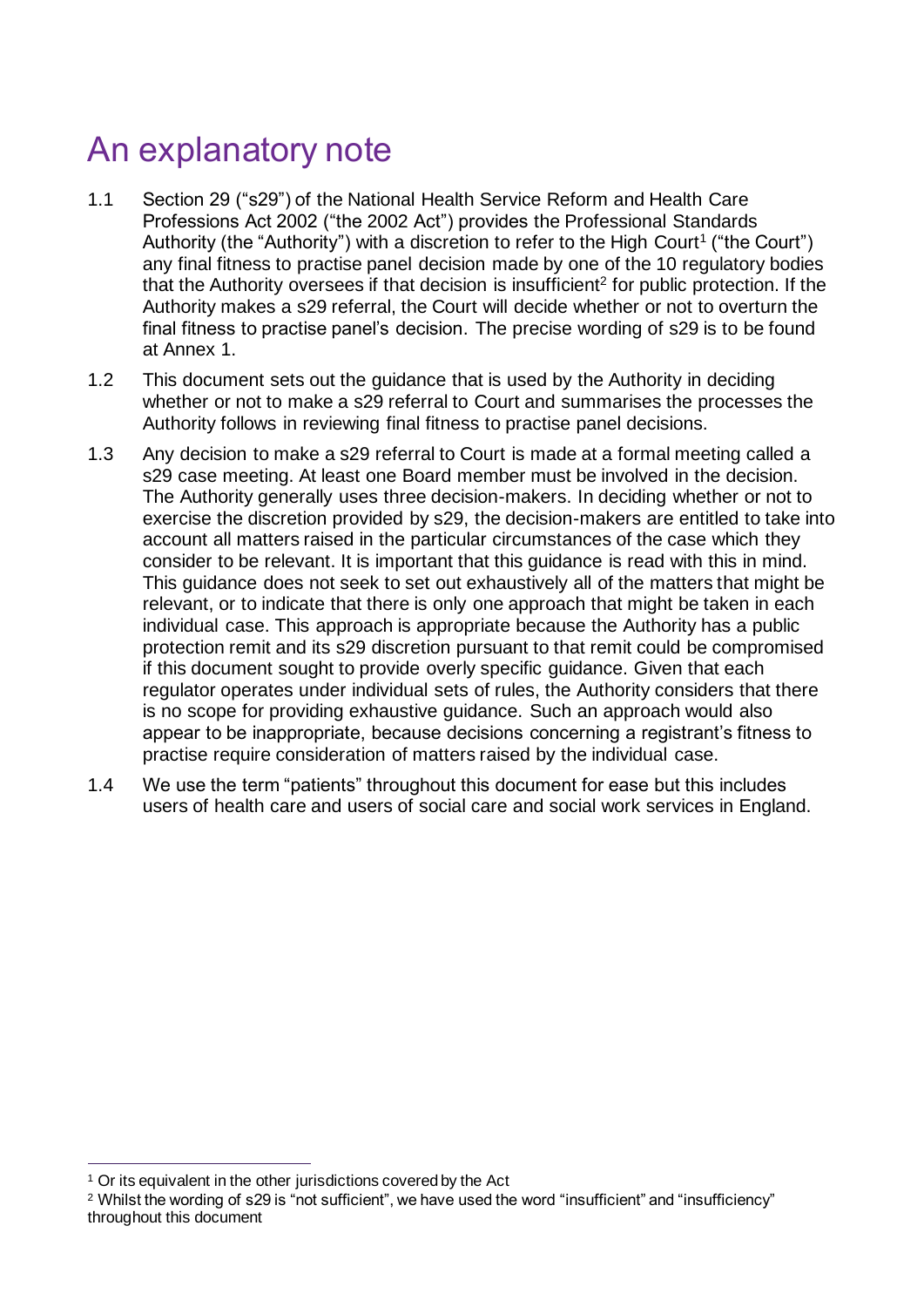# <span id="page-4-0"></span>Introduction

# **Principles underpinning the s29 process**

- 1.6 The main objective of the Authority in exercising its functions, set out at paragraph 2.2 below, is to promote the health, safety and well-being of users of health care, users of social care in England, users of social work services in England and other members of the public.
- 1.7 The Authority's functions as laid out in the 2002 Act are to:
	- Promote the interests of users of health care, users of social care in England, users of social work services in England and other members of the public in relation to the performance of their functions by the bodies mentioned in subsection (3) (in this group of sections referred to as "regulatory bodies"), and by their committees and officers,
	- Promote best practice in the performance of those functions,
	- Formulate principles relating to good professional self-regulation, and to encourage regulatory bodies to conform to them, and
	- Promote co-operation between regulatory bodies, and between them, or any of them, and other bodies performing corresponding functions.
- 1.8  $\,$  S29 of the 2002 Act (as amended<sup>3</sup>) provides the Authority with a discretion to refer any final fitness to practise decision made by one of the 10 regulators that we oversee to Court, if we consider that decision is insufficient for the protection of the public.
- 1.9 Consideration of whether a decision is sufficient for the protection of the public involves consideration of whether it is sufficient to protect the health, safety and well-being of the public, whether it is sufficient to maintain public confidence in the profession concerned, and whether it is sufficient to maintain proper professional standards and conduct for members of that profession.
- 1.10 When considering whether a decision is insufficient, we are not limited to the sanction (or lack of sanction) imposed by the fitness to practise panel. A decision can be insufficient for public protection as a result of a finding that was made (or not made) by the final fitness to practise panel before it considered sanction. For example, either a failure to make a finding that one of the statutory grounds of impairment of fitness to practise has been established, or a failure to make a finding that the registrant's fitness to practise is currently impaired can be insufficient for public protection. In addition, in some circumstances, a factual error can also fall within s29, as can a decision to "stay" a fitness to practise hearing. Similarly, "under- prosecution" by a regulator in investigating the case and/or in the way the regulator presented the case to the fitness to practise panel (or other serious procedural irregularities) may mean that the Authority can make a s29 referral to Court.
- 1.11 If the Authority makes a s29 referral to Court, the question the Court will address is whether the decision that the Authority is challenging as being insufficient for public protection is one that a reasonable fitness to practise panel, having regard to the relevant facts and the object of disciplinary proceedings, could reasonably have

<sup>&</sup>lt;sup>3</sup> The General Medical Council (Fitness to Practise and Over-arching Objective) and the Professional Standards Authority for Health and Social Care (References to Court) Order 2015 2015 No. 794, Part 2, Article 18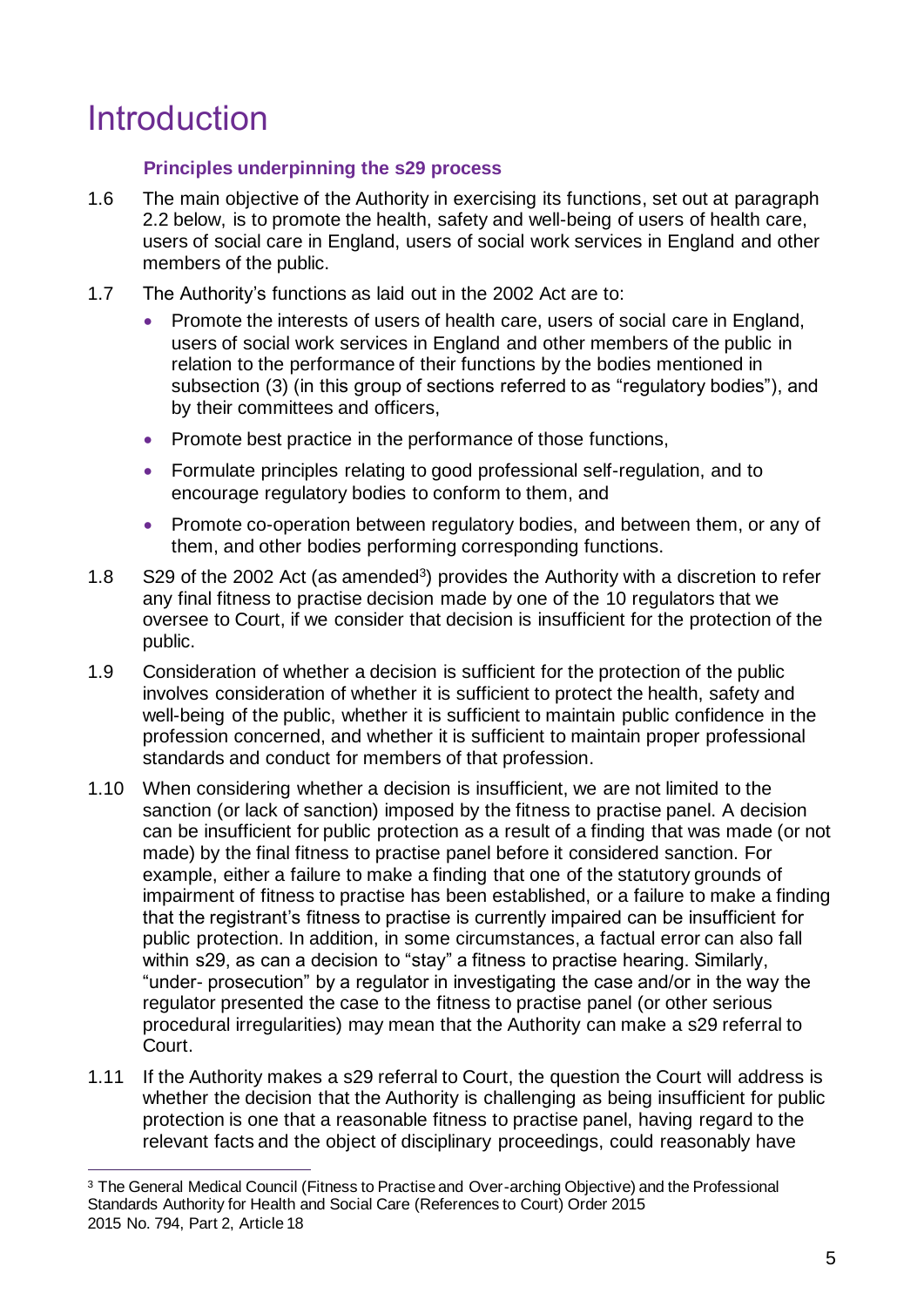reached. The task of the Court is to determine whether the decision of the fitness to practise panel is "wrong" or "unjust because of serious procedural or other irregularity in the proceedings"<sup>4</sup> . In practice, this means that the Court will assess whether:

- the decision made by the fitness to practise panel was wrong, having regard to the registrant's conduct and the overriding duty a) to protect the health, safety and well-being of the public; b) to maintain public confidence in the profession concerned and c) to maintain proper professional standards and conduct for members of that profession; and/or
- taking into account the material facts, the decision made by the fitness to practise panel, failed to have due regard for the safety of the public and the reputation of the profession; and/or
- Serious procedural or other irregularities occurred in the operation of the fitness to practise proceedings which mean that the final outcome reached was inappropriate.
- 1.12 The Authority's power to make a s29 referral to Court is different in respect of final fitness to practise panel decisions made by the adjudication arm of the General Medical Council (the Medical Practitioners Tribunal Service "MPTS"). This is because on 31 December 2015 new legislation came into effect which gives the GMC its own power to appeal final fitness to practise panel decisions made by the MPTS. Further information about the Authority's consideration of final MPTS fitness to practise decisions and how that process differs from our consideration of the final fitness to practise decisions made by the other nine regulators that we oversee is set out in paragraphs [1.48](#page-12-0) [–1.52,](#page-13-0) below.
- 1.13 The Authority's discretion to refer final fitness to practise panel decisions to Court under s29 is not the only way in which we aim to address concerns about fitness to practise panel outcomes. Better public protection has been retrospectively achieved in the specific cases which the Authority has successfully appealed through s29. However, the Authority also aims to help the regulators to improve the quality of their fitness to practise process outcomes by disseminating learning we identify across the final fitness to practise decisions that we review – not just those that result in referrals to Court.

# **Operation of the s29 process – principles of good regulation**

- 1.14 This document summarises the Authority's operating processes in relation to s29 of the Act. This is a living document which will be kept under regular review. The processes used reflect the five principles of good regulation identified by the Better Regulation Task Force, to which we have added agility as a sixth principle.
	- 1. *Proportionality.* Where appropriate, the Authority may liaise with regulators to clarify the policies and legal context affecting final fitness to practise panel decisions. Where appropriate, the Authority will explore alternative methods of securing outcomes that achieve sufficient public protection. The Authority will also, where requested, work with Government with the objective of ensuring that the regulators that we oversee have the necessary powers, including an appropriate range of sanctions available to their fitness to practise panels.

<sup>4</sup> Civil Procedure Rules 52.2(3)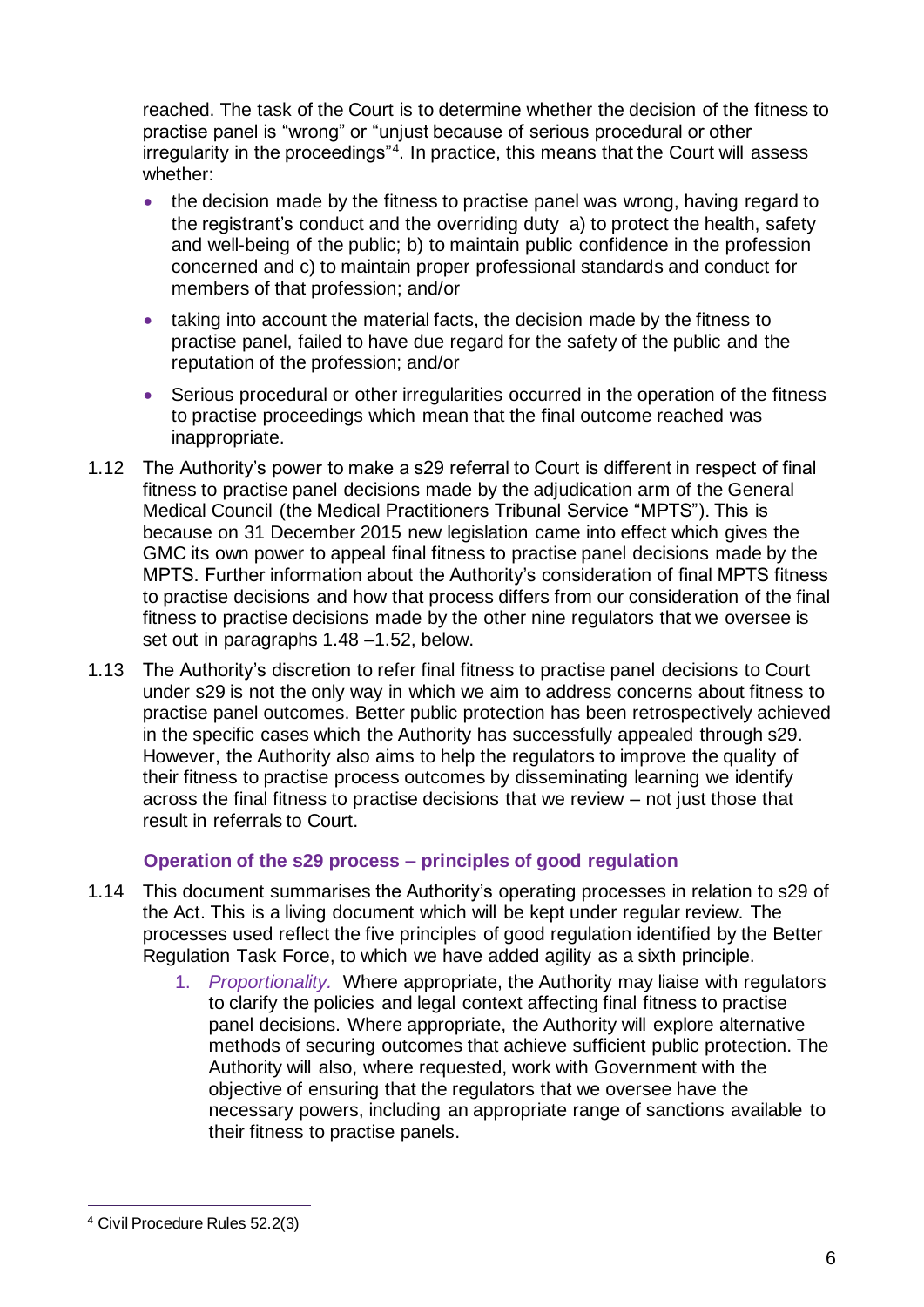- 2. *Accountability.* The Authority is accountable to patients, the public and to Parliament. The Authority is aware both of the costs incurred in referring final fitness to practise panel decisions to Court and our responsibility to spend our resources cost-effectively. However, this will not prevent the Authority making a s29 referral to Court where appropriate to achieve public protection. We will share the outcomes of our s29 work on our website.
- 3. *Consistency.* The Authority's first priority is the protection of the public and the consistent application of this principle underpins the s29 process. The Authority will decide whether or not to make a s29 referral to Court based on the merits of each individual case.
- 4. *Transparency.* Decisions to make s29 referrals to Court are reported to the Authority's Board and information about those decisions is published on our website. Details of our s29 work are shared in Board meetings and in our annual report which is laid before the UK's Parliaments. Each regulator should ensure that their registrants are aware that involvement in their fitness to practise proceedings will lead to scrutiny and possibly to intervention by the Authority in the form of a s29 referral to Court. Court proceedings are generally heard in public and the judgments are usually publicly available (where possible we will include them on our website at [www.professionalstandards.org.uk\)](http://www.professionalstandards.org.uk/).
- 5. *Targeted.* S29 referrals to Court are made for the purposes of public protection. The Authority may decide not to proceed to a Court hearing where other effective mechanisms to protect the public are available.
- 6. *Agility*. Regulation must look forward and be able to adapt to anticipate change. In exercising its s29 jurisdiction the Authority takes account of the changes to the legislative frameworks governing the regulators' fitness to practise work.
- 7. The Authority will also apply the principles of right-touch regulation, which is the approach we adopt in all the work that we do. Right-touch regulation means using the minimum regulatory force required to achieve the desired result.

### **Receiving information about final fitness to practise panel decisions: notification to the Authority of all 'relevant decisions' by regulators**

1.15 In order for the Authority to comply with the statutory time limits within which a s29 Court referral can be made<sup>5</sup>, we depend upon the regulators notifying us of all relevant decisions within the meaning of s29(1) or (2) within two working days of the notification of that decision to the registrant. 'Relevant decisions' means all determinations made by the relevant fitness to practise panels<sup>6</sup>. Regulators will be requested to provide an advance list of their scheduled final fitness to practise

<sup>5</sup> See Annex 2 for details on the time limits which apply.

<sup>6</sup> This includes notification of erasures/removals/striking offs, suspensions, conditions of practice, warnings, impairment no sanction, as well as cases where fitness to practise panels decide that the registrant's fitness to practise is not impaired, either because the facts alleged have not been proved or because those facts are not serious enough to form the basis for a finding of impairment of fitness to practise, or because the registrant's fitness to practise is not currently impaired even though it was impaired in the past.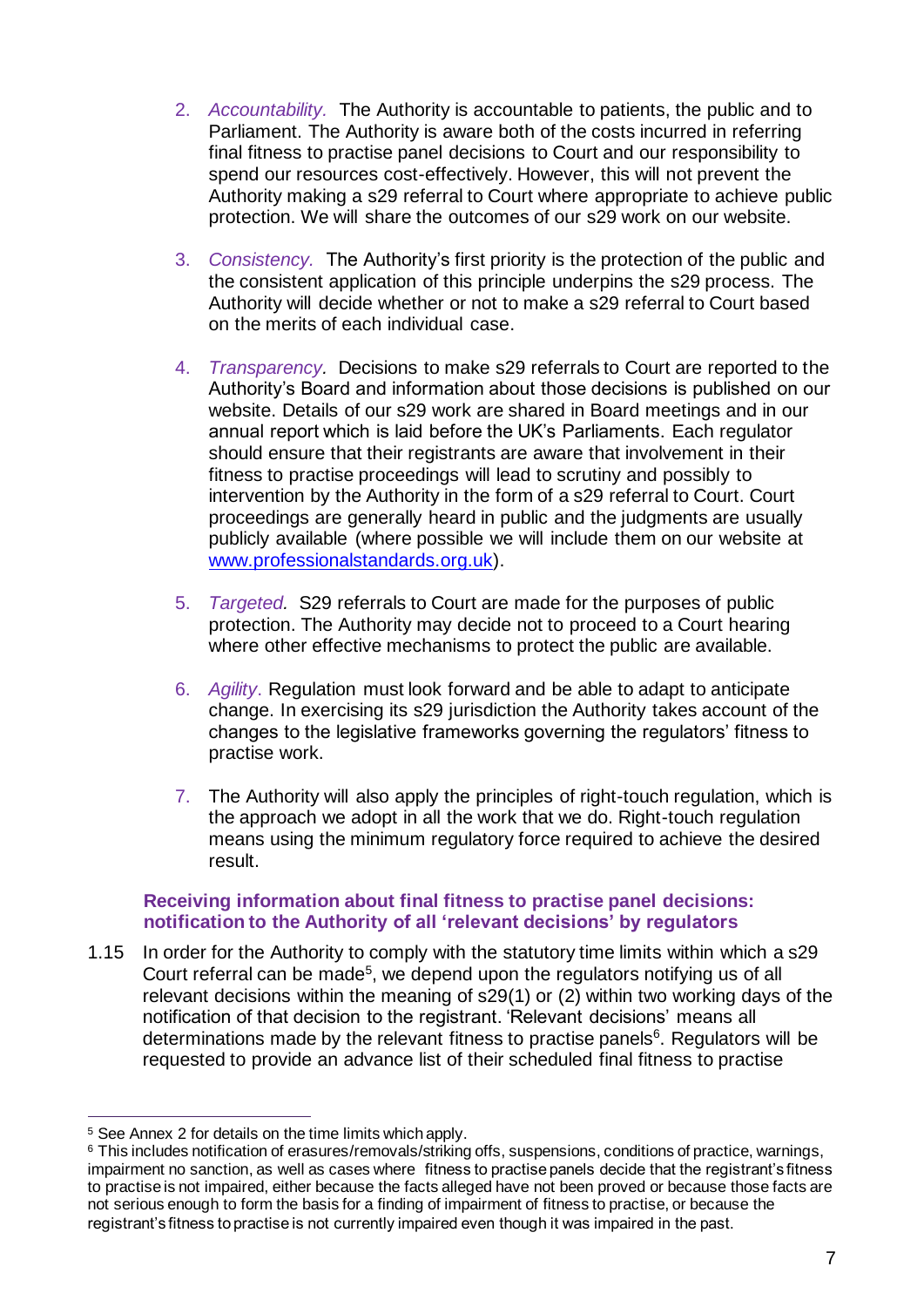hearings if this information is not readily available (e.g. on the regulator's website) so that we can check that we have received notification of all relevant decisions.

- 1.16 The Authority needs, in the first instance, the following information from the regulator:
	- The name and registered address of the registrant
	- The charges or allegations against the registrant (including any charges/allegations that were withdrawn, or in relation to which the regulator offered no evidence at the fitness to practise hearing)
	- The final fitness to practise panel's findings of fact and any reasons given in relation to the findings of fact
	- The final fitness to practise panel's decision(s) or determination(s), including information about the sanction imposed, and any reasons given in relation to the fitness to practise panel's decision about imposing a sanction
	- Information about the period within which the registrant can appeal the final fitness to practise panel's decision.

#### **Informing relevant parties about the Authority's role**

- 1.17 It is important that registrants are informed promptly about any decision by the Authority to make a s29 referral to Court. Regulators have agreed to give registrants factual information about the Authority's existence and its role in reviewing final fitness to practise panel decisions. Whilst the Authority will contact a registrant directly if it decides to make a s29 referral to Court (at which point the registrant would become one of the respondents to the Court proceedings), it is for the regulator to communicate with registrants during the period up until the conclusion of the regulator's fitness to practise proceedings. This means that the regulator should provide adequate information about the Authority's ability to make a s29 Court referral (and the relevant timeframes for it to do so) within the formal documents the regulator sends to registrants about final fitness to practise panel proceedings, including Notices of Inquiry/Notices of Hearing (or their equivalents).
- 1.18 Regulators should also refer to the Authority's role in any leaflets they disseminate to members of the public giving details of how to raise a fitness to practise concern about a registrant. Details about the Authority's functions should also be given by regulators to their fitness to practise panel members, so that they are aware of the Authority's role.

#### **Communication with regulators**

- 1.19 We welcome direct referrals from regulators where they have concerns about the decision made by its fitness to practise panel. In one appeal against a particular regulator, the High Court said the regulator was under an obligation to bring the Panel's error to the attention of the Authority.<sup>7</sup> This statement was made in the context of submissions about costs and the regulator's liability to pay the Authority's costs
- 1.20 Against the background of the strict statutory time limits for any s29 referral to Court, any communication should be sent to the Authority promptly after the final fitness to practise panel's decision is made. Where appropriate, the Authority may seek clarification from the regulator about general issues of policy and process

<sup>7</sup> PSA v GPhC and Onwughalu [2014] EWHC 2521 (Admin) [48]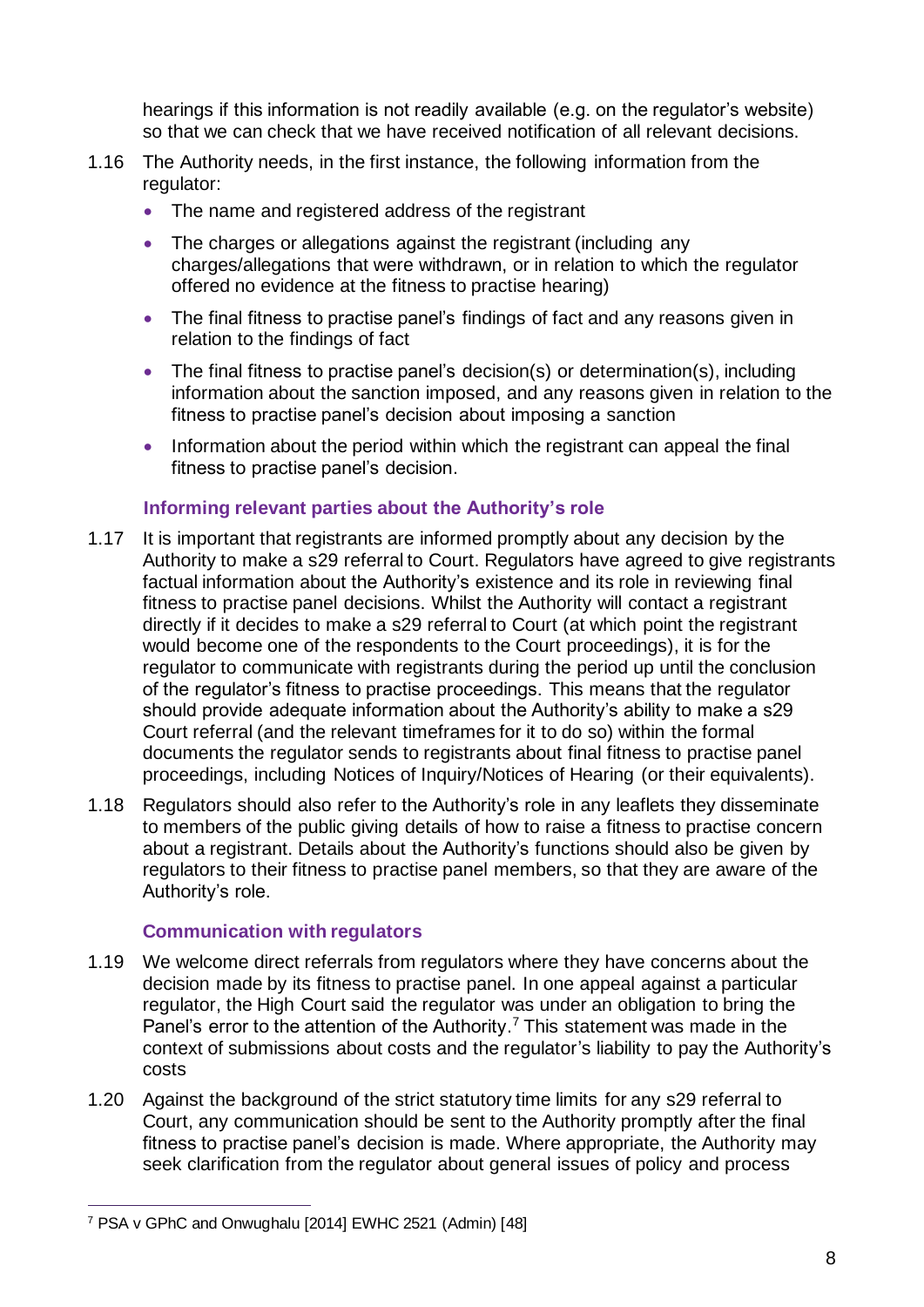before any decision is reached to hold a s29 case meeting. The Authority will consider the principles that apply to it as a public body (such as fairness) in deciding whether such clarification should be sought, and the form of that clarification. The Authority believes that any unfairness to the registrant should not arise as part of this process, as any such clarification that is sought by the Authority will be for general information only, and the Authority will not, as part of seeking such clarification, invite the regulator to comment on whether or not a s29 referral to Court should be made in the particular circumstances of the case.

1.21 Any communication from a regulator to the Authority may be disclosed to the registrant (and other interested parties) in any subsequent legal proceedings.

#### **Communication with the Authority from interested parties**

- 1.22 The Authority does not rely upon interested parties to bring to its attention final fitness to practise panel decisions that may be insufficient for public protection – the Authority reviews every final fitness to practise decision in any event. Interested parties such as individual complainants, public bodies (including the police), patient groups, employers and the media may wish to alert the Authority to final fitness to practise panel decisions which they believe are insufficient for public protection. The Authority can take this information into account when reviewing the case.
- 1.23 Because of the strict statutory time limits for s29 referrals to Court, any correspondence raising concerns about the sufficiency of a final fitness to practise panel decision should be sent to the Authority as soon as possible after the relevant decision was made. It is helpful if any such correspondence includes the following information:
	- The name of the regulator
	- The date of the final fitness to practise panel decision
	- The name of the registrant
	- An explanation of why the matter is being drawn to the Authority's attention.
- 1.24 Where interested parties provide information to the Authority which could form the basis of a new allegation of impaired fitness to practise, the Authority will assess whether or not it is appropriate to pass that information to the regulator.

#### **Weight given to communication from regulators or other parties**

1.25 If interested parties decide to alert the Authority to a decision, the Authority will exercise appropriate caution in considering the weight to be given to the information, given that the other relevant parties will not have had the opportunity to comment upon it. Information supplied to the Authority by interested parties may be disclosed within the litigation process following any decision to make a s29 referral to Court.

### **Procedure following receipt of a final fitness to practise panel decision from a regulator**

- <span id="page-8-0"></span>1.26 An officer of the Authority will check all notified decisions as soon as practicable after notification. The officer will check whether the case is a 'relevant decision' under s29(1) or (2), and note and record the deadline for a s29 referral to Court. For further information about relevant decisions, see Annex 2.
- 1.27 At this stage the officer will also register the case on the Authority's internal s29 Case Management System (CMS).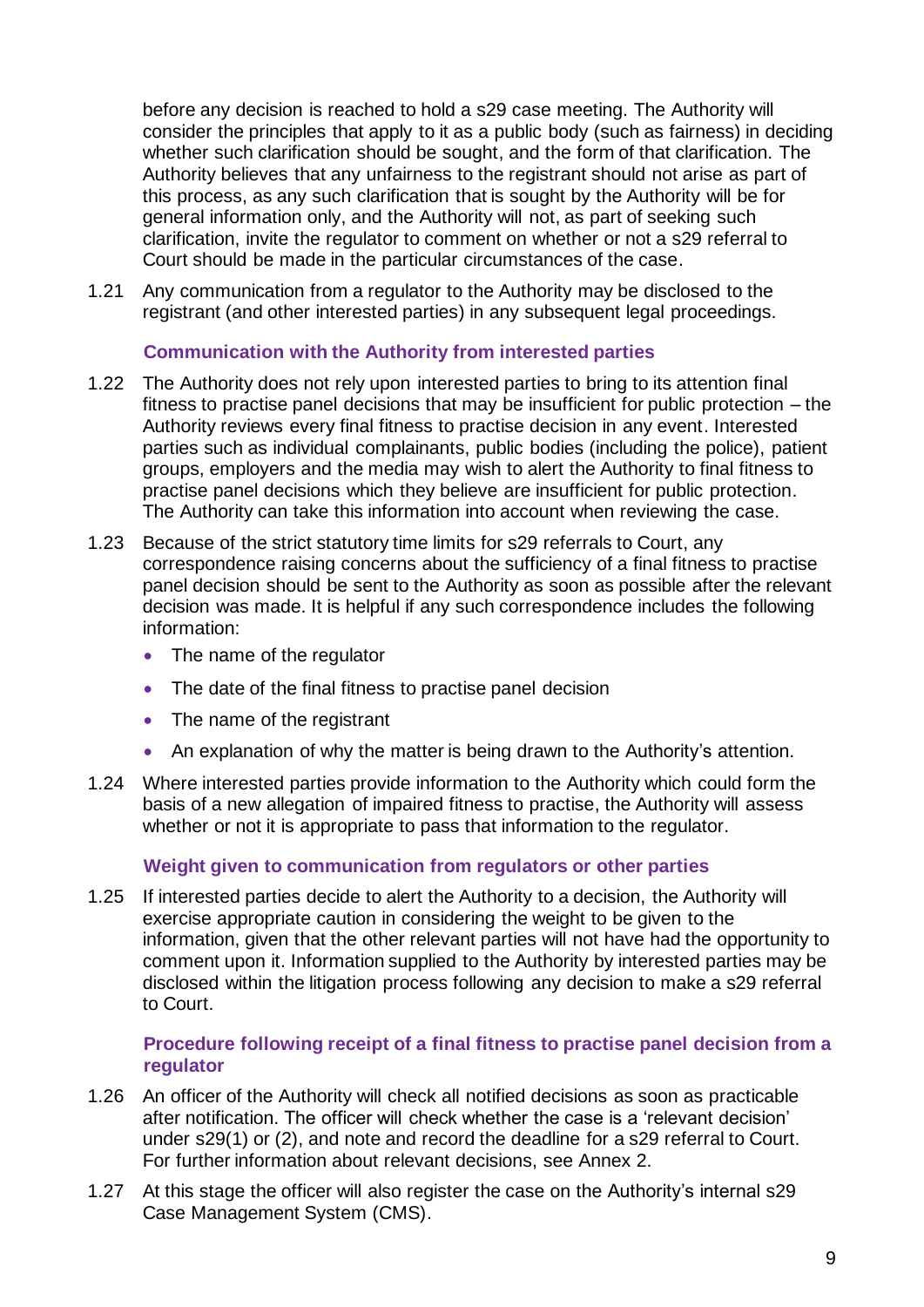#### **Assessment of case by an Authority officer**

- 1.28 An Authority officer will identify all those decisions where the regulator's fitness to practise panels imposed the most severe sanction available (usually removal/erasure/striking off of a registrant's name from the register, or a decision not to restore a registrant's name to the register). Details of these decisions are logged on the Authority's CMS in order to provide a baseline against which other panel decisions can be compared but these decisions are closed without scrutiny by an officer. Review decisions to suspend a registrant's practice for a further period will also be closed in this way.
- 1.29 All other final fitness to practise panel decisions will be scrutinised by an officer in order to assess whether they appear to be sufficient for public protection. The officer will assess whether further information should be obtained from the regulator so that the decision can be reviewed in more detail, or whether no further review is necessary. They will record their assessment (including proper, adequate and intelligible reasons for their conclusions) on the Authority's CMS.
- 1.30 The Authority has robust processes in place for the training of officers in undertaking such assessments, and for the quality assurance by senior officers of an appropriate proportion of any assessments made by more junior officers.

#### **Assessment of whether or not a decision is sufficient for public protection**

- 1.31 In assessing whether a decision is sufficient for public protection, the officer will exercise their own judgement. It is neither practical nor desirable to produce an exhaustive list of the types of decisions which may not be sufficient for public protection, as that consideration will vary depending on the facts of the particular case. Consideration of whether a final fitness to practise panel decision is sufficient for public protection may include an analysis of some or all of the following issues:
	- The adequacy of the allegation considered by the final fitness to practise panel
	- Whether there has been a serious procedural or other irregularity on the part of the regulator in bringing the case or the panel in deciding the outcome of the case
	- The fitness to practise panel's findings of fact, and its reasons for finding some facts not proved
	- The context of the registrant's behaviour/actions
	- Whether the registrant's failings are of a type that can be remediated and, if so, whether the registrant has demonstrated full remediation of them
	- Whether the registrant has shown any or sufficient remorse
	- Whether the registrant has demonstrated adequate insight
	- The Panel's determination at impairment stage
	- What other findings, sanctions or decisions were available to the final fitness to practise panel
	- Whether the final fitness to practise panel applied any Indicative Sanctions Guidance appropriately and/or had due regard to case-law
	- Previous decisions of the courts, a regulator, the Authority, tribunals or other bodies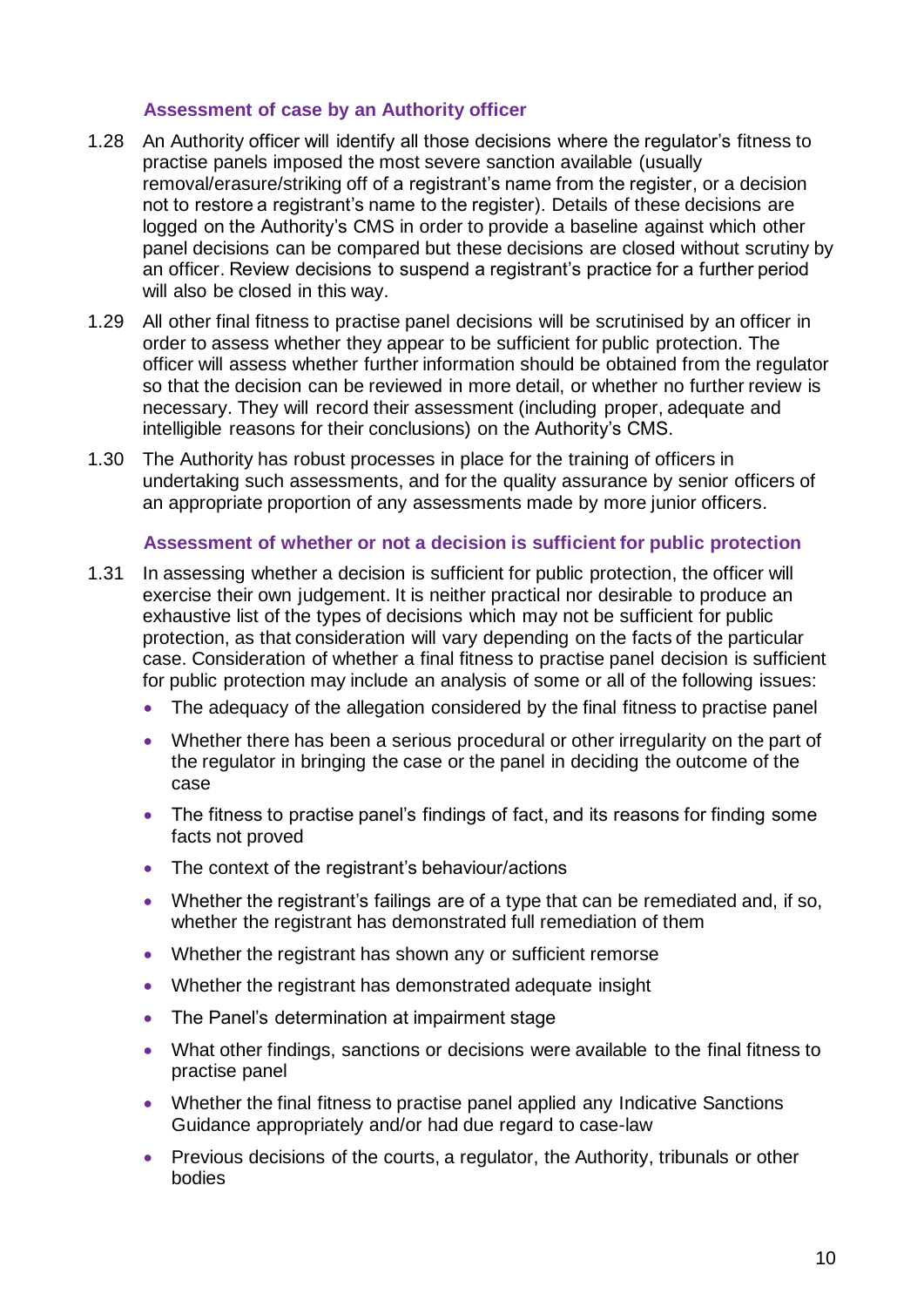- Whether, in the opinion of the Authority, the decision is likely to exert a sufficient deterrent effect on other registrants
- Whether, in the opinion of the Authority, the decision is likely to maintain public confidence in the profession.
- 1.32 Where the officer assessing a final fitness to practise panel decision considers that the decision is sufficient for protection of the public, the officer may nonetheless consider that the decision raises general issues of importance that should be drawn to the attention of the regulator concerned, regulators as a whole, or to the Authority's Board in furtherance of its broader statutory functions. Such feedback may also be taken into account by the Authority in its regular assessment of the regulator's performance within its fitness to practise function.
- 1.33 Where the officer assessing a final fitness to practise panel decision considers that they cannot reach a conclusion about whether or not it is sufficient for protection of the public, the officer will request from the relevant regulator additional information and/or documents (such as hearing transcripts and documentary evidence). Regulators have agreed to provide such additional information/documents to the Authority within three days of such a request, or as soon as is practicable. Arrangements may need to be put in place to ensure that the provision of transcripts and other relevant documents is not delayed. The additional information or documents requested may include the following:
	- The public and private transcript(s) of the hearing or inquiry
	- Other evidence which was available to the final fitness to practise panel, including documentary evidence ("exhibits")
	- Evidence which was available to the regulator, but which was not provided to the final fitness to practise panel
	- Case Examiner/Investigating Committee referral decisions and bundles This assists us in assessing whether cases have been 'under-prosecuted' by the regulator
	- Information about the sanctions available to the decision makers, including any Indicative Sanctions Guidance
	- Details of any third parties representing the regulator, the registrant(s) and/or others at the hearing
	- Any comments the regulator wishes to provide.
- 1.34 Where during the course of its assessment of the decision, new evidence comes to the Authority's attention which was not available to the final fitness to practise panel during the hearing, and which might have made a difference to the outcome, the Authority will be at liberty to take account of such information.
- 1.35 Exceptionally, the Authority may seek information which was not provided to the final fitness to practise panel for whatever reason but which could have been relevant to its deliberations. This includes evidence which the Authority considers that the regulator did not obtain but which it ought to have obtained and placed before the final fitness to practise panel.
- 1.36 All of the above information will be treated by the Authority as confidential and used solely in connection with the purpose of carrying out and/or exercising any of its statutory functions, duties or powers.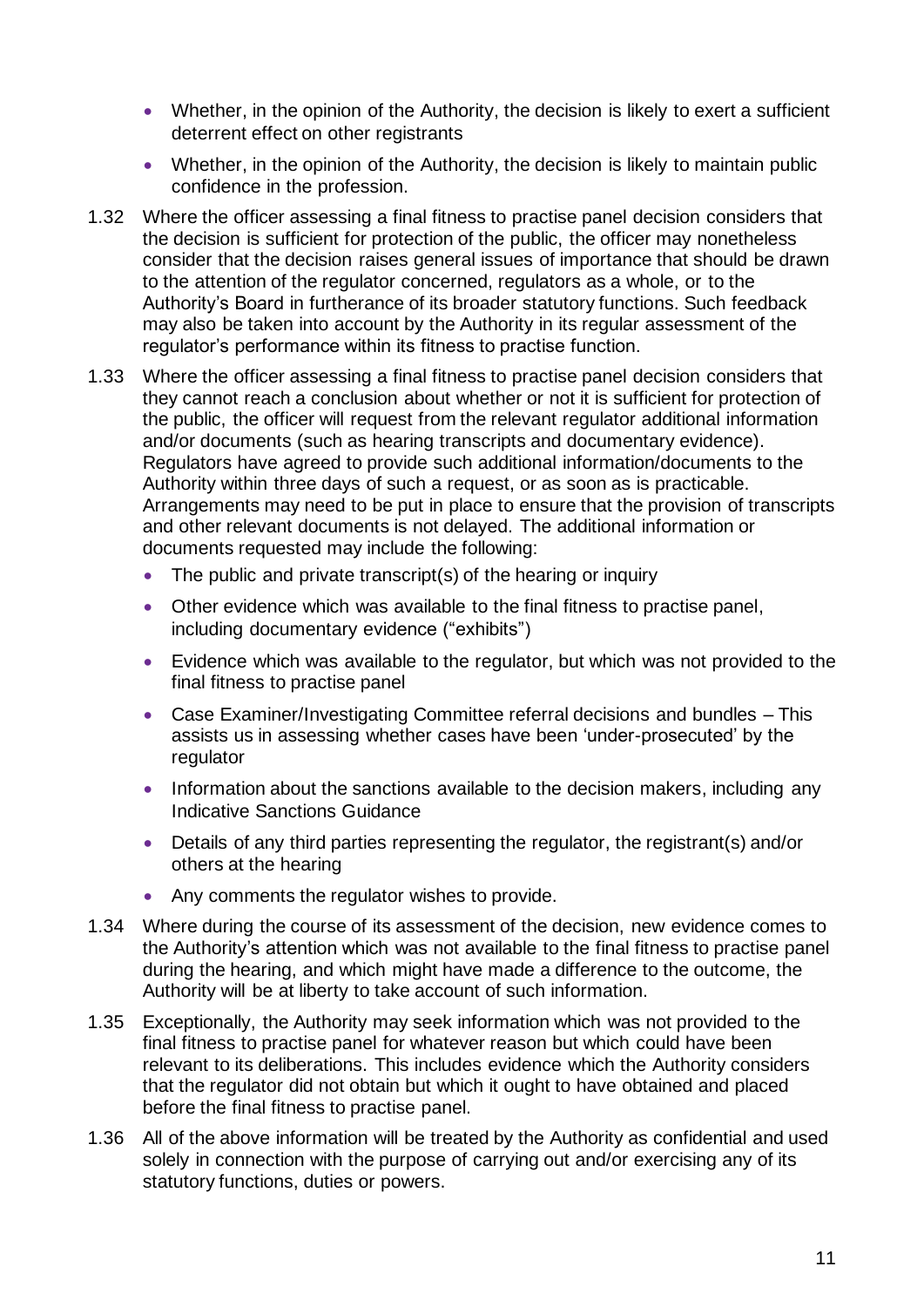#### **Assessment of the case**

<span id="page-11-1"></span>1.37 Upon receipt of all additional documentation or comment from the regulator, an officer will conduct a detailed review of the case (DCR) and prepare a written recommendation as to whether a s29 case meeting should be convened to consider the sufficiency for protection of the public of the final fitness to practise panel's decision. The Director of Scrutiny & Quality (or other officer of the Authority appointed for the purpose, known hereafter as "the Decision-Maker") will consider that recommendation, the final fitness to practise panel's decision and any other relevant documentation before deciding whether to convene a s29 case meeting, applying the considerations set out at paragraph [1.38](#page-11-0) below.

#### **Decision about convening a s29 case meeting**

- <span id="page-11-0"></span>1.38 The Decision Maker may call a case meeting if s/he considers that:
	- The decision is likely to be insufficient
	- The case is sufficiently serious or has aroused significant public interest so that it is important that the Authority is seen to give the matter serious consideration. S/he can also take into account whether, in the particular circumstances of the case, the Authority would, in fact, be likely to appeal.
- 1.39 Where the Decision-Maker decides not to accept the recommendation of the officer who has conducted a detailed review of the case to convene a s29 case meeting, their decision will be recorded on the Authority's CMS with proper, adequate and intelligible reasons.
- 1.40 In such circumstances the Decision-Maker may consider that the final fitness to practise decision nonetheless raises general issues of importance that should be drawn to the attention of the regulator concerned, regulators as a whole, or to the Authority's Board in furtherance of its broader statutory functions. Such feedback may also be taken into account by the Authority in its regular assessment of the regulator's performance within its fitness to practise function.
- 1.41 Where the Decision-Maker decides that a s29 case meeting should be convened, an officer will make the arrangements for the case meeting to take place, including instructing an external legal adviser (either a solicitor or Counsel) to provide advice in advance of or at the case meeting. The officer will also notify the regulator that a s29 case meeting is to be convened. If time permits, the regulator will have an opportunity at this stage to provide general explanatory information on policy and process and to provide additional information which might assist the Authority's deliberations (for example, drawing to the Authority's attention relevant parts of any Code of Ethics and/or Conduct). In some instances the Authority may seek clarification about particular matters from the regulator in advance of the case meeting.
- 1.42 Any oral communications at this stage of the process that take place between the Authority and a regulator will be noted by the Authority.

#### **Contact with the registrant or complainant regarding the decision to convene a s29 case meeting**

1.43 The purpose of a s29 case meeting is to review the final fitness to practise panel's decision so that the Authority can decide whether or not to make a s29 referral to Court. It is not a judicial process, and therefore the Authority will not notify either the registrant or any complainant that a s29 case meeting is to take place.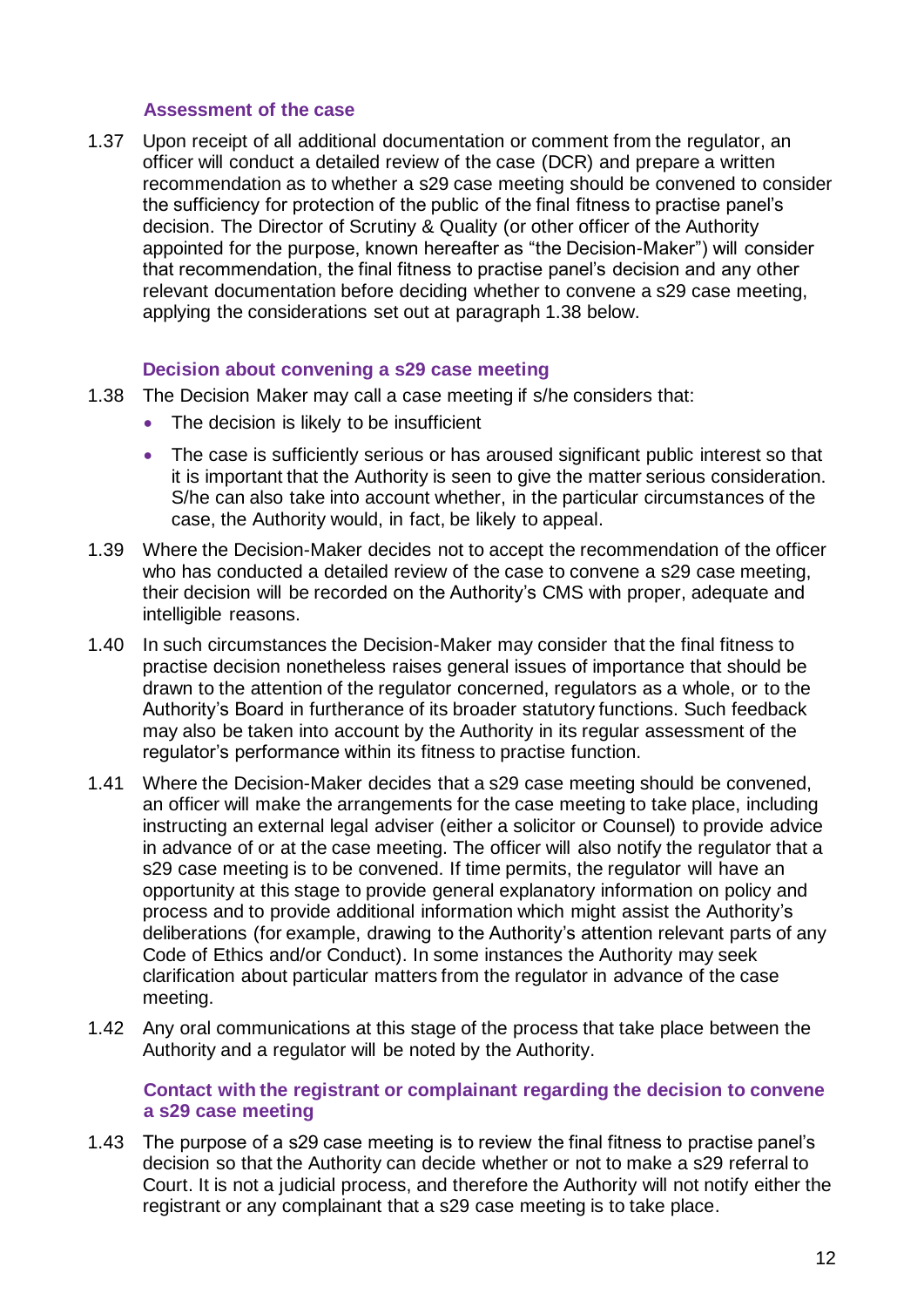### **Preparation of documents for a s29 case meeting**

- 1.44 The following documentation should as far as possible be made available to the panel of decision-makers in advance of a s29 case meeting:
	- A copy of the final fitness to practise panel's determination
	- A copy of the transcript(s) of the hearing, together with any relevant documentary evidence made available to the fitness to practise panel
	- Any legal advice received by the Authority in respect of the final fitness to practise panel decision
	- Any relevant guidance published by the regulator, e.g. its Indicative Sanctions Guidance or code of practice
	- Any additional technical advice which may have been sought or received by the Authority
- 1.45 Any observations or comments provided by the regulator, registrant, complainant or other interested party may also be considered by the s29 case meeting panel decision-makers. The panel of decision-makers will receive advice from the legal adviser (either a solicitor or Counsel) as to whether this information should be considered and the appropriate stage at which to consider it.
- 1.46 Additionally, the Authority's electronic case meeting manual will be available to the Authority's decision-makers attending the case meeting. The manual is updated regularly to take account of additional and revised documents, including recent Court judgments and notes of case meetings. The manual includes links to:
	- This document
	- Checklists for Chairs
	- Regulators' up-to-date Indicative Sanctions Guidance
	- Regulators' Codes of Conduct
	- Authority Court outcomes
	- Notes of previous s29 case meetings
- 1.47 All material that has been considered by Authority officers in making recommendations about the sufficiency for public protection of the final fitness to practise panel decision will be made available to the panel of decision-makers at the s29 case meeting.

#### **Process in relation to decisions of the GMC's Medical Practitioners Tribunal Service**

- <span id="page-12-0"></span>1.48 Since legislative changes which came into force on 31 December 2015 (see Annex 1) the General Medical Council (GMC) has had a legal power to appeal final fitness to practise panel decisions made by its adjudication arm, the Medical Practitioners Tribunal Service (MPTS), under s40A of the Medical Act 1983 if the GMC considers that decision to be insufficient for protection of the public.
- 1.49 The Authority retains a power to make a s29 referral to Court of any MPTS final fitness to practise decision that it considers is insufficient for protection of the public, and now also has a power to join any GMC s40A appeal, or to take over the conduct of any s40A appeal that the GMC decides during the course of proceedings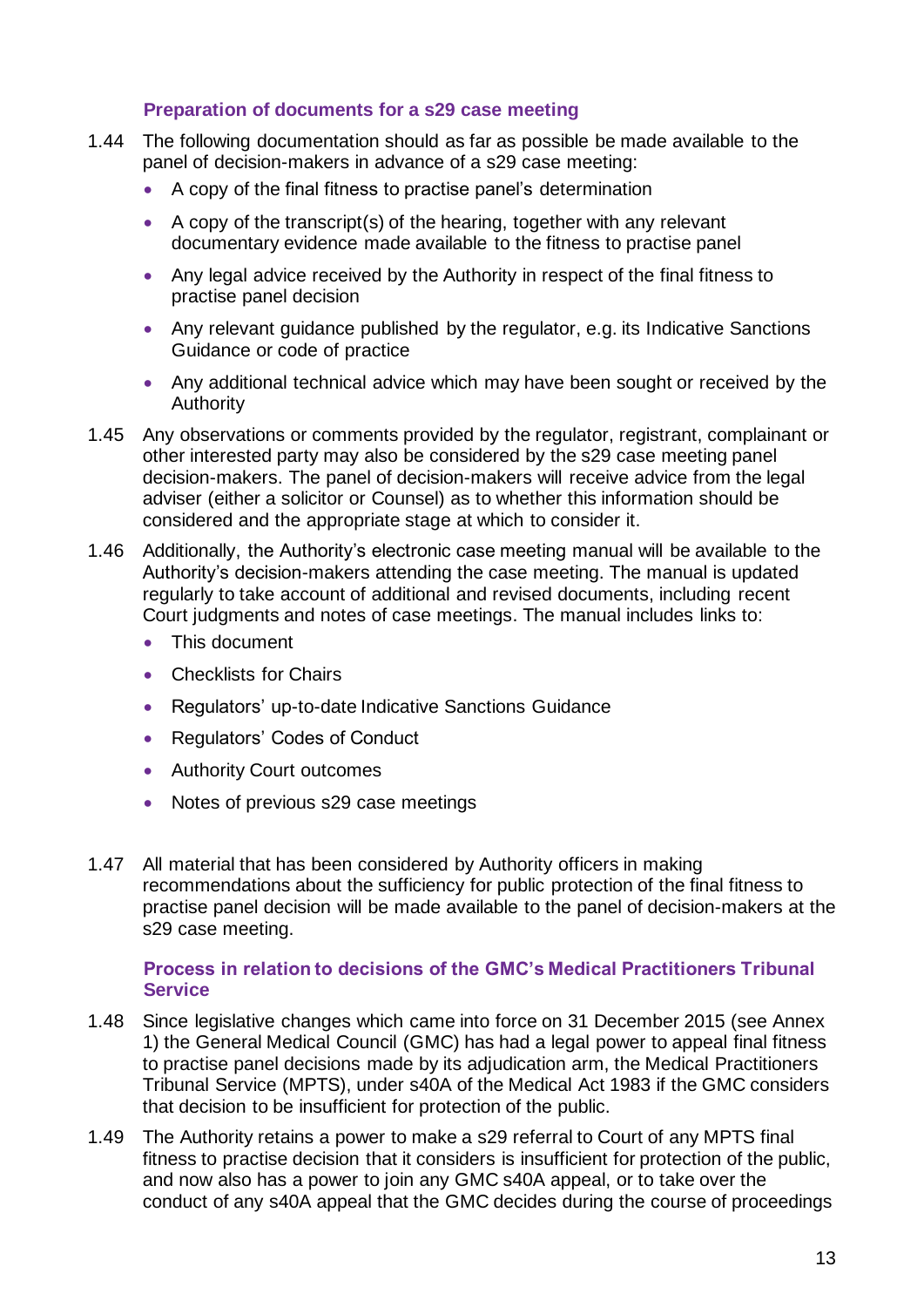to withdraw (the GMC similarly has the power to join in any s29 referral or to take over any s29 referral that the Authority decides to withdraw).

- 1.50 An officer of the Authority will review every final decision made by the MPTS, in the same way that other final fitness to practise panel decisions are reviewed, as set out at paragraphs [1.26](#page-8-0) [–1.37,](#page-11-1) above. If the Authority is notified by the GMC that it is exercising its s40A power to appeal, the Authority will request further information and begin a detailed review of the case, if it has not already done so. An officer will prepare a written recommendation as to whether a s29 case meeting should be convened to consider whether the decision is sufficient for protection of the public*.* The officer should also consider the GMC's grounds of appeal and give a view as to how far these address any concerns that the DCR identifies about the decision.
- 1.51 The Director will consider the DCR and may close the case if they consider that:

(a) the decision was not insufficient to protect the public;

(b) it is insufficient, but the GMC's grounds cover all the Authority's likely concerns, and

(c) there is no other reason to hold a case meeting.

- <span id="page-13-0"></span>1.52 The Director can also:
	- (a) seek legal advice on any points of concern;

(b) discuss the case with the Decision Maker if they consider that a case meeting should be considered or there are other points of concern; and

- (c) suggest additional grounds to the GMC.
- 1.53 The Decision Maker will call a case meeting where:

(a) the decision is thought to be insufficient and the GMC's grounds do not cover all the Authority's concerns (e.g. because of under-prosecution);

(b) the case raises jurisdictional or other legal points which might affect the Authority's wider s.29 jurisdiction; or

(c) there are particular features of the case where the public interest might require the Authority to become involved.

- 1.54 If the GMC does not appeal, the Decision-Maker will apply the test set out in paragraph 2.34 in the usual way. The Decision-Maker will make no decision as to whether a s29 case meeting is required until the GMC's appeal deadline has passed.
- 1.55 If the GMC notifies the Authority of its intention to settle or withdraw a s40A appeal, an officer of the Authority will make a recommendation that will be considered by the Decision-Maker about whether or not a s29 case meeting should be convened to consider whether the Authority should take s29 action in light of the GMC's intention to settle/withdraw the s40A appeal.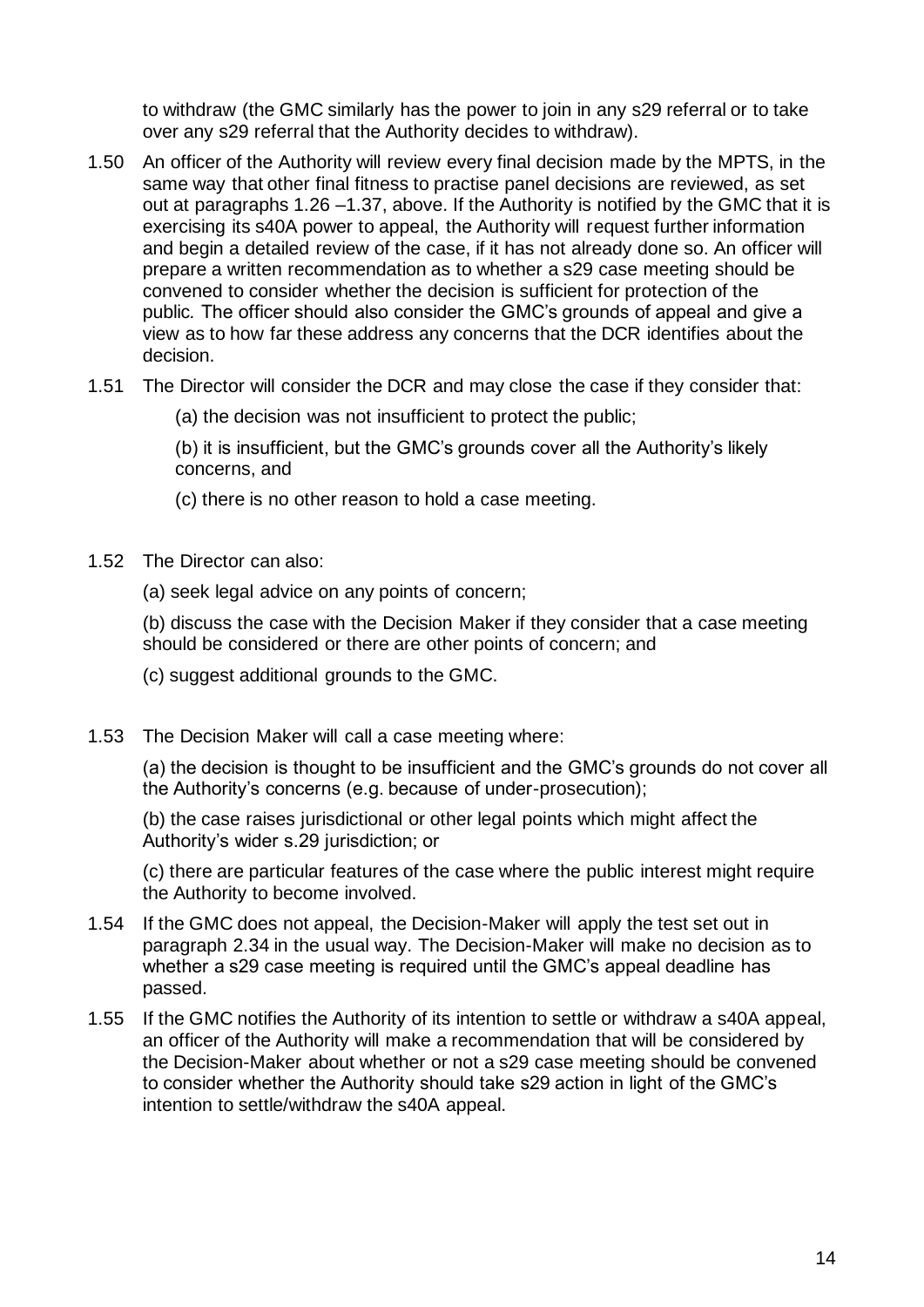# <span id="page-14-0"></span>Section 29 case meetings

#### **Constitution of a meeting**

- 1.57 A s29 case meeting is an ad hoc meeting of a maximum of three panel decisionmakers. These will normally be the Authority's Chief Executive (sitting as a member of the Board) and two other members of the Authority's staff who have been trained to be decision-makers. If the Chief Executive is not able to be present, another member of the Authority's Board will attend the meeting. Appropriate and continuing training will be provided for all those involved in decision-making.
- 1.58 Additionally, an external legal adviser (either a solicitor or Counsel) should be present at the meeting to provide advice both about the final fitness to practise panel's decision under consideration, and about the procedure to be followed during the s29 case meeting.
- 1.59 In exceptional circumstances the Decision-Maker may authorise a s29 case meeting to be quorate with two panel decision-makers present.

#### **Decision-making at a case meeting**

- 1.60 Each decision made at a s29 case meeting is a decision of the Authority. The decision-makers at the s29 case meeting are the only people who can take part in the decision-making process. Whilst decisions are generally made by consensus, in the ordinary situation of a meeting of three decision-makers, where a unanimous decision cannot be reached, the view of the majority will become the decision of the Authority. In the exceptional case of a meeting of only two decision-makers, where a unanimous decision cannot be reached, the Chair's decision will stand as the decision of the Authority.
- 1.61 The Authority is entitled to call for expert advice to enhance decision-makers' understanding where this is felt necessary and appropriate, and can adjourn the s29 case meeting for that purpose if required.

#### **Presence of others**

- 1.62 Other Authority staff or Board members may attend s29 case meetings, either as part of their training in areas of the Authority's work or to inform policy.
- 1.63 Such attendees cannot take part in the decision-making process and must always ensure that they treat all information considered at the meeting in confidence.

#### **Observers**

- 1.64 S29 case meetings are held in private. However, occasionally, other people may be permitted by the Authority to attend case meetings as observers, provided that none of the decision-makers present at the s29 case meeting object. Such observers cannot take part in the discussions or decision-making process and must treat all information considered at the meeting in confidence. Where any such observers are not Authority staff or Board members, they will be required to sign a confidentiality agreement prepared by the Authority prior to attending any s29 case meeting.
- 1.65 The Authority publishes its case meeting notes on its website, as set out at paragraph [1.73.](#page-16-0)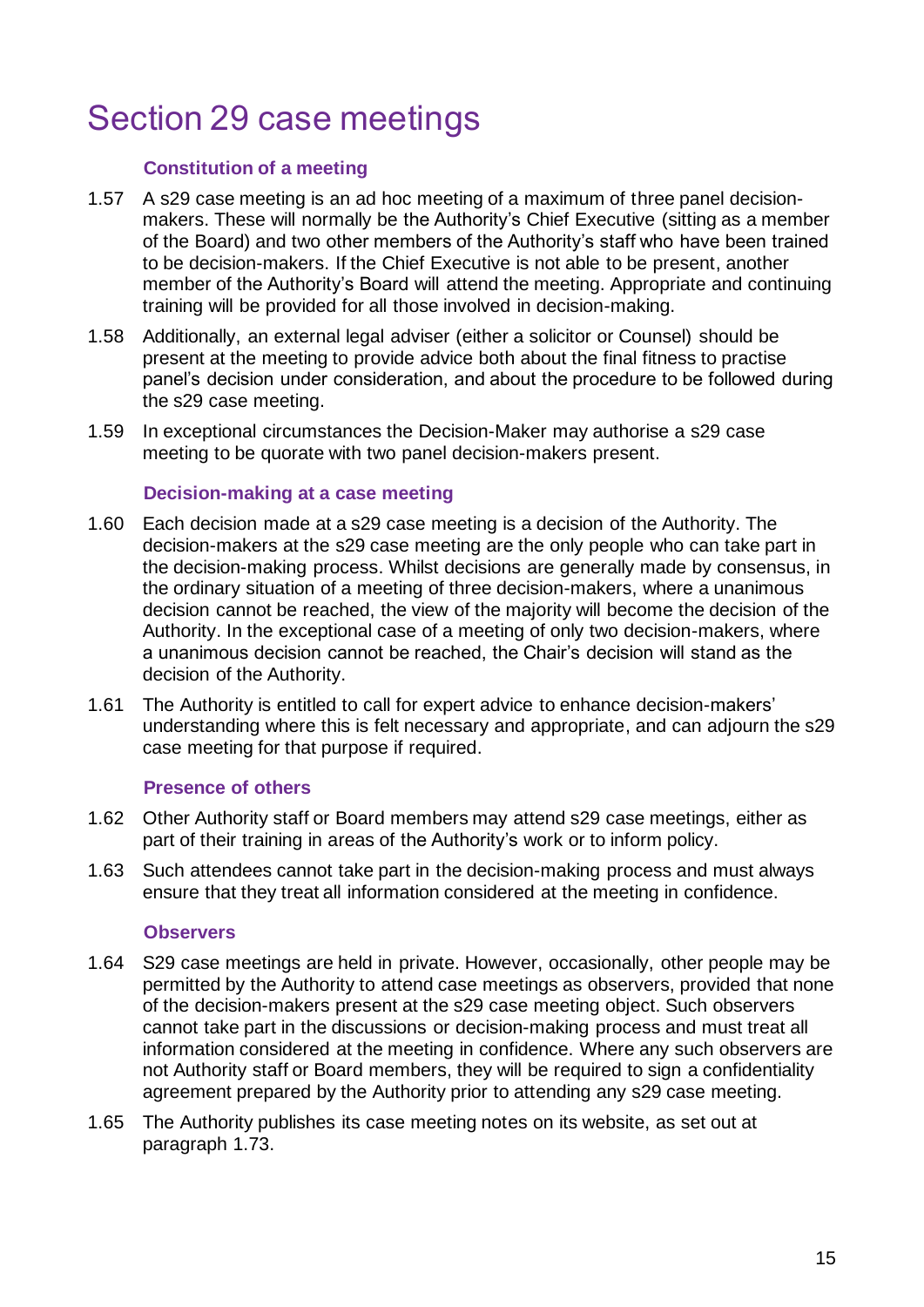#### **The purpose of a s29 case meeting**

- 1.66 At the start of each case meeting the legal adviser will be asked to confirm that the Authority has jurisdiction to make a s29 referral to Court in respect of the final fitness to practise panel decision.
- 1.67 Once that confirmation has been received, the decision makers will consider whether the final fitness to practise panel decision is sufficient for protection of the public. If they conclude that it is not sufficient for public protection, they will then go on to consider whether or not to exercise the Authority's discretion to make a s29 referral to Court.
- 1.68 Consideration of whether a decision is sufficient for protection of the public will involve consideration of whether it is sufficient: a) to protect the health, safety and well-being of the public; b) to maintain public confidence in the profession concerned and/or c) to maintain proper professional standards and conduct for members of that profession.
- 1.69 The decision of a s29 case meeting is not binding on subsequent s29 case meetings and does not stand as a precedent; each case will be considered on its own merits.

### **The procedure to be adopted at the case meeting**

#### *The Chair's checklist*

1.70 The Chair of the meeting will refer to the checklist attached at Annex 3 and run the meeting in the order outlined in that checklist, ensuring that all of the matters contained in it are covered.

#### *Identifying conflicts of interest*

1.71 It is particularly important when opening the meeting that the Chair asks the decision-makers to confirm that they do not have any conflicts of interest in the case. Ordinarily, decision-makers would be expected to declare any potential conflict of interest in a case at the earliest opportunity and, where possible, in advance of the meeting. If they do have any such conflicts, the legal adviser should advise on whether they should continue to take part in the meeting. The remaining decision makers should ultimately decide on whether the person who has a conflict of interest should take part in the meeting. Should this happen, exceptionally, the meeting will be allowed to proceed with only two decision-makers. All such decisions should be recorded in the note of the meeting.

#### *Role of the legal adviser*

- 1.72 The role of the legal adviser is to provide advice as required both about the final fitness to practise panel's decision and about the procedure to be followed at the s29 case meeting. They may be asked to provide a written report in advance of the s29 case meeting, as well as providing verbal advice during the course of the case meeting. In most cases the advice sought from the legal adviser will be in the following areas:
	- The threshold for a s29 referral to Court: the legal adviser might refer to previous decisions of the Court which provide guidance
	- The legal test the Court may apply and the extent to which this is relevant to the s29 case meeting's consideration
	- The regulator's rules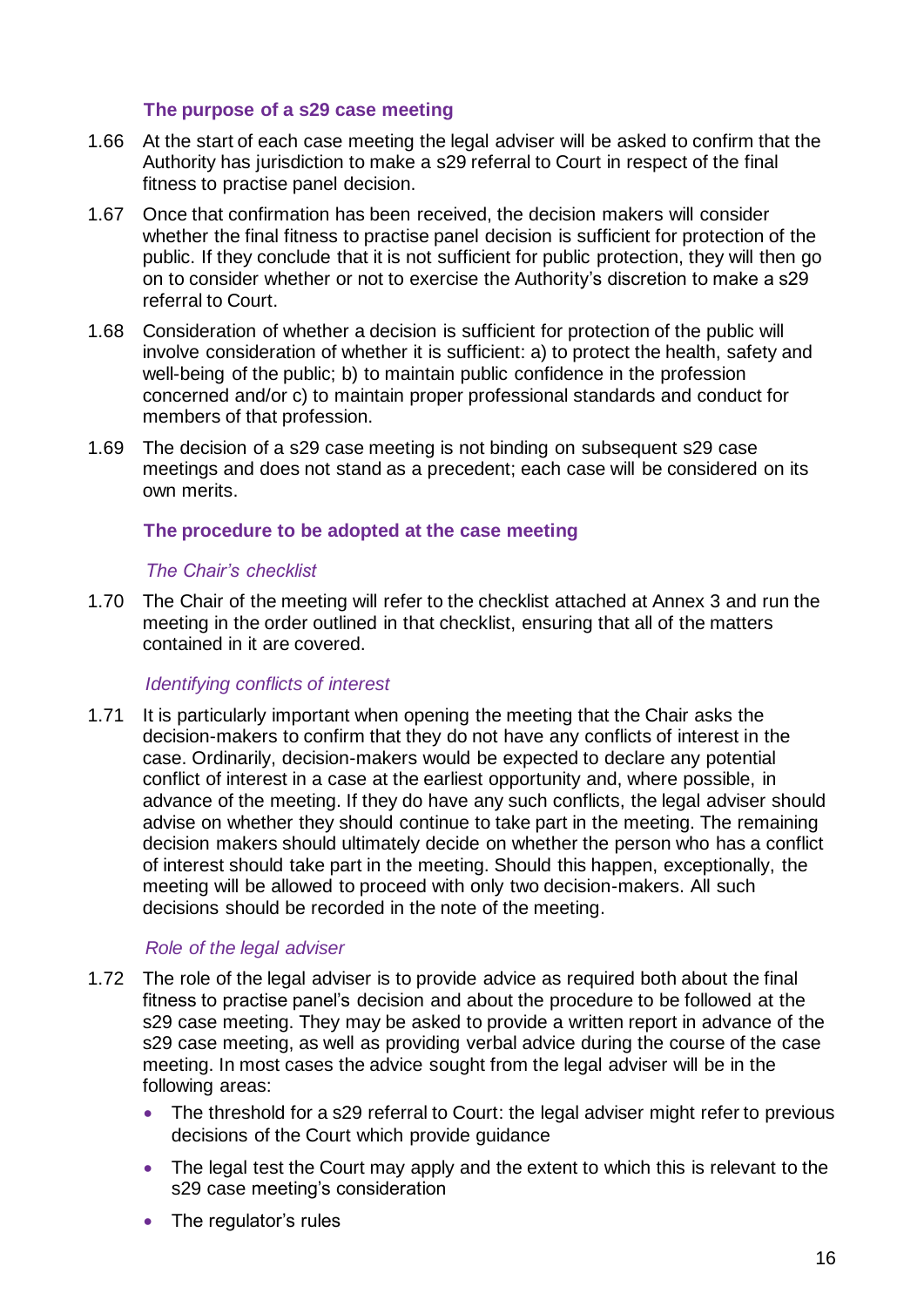- The prospects of a s29 referral being successful in light of previous case law and the strength of the legal case
- The point at which any information received from a regulator or other party ought to be considered, if at all
- Any other matters on which guidance is requested and to which the legal adviser can appropriately respond.
- <span id="page-16-0"></span>1.73 Arrangements will be made by the officer who organised the s29 case meeting for a note of the meeting to be made, either by an officer of the Authority or, where appropriate, by the legal adviser. The note will record the decisions made at the meeting and the reasons for the decisions. The note will record any legal advice received (although if the note is published on the Authority's website, any references to privileged legal advice may be redacted from the published version).
- 1.74 The s29 case meeting decision-makers may consider that the final fitness to practise decision raises general issues of importance that should be drawn to the attention of the regulator concerned, regulators as a whole, or to the Authority's Board in furtherance of its broader statutory functions. Those will be recorded separately. They may also be taken into account by the Authority in its regular assessment of the regulator's performance within its fitness to practise function.

#### *Asking Questions*

1.75 The decision-makers are entitled throughout the s29 case meeting to ask questions of the legal adviser or any other expert adviser present.

#### **Documents available to the s29 case meeting**

- 1.76 The decision-makers should be informed if requests for further documents and/or information from the regulator and/or other sources were made by the Authority, and whether or not they were refused (in whole or in part). This should include the reasons for such requests and any reasons given in response.
- 1.77 At the s29 case meeting the legal adviser will provide advice on the weight that should be attached to documents available at the meeting. In relation to information and/or documents which were considered by the final fitness to practise panel, this may include advising that care should be taken about the meaning or significance to be attributed to the materials (if any), because the s29 case meeting decisionmakers, unlike the final fitness to practise panel, will not have an opportunity to hear live evidence and cross-examine witnesses. In relation to information and/or documents that were not considered by the final fitness to practise panel, this may include advising that caution should be exercised because the final fitness to practise panel, the registrant and other parties have not had the opportunity to comment on the documents.

#### **The findings of the final fitness to practise panel**

1.78 The role of the decision-makers at the s29 case meeting is not to substitute its own decision for that of the fitness to practise panel. However, the decision-makers at a s29 case meeting are entitled to consider the evidence and draw conclusions from the final fitness to practise panel's findings and/or the absence of findings. The decision-makers are entitled to explore issues which will enable them to reach a collective decision about whether the findings of the final fitness to practise panel were sufficient for public protection, although the Authority will not normally undertake its own investigations into the facts of cases.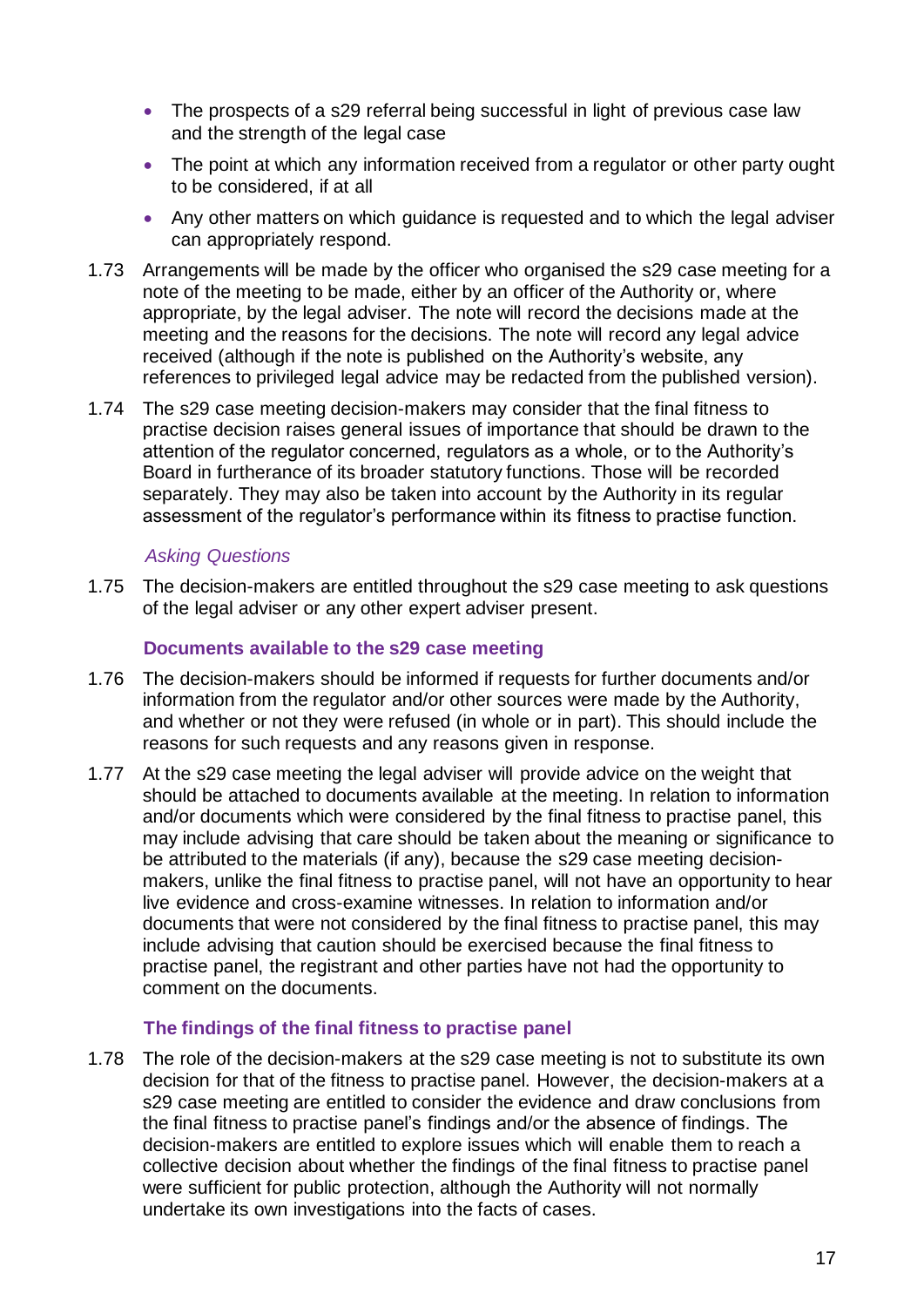#### **Other matters**

- 1.79 The decision-makers at the s29 case meeting should be informed of any other matters that may be relevant. Examples might be any representations made by the complainant or an interested party, or any submissions provided to the Authority by the relevant regulator. Copies of all such documents should be made available at the meeting. The decision-makers will receive legal advice as to the appropriate stage at which any such representations or submissions should be considered.
- 1.80 The note of the decision(s) reached at the s29 case meeting (and any separate note of feedback points to be sent to the regulator) will be circulated to decision-makers for agreement and signed by the Chair of the meeting before being published on the Authority's website (for 3 years).

#### **Informing regulators of the outcome of a case meeting**

- 1.81 Where the decision-makers decide to exercise the Authority's discretion to make a s29 referral to Court, the Authority will write to the regulator, usually within one day of the case meeting. The note of the case meeting will not be sent to the regulator until after the appeal has concluded and is published on the Authority's website shortly after (redacted to remove any unnecessary personal data).
- 1.82 If the decision reached at the s29 case meeting is not to make a s29 referral to Court, the Authority will inform the regulator of that decision as soon as possible, and in any event within two days. The Authority will also send the regulator a copy of the note of the case meeting, shortly before that note is due for publication on the Authority's website.

#### **Informing registrants of the outcome of a case meeting**

1.83 Where the decision-makers decide to make a s29 referral to Court, the Authority will, wherever possible, notify the registrant at the same time as notifying the regulator. Where no s29 referral to Court is made, the registrant will be notified of this decision. In such cases, the registrant will also be informed that the Authority's note of the s29 case meeting will be published on the Authority's website in due course. A number of factors determine whether personal details within the case meeting note will be anonymised.

#### **Informing employers of a s29 referral to Court**

1.84 The responsibility for notification of employers (NHS, private and voluntary), along with other statutorily notifiable organisations, about a s29 referral to Court rests with the regulator. Employers in this context include those who contract for services with self-employed registrants.

#### **Informing complainants of a s29 referral to Court**

- 1.85 Complainants who have previously been kept advised by the regulator of the progress of the fitness to practise case, should also be made aware of any s29 referral to Court. This should be undertaken by the regulator unless specific arrangements are in place for the Authority to do this.
- 1.86 The Authority will also notify anyone who contacts us directly in relation to the final fitness to practise panel's decision about the outcome of the case meeting.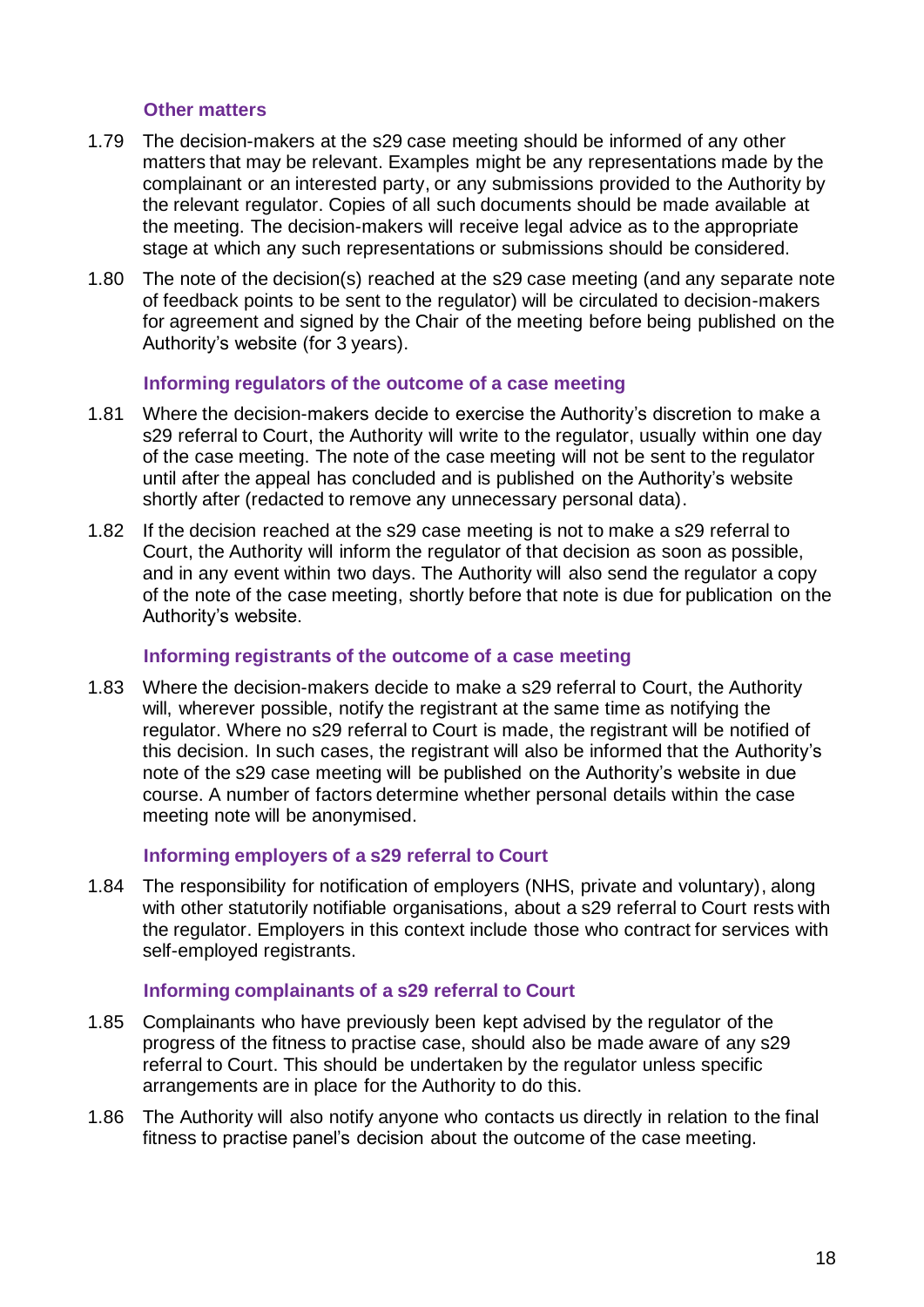#### **Communicating with other bodies**

1.87 Some final fitness to practise panel decisions may give rise to issues which the Authority considers ought to be communicated to another agency (such as the Care Quality Commission or National Clinical Assessment Service (NCAS) and their equivalents in Scotland and Northern Ireland). Such communication would ordinarily follow discussion with the regulator in the first instance, and indeed in most cases the Authority would expect that the regulator would make the referral. Any decision to communicate issues to another agency will be recorded, alongside proper, adequate and intelligible reasons for making such a referral.

#### **Further processes**

- 1.88 There is no appeal process against a decision of the Authority not to make a s29 referral to Court. Such decisions could be subject to judicial review.
- 1.89 Occasionally, circumstances may arise which require the Authority to review or amend a decision previously made at a s29 case meeting. When a further s29 case meeting is required, the decision-makers at the further meeting can be the same decision-makers as those involved in the original case meeting, or others, or a combination of the two.

#### **Virtual meetings/tele-conferences and consideration of cases by members on the basis of papers**

1.90 Case meetings may take place by tele-conference, video-conference or face-toface. Whatever the format, all decision-makers will have electronic/paper access to all of the transcripts and evidence relating to the final fitness to practise panel decision, as well as access to the Authority's process and guidance documents.

#### **Statutory Deadline decision-making**

- <span id="page-18-0"></span>1.91 Where it appears to the Decision-Maker that there may be insufficient time to hold a s29 case meeting prior to the expiry of the statutory time limit for a s29 referral to Court to be made, the Decision-Maker may authorise the making of a s29 referral to Court. In these circumstances, the Decision-Maker has a discretion as to whether a s29 case meeting should subsequently be held to confirm it or withdraw the referral.
- <span id="page-18-1"></span>1.92 Where the Decision-Maker decides that a s29 case meeting should be held subsequent to the referral, the Chair will ensure that the case meeting follows the procedure set out in the checklist at Annex 4.

#### **The Court referral**

1.93 The s29 referral by the Authority will be treated by the Court as an appeal by the Authority against the relevant final fitness to practise panel decision, even though the Authority was not a party to the fitness to practise proceedings. The regulator whose fitness to practise panel made the relevant decision will be the first respondent, and the registrant will be the second respondent.

# **Alternative Dispute Resolution (ADR)**

1.94 The Authority recognises that in some cases there may be useful alternatives to a contested Court hearing, which may result in lower costs and can in some cases be effective in delivering public protection. The Authority's policy on ADR is set out in Annex 5.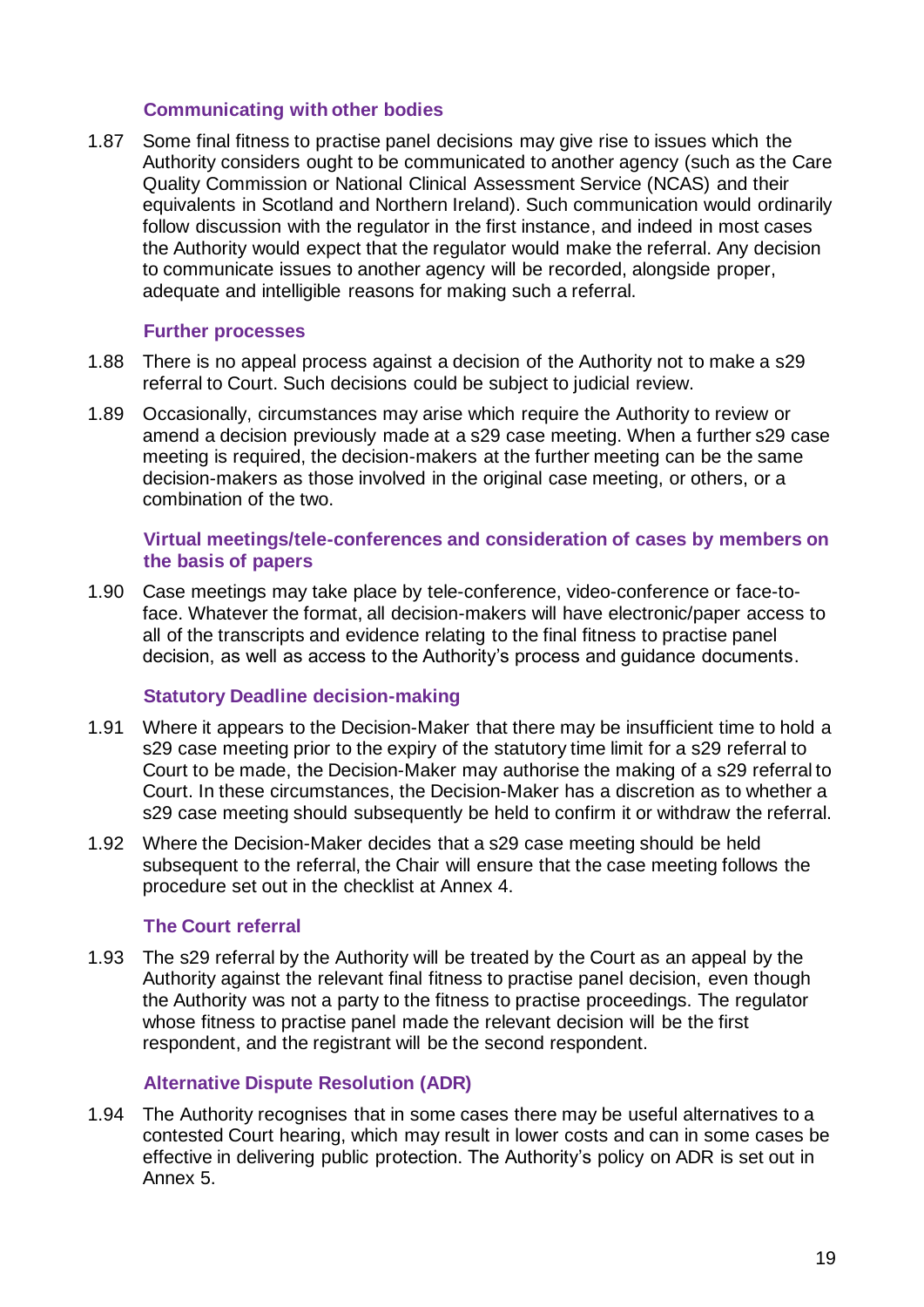### **Expedited hearings**

- 1.95 In cases where the Authority considers that the registrant presents an immediate risk to the public, we will ask the Court to list the appeal hearing as quickly as possible. For example, where a period of suspension is due to expire imminently, we would seek to have the case heard before the suspension period expires. We would also consider seeking injunctive relief from the Court to extend the period of the suspension until the s29 referral has been concluded if we considered this to be necessary for protection of the public.
- 1.96 In circumstances where the registrant's registration is due to expire shortly with the result that the proceedings against the registrant will lapse, and where it appears unlikely that the Court hearing of the s29 referral will be concluded before that expiry date, and where the regulator is unable to decline to prevent removal of the registrant's name from its register (this may be the case for some regulators, due to their legislative frameworks) we will consider seeking injunctive relief from the Court to prevent the registrant's registration status "lapsing". As part of that application we may also ask the Court to order the s29 hearing to be expedited.

#### **Case Management of cases referred to Court under s29**

1.97 For practical reasons there will be a delegation of the day-to-day management of s29 appeals to the Authority staff. Generally, decisions relating to the conduct of the litigation can be taken by the Director of Scrutiny & Quality. However, the seriousness of the case and the impact of any negative costs consequences<sup>8</sup> may mean that decisions relating to the conduct of the litigation should be made by the Chief Executive, in consultation, where the Chief Executive considers it necessary, with the Chair of the Authority's Board (or other member, if the Chair is unavailable) or the Chair of the Scrutiny Committee. Such decisions will, where appropriate, be informed by legal advice and supported by documented reasons as to why action was necessary. The status of ongoing s29 referrals is regularly reported to the Board at its meetings.

#### **Decisions open to the Court**

- 1.98 The 2002 Act (as amended) sets out the options open to the Court following a s29 referral. The Court may:
	- Dismiss the s29 referral
	- Allow the s29 referral and quash the fitness to practise panel's decision
	- Allow the s29 referral and substitute for the fitness to practise panel's decision any other decision which could have been made
	- Allow the s29 referral and remit the case back to the fitness to practise panel to dispose of in accordance with the direction of the Court
	- And may make such order about who should bear the various parties' costs (or in Scotland, expenses) as the Court thinks fit.

# **Costs (Expenses in Scotland)**

1.99 If the Court allows the Authority's s29 referral, the Authority will usually apply to the Court for an order for its costs to be paid by the regulator and/or the registrant. However, the Authority will consider this on a case by case basis. The approach

<sup>&</sup>lt;sup>8</sup> These are two of the relevant factors. This list is not exhaustive.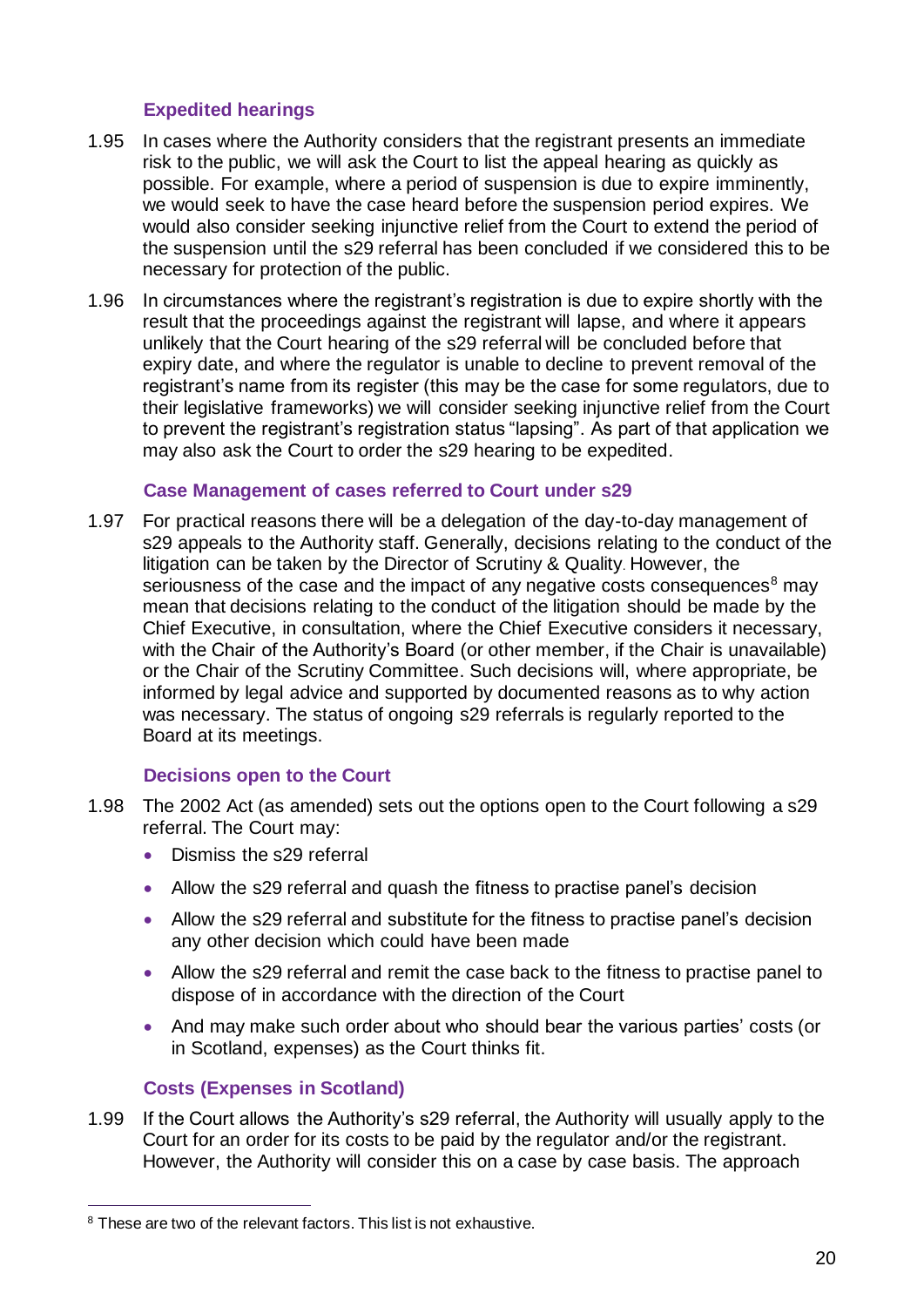taken by the respondents is likely to be an important factor in the Authority's approach to recovery of its costs. If a respondent has supported or conceded the s29 referral at an early stage and has not attended the Court hearing or made written submissions for consideration at the Court hearing, the Authority will usually only seek recovery from that respondent of the costs that it has incurred up to the relevant date. For example, the Authority might only seek to recover its costs (or a proportion of them) from that respondent up until the date when their concession of the s29 referral was formalised in a Consent Order approved by the Court.

#### **Further appeals by the Authority where a s29 referral has been dismissed or part dismissed**

1.100 In cases where a s29 referral has been dismissed, or part dismissed, by the Court, the Authority can make a further appeal to the relevant Court of Appeal. Such a decision will be made by the Board, who may take legal and policy advice to inform their decision.

### **Identification and dissemination of learning**

- 1.101 The Authority aims to help the regulators improve the quality of the fitness to practise panel outcomes by disseminating learning from the decisions we review. Such feedback points are likely to be identified from the following sources:
	- Where an officer has identified issues from reading the final fitness to practise panel decision and/or additional papers which are not sufficient to warrant a s29 case meeting being held
	- Where decision-makers identify issues during a s29 case meeting which do not form part of any s29 referral to Court
	- Issues arising from judgments of the Court in relation to s29 referrals.
- 1.102 Such feedback may be taken into account by the Authority in its regular assessments of the regulator's performance within its fitness to practise function.

#### **Public information**

- 1.103 As a matter of policy, the Authority is committed to the principles of openness and transparency in all its procedures. Statistical information about cases will be collated, reported to the Authority's Board and made available to the public by means of the Authority's annual report and information published on its website. The Authority currently also puts into the public domain documents such as copies of notes of its s29 case meetings and available Court judgments on its website.
- 1.104 The Authority will inform any party with whom it has had correspondence and who was not a party to the fitness to practise panel decision about the outcome of the s29 referral to Court.

#### **Quality assurance**

1.105 The Authority's Scrutiny Committee regularly reviews a sample of final fitness to practise panel decisions that the Authority did not consider at s29 case meetings, as well as reviewing s29 case meeting outcomes, to provide quality assurance. The Scrutiny Committee will also review, at least annually, the Authority's use of the Statutory Deadline decision-making process, as detailed at paragraphs [1.91](#page-18-0) [–1.92](#page-18-1) and, similarly, will be notified of any instances where a s29 case meeting was deemed quorate with fewer than three decision-makers. The Scrutiny Committee consists of three members of the Authority's Board, and its terms of reference can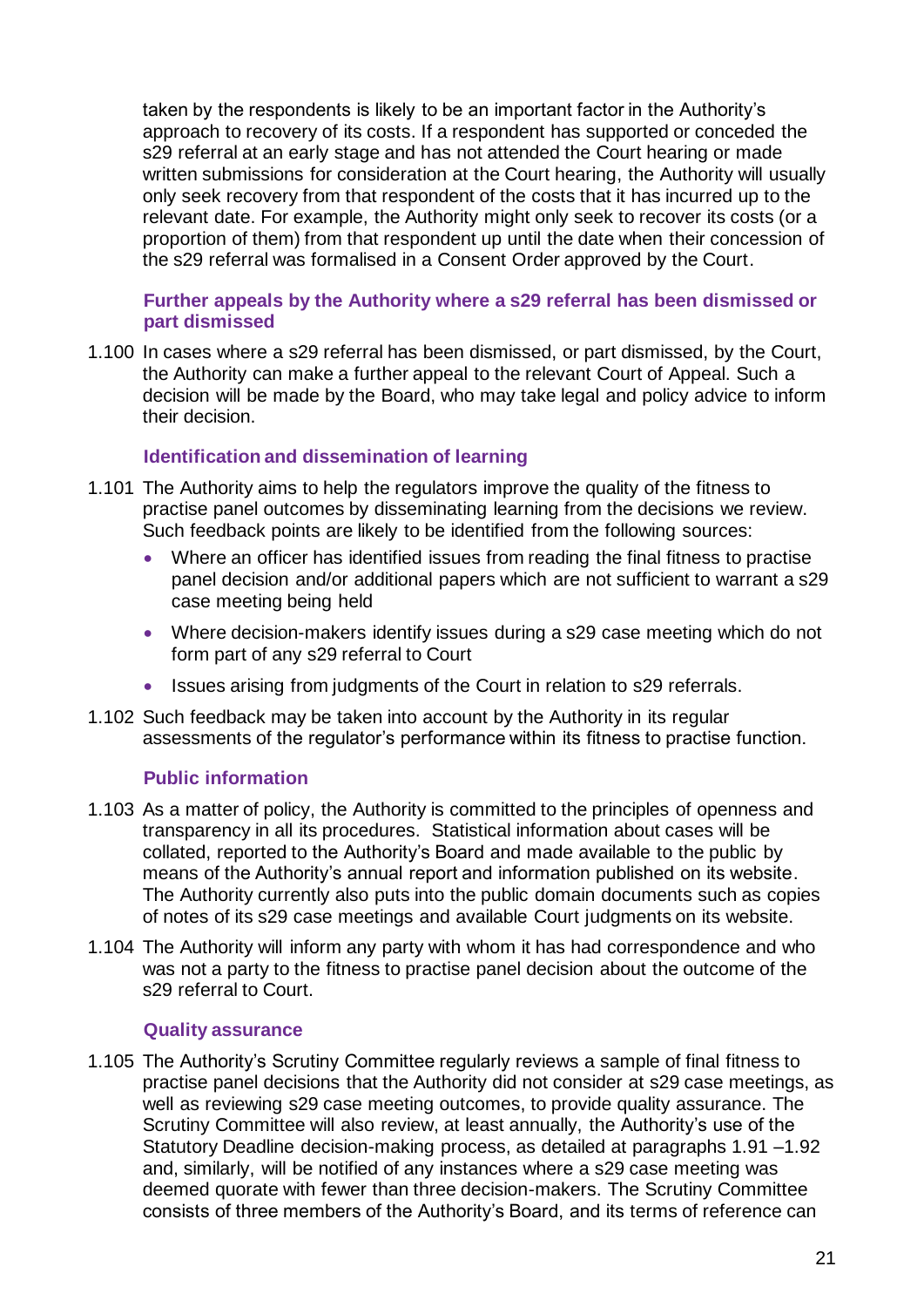be seen at Annex 6. The Scrutiny Committee reports regularly to the Authority's Board on the Authority's exercise of its s29 function and makes recommendations for change. Any concerns expressed by the Scrutiny Committee about any aspect of the functioning of the Authority's s29 processes will be brought to the attention of the Chief Executive (or other officer appointed for the purpose) and corrective action will be taken where appropriate.

1.106 The Authority's Board, in addition to receiving the minutes of Scrutiny Committee meetings, receives an update at each meeting about the Authority's exercise of its s29 powers and in particular about any ongoing Court referrals.

June 2021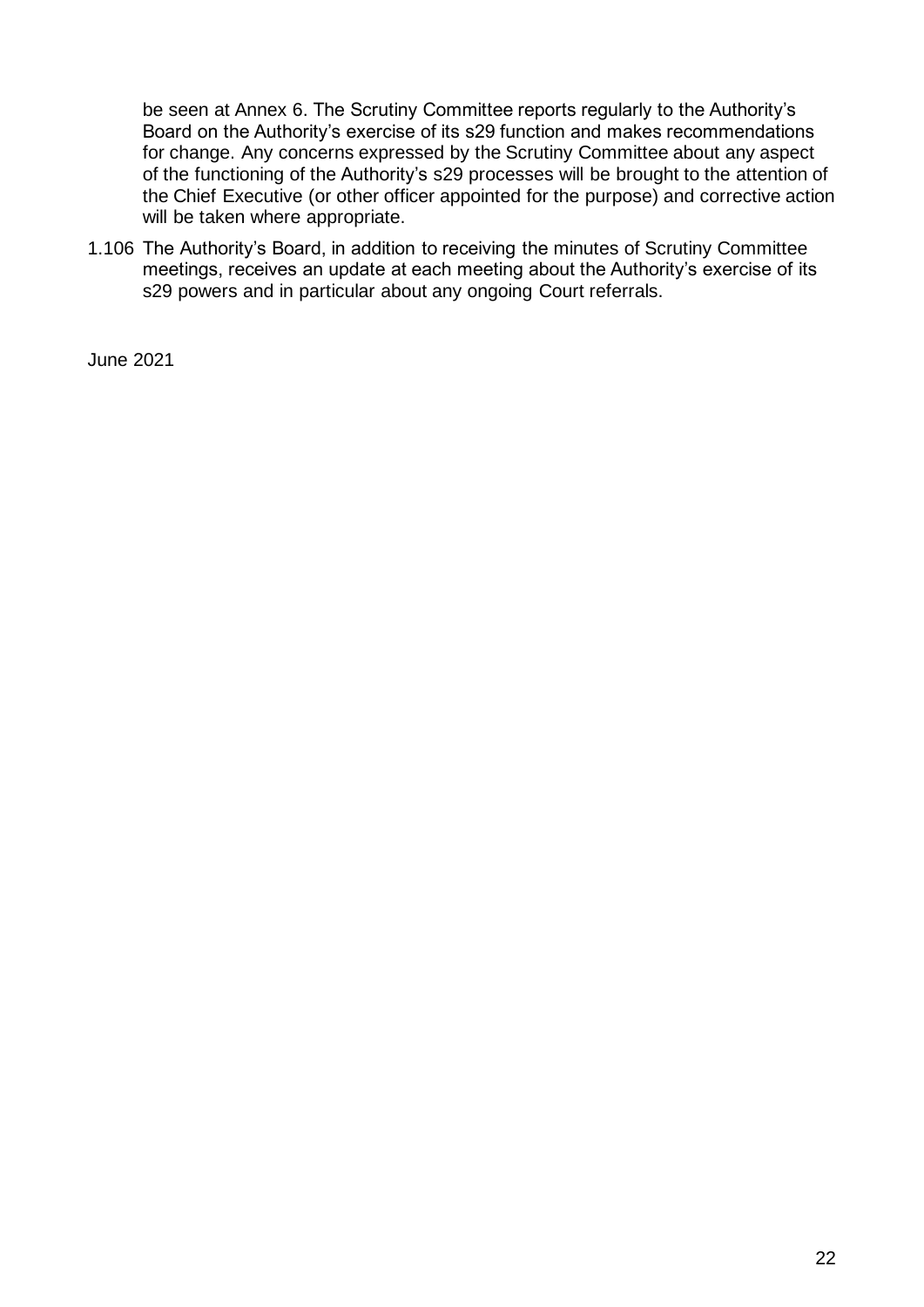# <span id="page-22-0"></span>2. Annex 1: Section 29 of the National Health Service Reform and Health Care Professions Act 2002 (as amended<sup>9</sup>) and section 40A and Section 40B of the Medical Act 1983

# **29 Reference of disciplinary cases by the Authority to court**

- (1) This section applies to—
	- (a) a direction of the Fitness to Practise Committee of the General Pharmaceutical Council under article 54 of the Pharmacy Order 2010 (consideration by the Fitness to Practise Committee) or under section 80 of the Medicines Act 1968 (power to disqualify and direct removal from register,
	- (b) a direction of the Statutory Committee of the Pharmaceutical Society of Northern Ireland under Article 20 of the Pharmacy (Northern Ireland) Order 1976 (S.I. 1976/1213 (N.I. 22)) (control of registrations by Statutory Committee) or section 80 of the Medicines Act 1968,
	- (c) a direction by a Medical Practitioners Tribunal of the General Medical Council under section 35D of the Medical Act 1983 (c. 54) that the fitness to practise of a medical practitioner was impaired,
	- (ca)a direction by a Medical Practitioners Tribunal of the General Medical Council under paragraph 5A(3D) or 5C(4) of Schedule 4 to the Medical Act 1983 for suspension of a person's registration or for a conditional registration,
	- (e) a direction by the Professional Conduct Committee, the Professional Performance Committee or the Health Committee of the General Dental Council under any of sections 27B, 27C, 36P or 36Q of the Dentists Act 1984 following a determination that a person's fitness to practise as a dentist or as a member of a profession complementary to dentistry, or class of members of such a profession, is impaired,
	- (f) a direction by the Fitness to Practise Committee of the General Optical Council under section 13F(2) of the Opticians Act 1989 (powers of Fitness to Practise Committee,
	- (g) any step taken by—
		- (i) by the Professional Conduct Committee of the General Osteopathic Council under section 22 of the Osteopaths Act

<sup>&</sup>lt;sup>9</sup> The General Medical Council (Fitness to Practise and Over-arching Objective) and the Professional Standards Authority for Health and Social Care (References to Court) Order 2015 2015 No. 794, Part 2, Regulation 18. Regulation 18 was included in the Commencement Order S.I. 2015/1952.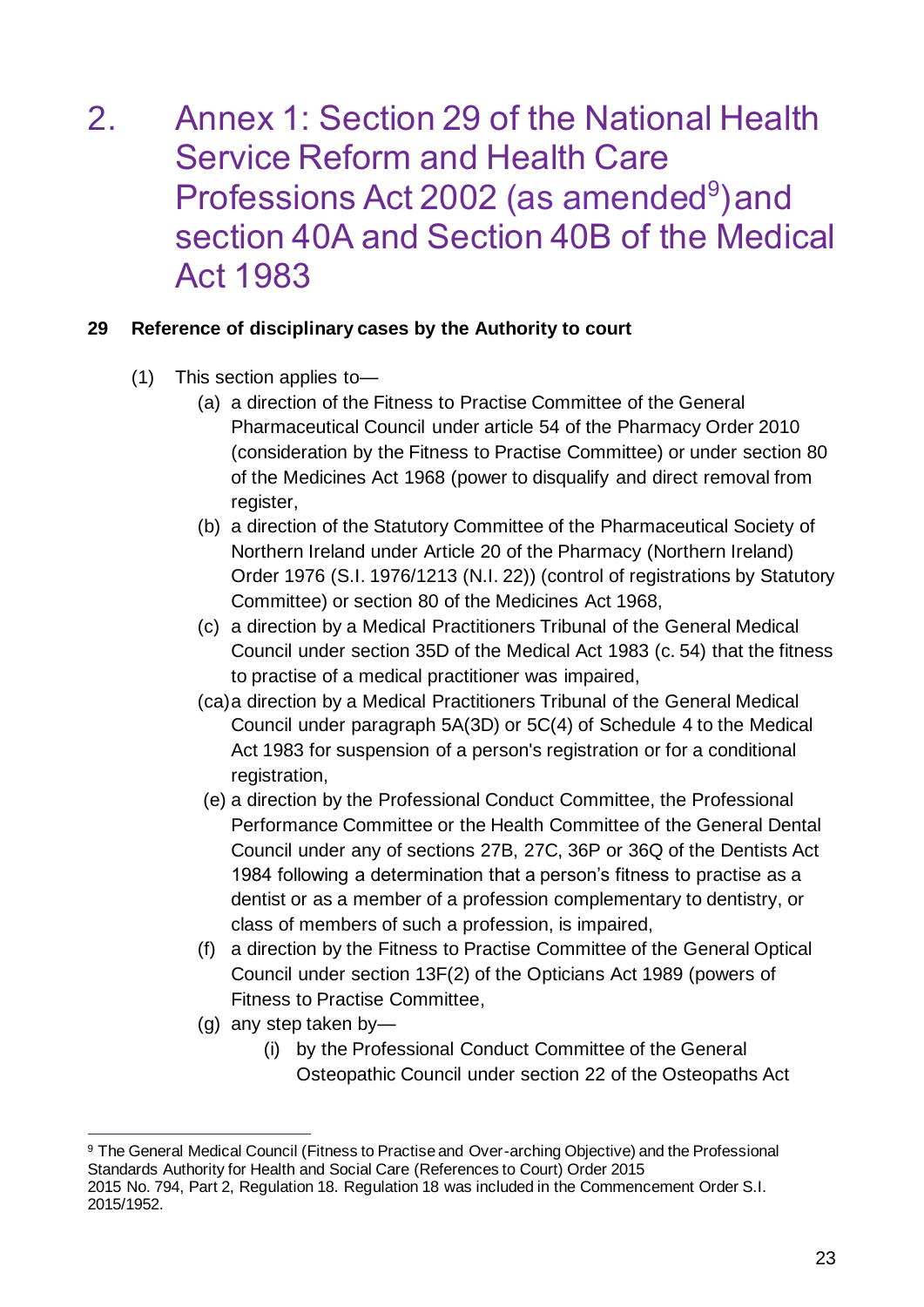1993 (which relates to action to be taken in cases of allegations referred to the Professional Conduct Committee), or

- (ii) by the Health Committee of the General Osteopathic Council under section 23 of that Act (which relates to action to be taken in cases of allegations referred to the Health Committee),
- (h) any step taken—
	- (i) by the Professional Conduct Committee of the General Chiropractic Council under section 22 of the Chiropractors Act 1994 (which relates to action to be taken in cases of allegations referred to the Professional Conduct Committee), or
	- (ii) by the Health Committee of the General Chiropractic Council under section 23 of that Act (which relates to action to be taken in cases of allegations referred to the Health Committee),
- (i) any corresponding measure taken in relation to a nurse, or midwife under the Nursing and Midwifery Order 2001,
- (j) any corresponding measure taken in relation to a member of a profession regulated by the Health and Social Work Professions Order 2001, under that Order.
- (2) This section also applies to—
	- (a) a final decision of the relevant committee not to take any disciplinary measure under the provision referred to in whichever of paragraphs (a) to (h) of subsection (1) applies,
	- (b) any corresponding decision taken in relation to a nurse, or midwife under the Nursing and Midwifery Order 2001, or to any such person as is mentioned in subsection (1)(j) and
	- (c) a decision of the relevant regulatory body, or one of its committees or officers, to restore a person to the register following his removal from it in accordance with any of the measures referred to in paragraphs (a) to (j) of subsection (1).
- (3) The things to which this section applies are referred to below as "relevant decisions".
- (4) Where a relevant decision is made, the Authority may refer the case to the relevant court if it considers that the decision is not sufficient (whether as to a finding or a penalty or both) for the protection of the public.
- (4A) Consideration of whether a decision is sufficient for the protection of the public involves consideration of whether it is sufficient—
	- (a) to protect the health, safety and well-being of the public;
	- (b) to maintain public confidence in the profession concerned; and
	- (c) to maintain proper professional standards and conduct for members of that profession.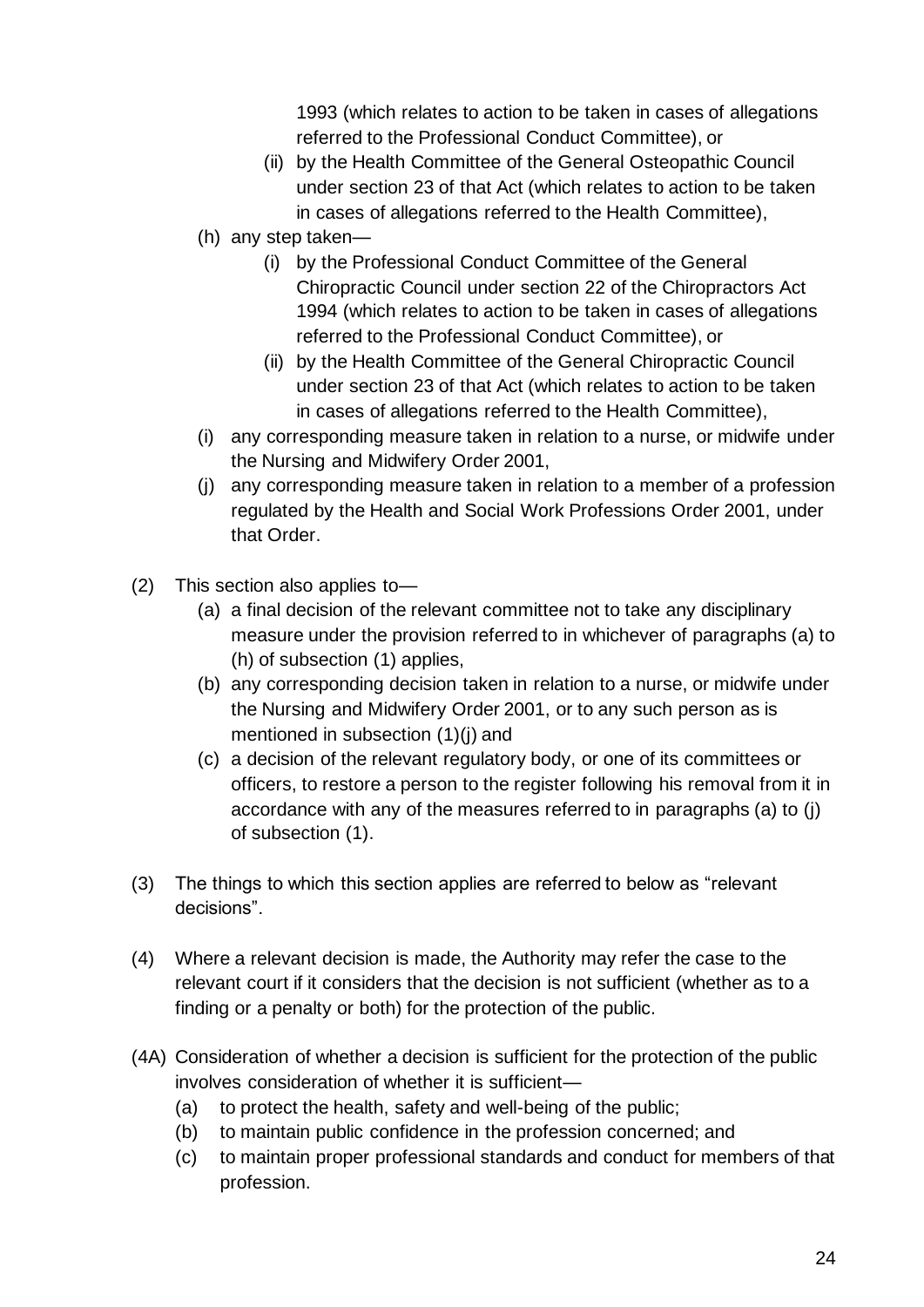- (5) In subsection (4) (subject to subsection (5A)), the "relevant court"
	- (a) in the case of a person who (in accordance with the rules applying to the body making the relevant decision) was, or was required to be, notified of the relevant decision at an address in Scotland, means the Court of Session,
	- (b) in the case of a person who (in accordance with the rules applying to the body making the relevant decision) was, or was required to be, notified of the relevant decision at an address in Northern Ireland, means the High Court of Justice in Northern Ireland, and
	- (c) in the case of any other person, means the High Court of Justice in England and Wales.
- (5A) In the case of a social worker in England, the "relevant court" means the High Court of Justice in England and Wales.
- (6) The Authority may not so refer a case after the end of the period of— (a)40 days beginning with the day which is the last day on which the practitioner concerned can appeal against the relevant decision, or
	- (b)in the case of a relevant decision against which is it not possible for the practitioner concerned to appeal, 56 days beginning with the day on which notification of the decision was served on the person to whom the decision relates.
- (7) If the Authority does so refer a case—
	- (a) the case is to be treated by the court to which it has been referred as an appeal by the Authority against the relevant decision (even though the Authority was not a party to the proceedings resulting in the relevant decision), and
	- (b) the body which made the relevant decision (as well as the person to whom the decision relates) is to be a respondent.
- (7A) In a case where the relevant decision is taken by a committee, the reference in subsection (7)(b) to the body which made the decision is to be read as a reference to the body of which it is a committee.
- (8) The court may—
	- (a) dismiss the appeal,
	- (b) allow the appeal and quash the relevant decision,
	- (c) substitute for the relevant decision any other decision which could have been made by the committee or other person concerned, or
	- (d) remit the case to the committee or other person concerned to dispose of the case in accordance with the directions of the court, or, in the case of a relevant decision within subsection  $(1)(c)$  or  $(ca)$  or a relevant decision within subsection (2)(a) or (c) not to take a disciplinary measure under a provision referred to in subsection  $(1)(c)$  or  $(ca)$ , remit the case to the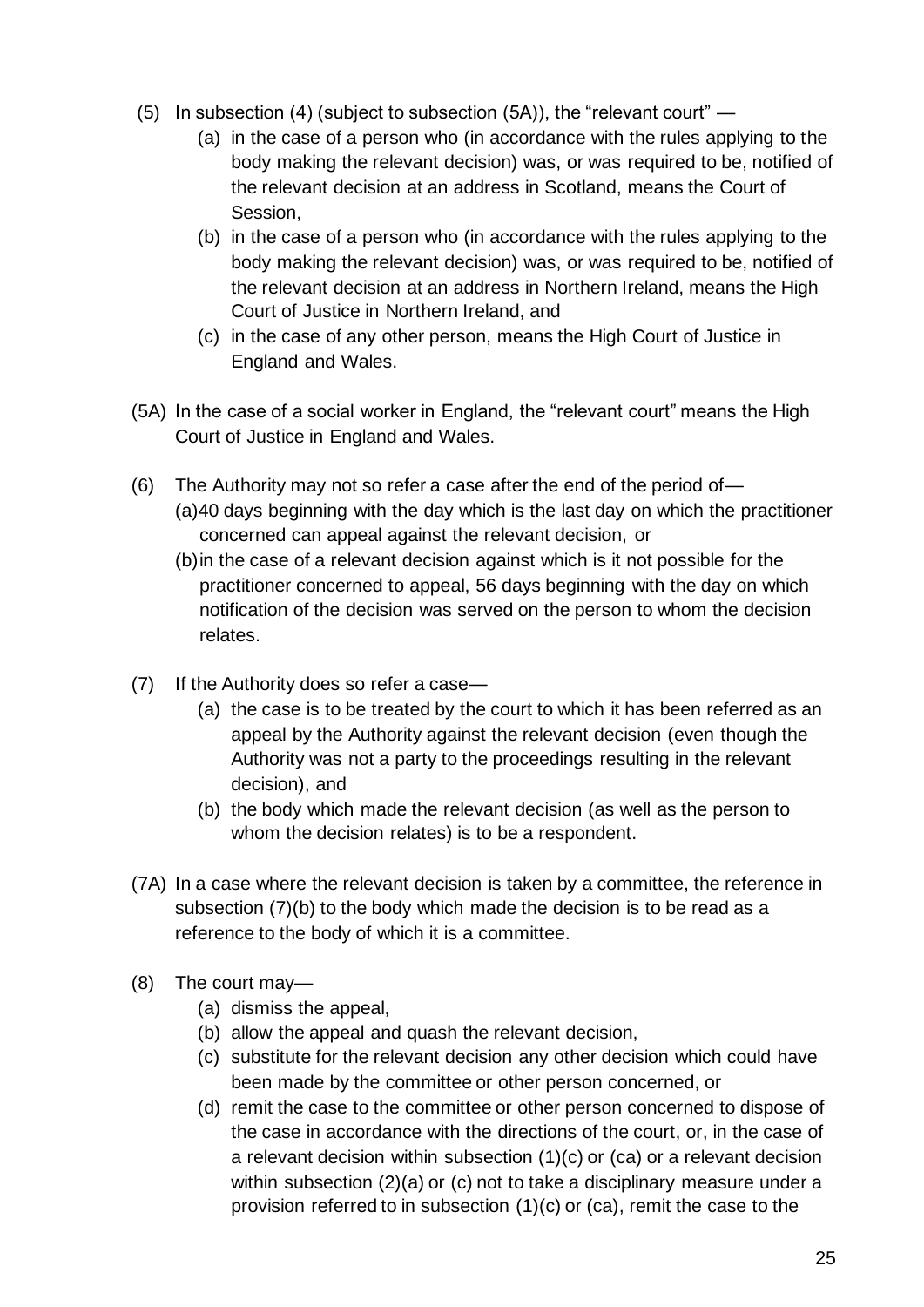Medical Practitioners Tribunal Service for them to arrange for a Medical Practitioners Tribunal so to dispose of the case. and may make such order as to costs (or, in Scotland, expenses) as it thinks fit.

- (9) Where rules under paragraph 1 of Schedule 4 to the Medical Act 1983 provide, by virtue of paragraph 1(2E) of that Schedule, for the application of section 35D of that Act, the reference in subsection (1)(c) of this section to section 35D of that Act includes a reference to that section as so applied.
- (10) The reference in subsection (1)(ca) to paragraph 5A(3D) of the Medical Act 1983 includes a reference to that provision as applied by section 35A(6E) of that Act.

### **29A.— References under section 29: role of the General Medical Council**

- (1) If the Authority makes a reference under section 29 of a case involving a relevant decision such as is mentioned in subsection (8)(d) of that section—
	- (a) the Authority must without delay give the General Medical Council notice of the reference; and
	- (b) the General Medical Council may not bring an appeal under section 40A of the Medical Act 1983 against the decision.
- (2) Where the General Medical Council is the respondent in the case of a reference under section 29, the matters which it may raise on the reference include any matter that it could have raised on an appeal against the relevant decision under section 40A of the Medical Act 1983.
- (3) If the General Medical Council is the respondent in the case of a reference under section 29, and the Authority either wishes to withdraw the reference or, having agreed the terms of a settlement of the case with the person to whom the relevant decision relates, wishes the case to be disposed of on those terms, the Authority must give notice of its wish to the Council.
- (4) The General Medical Council, having received a notice under subsection (3), must by notice inform the relevant court, the Authority and the person concerned whether it wishes the proceedings on the reference to continue.
- (5) Where the General Medical Council gives notice under subsection (4) that it wishes the proceedings to continue, they are to continue but, from the time when the Council gives its notice to the relevant court under subsection (4), are to be treated as proceedings on an appeal made by the Council under section 40A of the Medical Act 1983.
- (6) In a case within subsection (5), the General Medical Council must give notice to the relevant court, the Authority and the person concerned specifying the grounds of its case; and—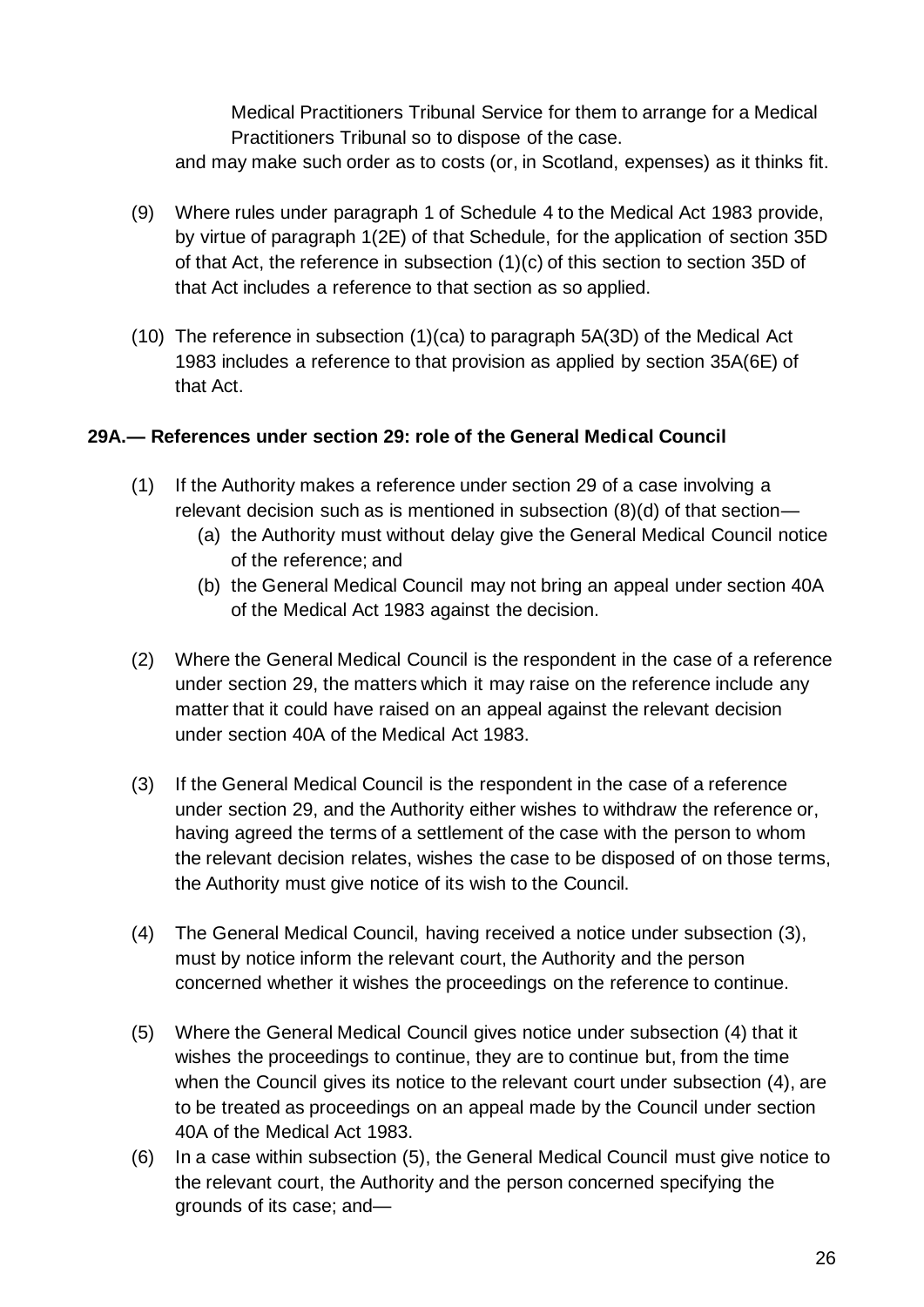- (a) the person concerned has the opportunity to respond accordingly, and
- (b) the Authority has the opportunity to become a party to the appeal by virtue of section 40B(2) of the Medical Act 1983.
- (7) A requirement in this section to give a notice to a specified person is in addition to such requirements as are imposed by rules of court in relation to the persons to whom notice is to be given; and the giving of notice under this section is subject to such other requirements relating to the giving of notices as are imposed by rules of court.
- (8) In this section, "relevant court" and "relevant decision" each have the same meaning as in section 29.

# **40A. Appeals by the General Medical Council**

- (1) This section applies to any of the following decisions by a Medical Practitioners Tribunal—
	- (a) a decision under section 35D giving—

(i) a direction for suspension, including a direction extending a period of suspension;

(ii) a direction for conditional registration, including a direction extending a period of conditional registration;

(iii) a direction varying any of the conditions imposed by a direction for conditional registration;

- (b) a decision under paragraph 5A(3D) or 5C(4) of Schedule 4 giving— (i) a direction for suspension;
	- (ii) a direction for conditional registration;
- (c) a decision under section 35D—
	- (i) giving a direction that a suspension be terminated;
	- (ii) revoking a direction for conditional registration or a condition imposed by such a direction;
- (d) a decision not to give a direction under section 35D;
- (e) a decision under section 41 giving a direction that a person's name be restored to the register;
- (f) a decision not to give a direction under paragraph 5A(3D) or 5C(4) of Schedule 4.
- (2) A decision to which this section applies is referred to below as a "relevant decision".
- (3) The General Council may appeal against a relevant decision to the relevant court if they consider that the decision is not sufficient (whether as to a finding or a penalty or both) for the protection of the public.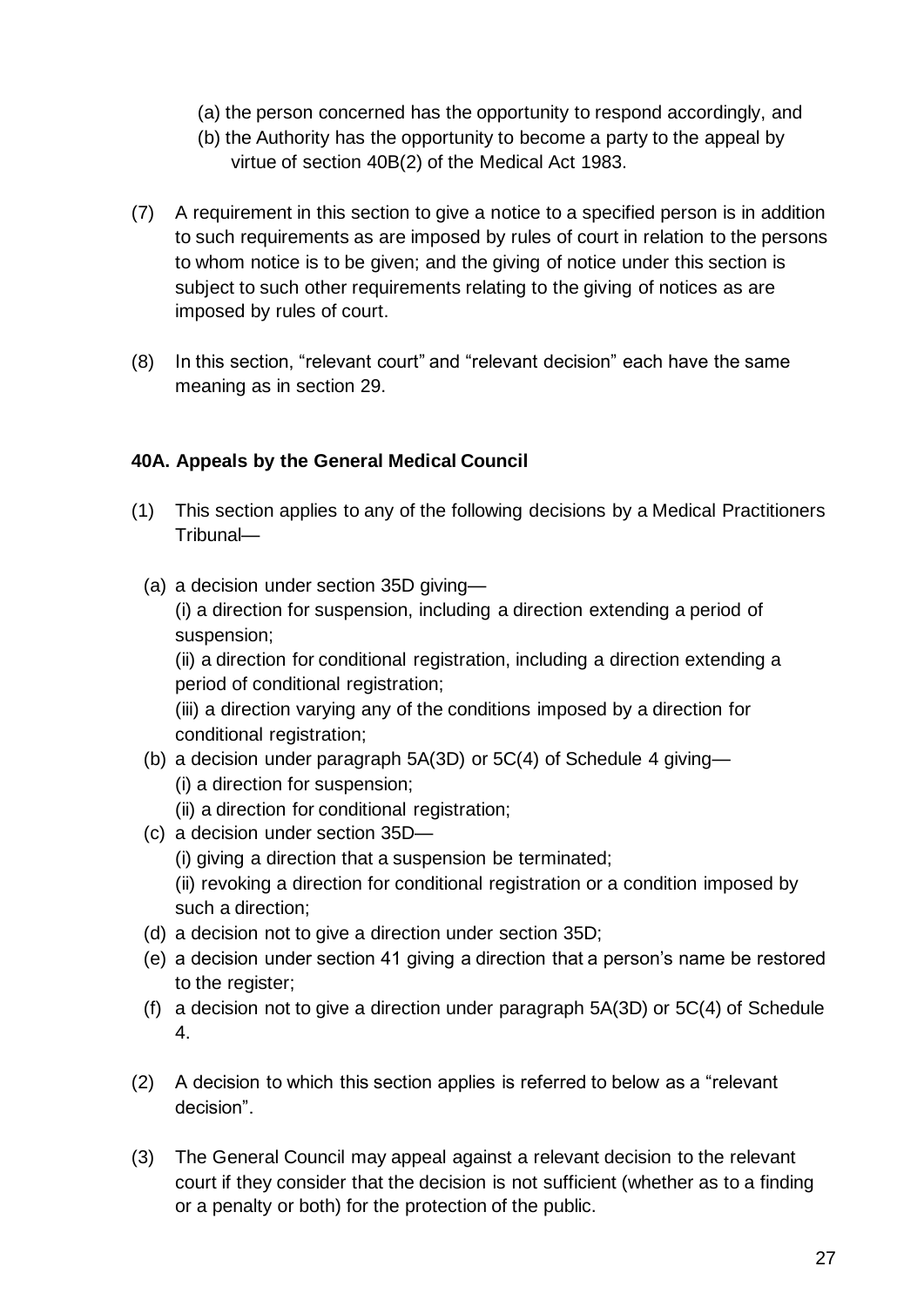- (4) Consideration of whether a decision is sufficient for the protection of the public involves consideration of whether it is sufficient—
	- (a) to protect the health, safety and well-being of the public;
	- (b) to maintain public confidence in the medical profession; and
	- (c) to maintain proper professional standards and conduct for members of that profession.
- (5) The General Council may not bring an appeal under this section after the end of the period of 28 days beginning with the day on which notification of the relevant decision was served on the person to whom the decision relates.
- (6) On an appeal under this section, the court may—
	- (a) dismiss the appeal;
	- (b) allow the appeal and quash the relevant decision;
	- (c) substitute for the relevant decision any other decision which could have been made by the Tribunal; or
	- (d) remit the case to the MPTS for them to arrange for a Medical Practitioners Tribunal to dispose of the case in accordance with the directions of the court, and may make such order as to costs (or, in Scotland, expenses) as it thinks fit.
	- (7) In this section and section 40B, "relevant court" has the meaning given by section 40(5).
- **40B. Appeal under section 40A: role of Professional Standards Authority for Health and Social Care**
- (1) If the General Council bring an appeal under section 40A—
	- (a) the Registrar must without delay give notice of the appeal to the Professional Standards Authority for Health and Social Care ("the Authority"); and
	- (b) the Authority may not refer the case to which the appeal relates under section 29 of the National Health Service Reform and Health Care Professions Act 2002 ("the 2002 Act").
	- (2) The Authority may, in spite of subsection (1)(b), become a party to the appeal by giving notice to that effect to the relevant court, the General Council and the person to whom the relevant decision relates; and—
	- (a) the Authority does not require the permission of the relevant court to become a party to the appeal; and
	- (b) accordingly, any provision of rules of court requiring an application for such permission does not apply to the Authority.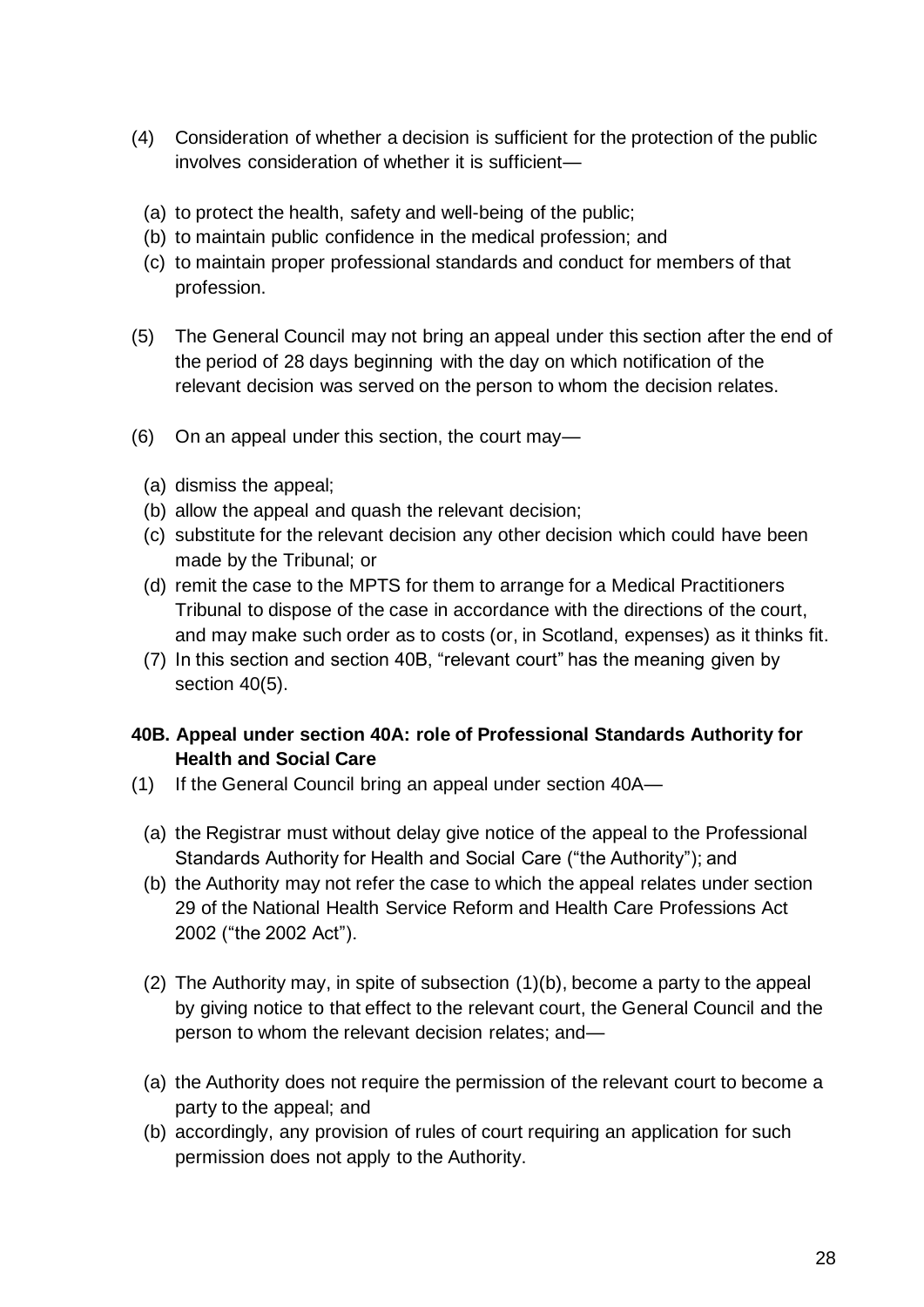- (3) Having become a party to an appeal under section 40A by virtue of subsection (2) of this section, the Authority may make representations or file evidence in the appeal at any time before the end of the hearing of the appeal; but where it does so at a time which would, but for this subsection, have been in breach of a time limit imposed by rules of court, the relevant court may impose such conditions as it thinks fit.
- (4) The matters which the Authority may raise on an appeal under section 40A include any matter which it could have raised on a reference of the case under section 29 of the 2002 Act.
- (5) Where the Authority raises matters on an appeal under section 40A, the General Council and the person to whom the relevant decision relates have the same opportunity to respond as they would have if the Authority had raised the matters on a reference of the case under section 29 of the 2002 Act (and the General Council and person concerned had accordingly been respondents by virtue of subsection (7) of that section).
- (6) If the General Council wish to withdraw an appeal under section 40A or, having agreed the terms of a settlement of the appeal with the person concerned, wish the appeal to be disposed of on those terms, they must give notice of their wish to the Authority (whether or not the Authority is a party to the appeal).
- (7) The Authority, having received a notice under subsection (6), must by notice inform the relevant court, the General Council and the person concerned whether it wishes the proceedings on the appeal to continue.
- (8) Where the Authority gives notice under subsection (7) that it wishes the proceedings to continue, they are to continue but are, from the time when the Authority gives its notice to the relevant court under subsection (7), to be treated as proceedings on a reference made by the Authority to the court under section 29 of the 2002 Act.
- (9) In a case within subsection (8), the Authority must give notice to the relevant court, the General Council and the person concerned specifying the grounds of its case; and the General Council and the person concerned (as respondents to the appeal by virtue of section 29(7) of the 2002 Act) have the opportunity to respond accordingly.
- (10) A requirement in this section to give a notice to a specified person is in addition to such requirements as are imposed by rules of court in relation to the persons to whom notice is to be given; and the giving of notice under this section is subject to such other requirements relating to the giving of notices as are imposed by rules of court.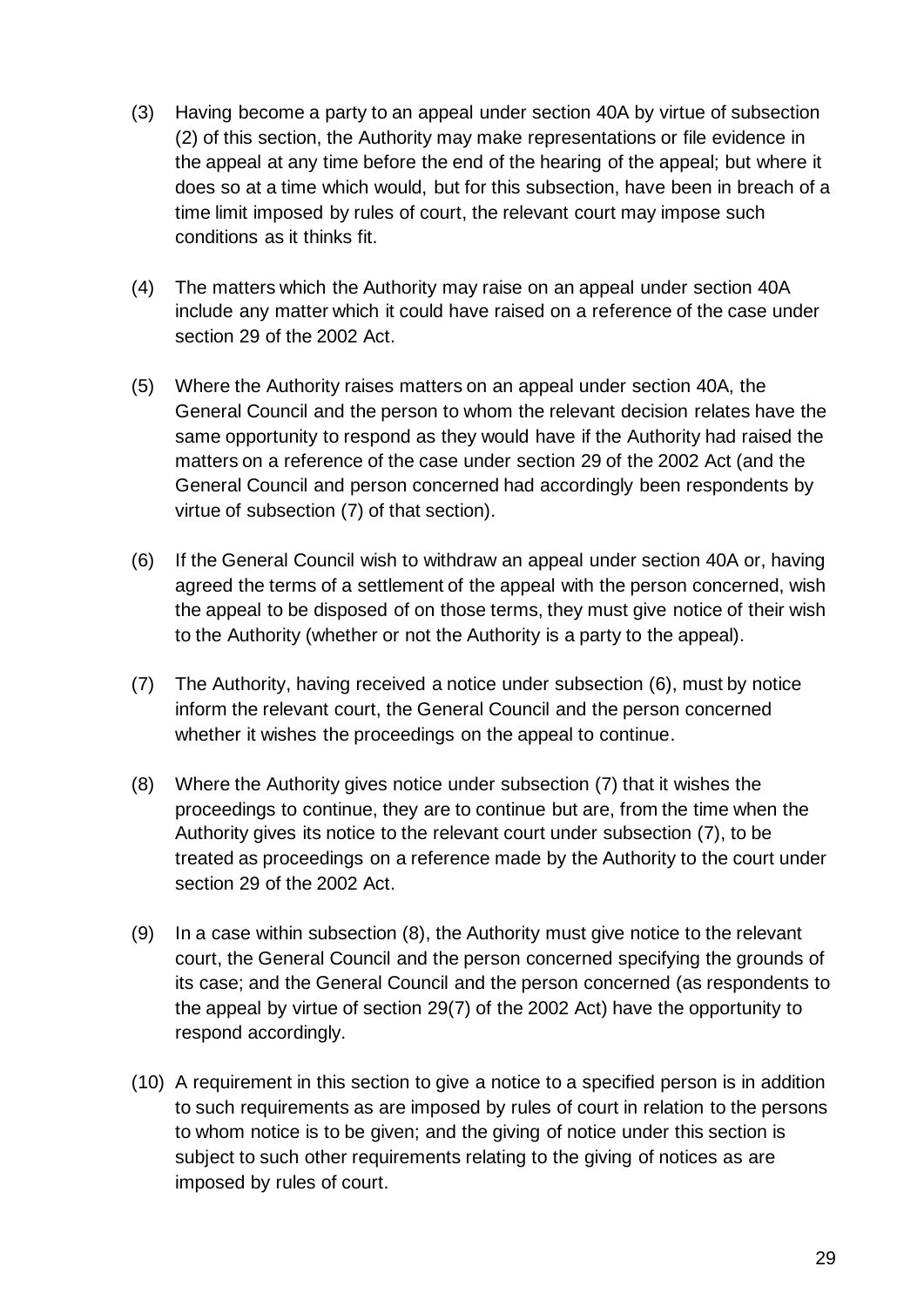# <span id="page-29-0"></span>3. Annex 2: Application of s29 to the procedures of each regulatory body

- 3.1 The following sets out the Authority's understanding of the application of s29 to the procedures of each of the regulators it oversees.
- 3.2 As procedures change, there will be implications for the scope and application of s29.
- 3.3 The Authority will need to know of the procedures relevant to each final fitness to practise panel decision under consideration – for example, 'new' rules may provide for a wider range of sanction options than 'old' rules.
- 3.4 Some regulators may run both 'old' and 'new' procedures in parallel for a period. The Authority will need to confirm with those regulators which procedure applies to any final fitness to practise panel decision under consideration.
- 3.5 This information is correct as of June 2021.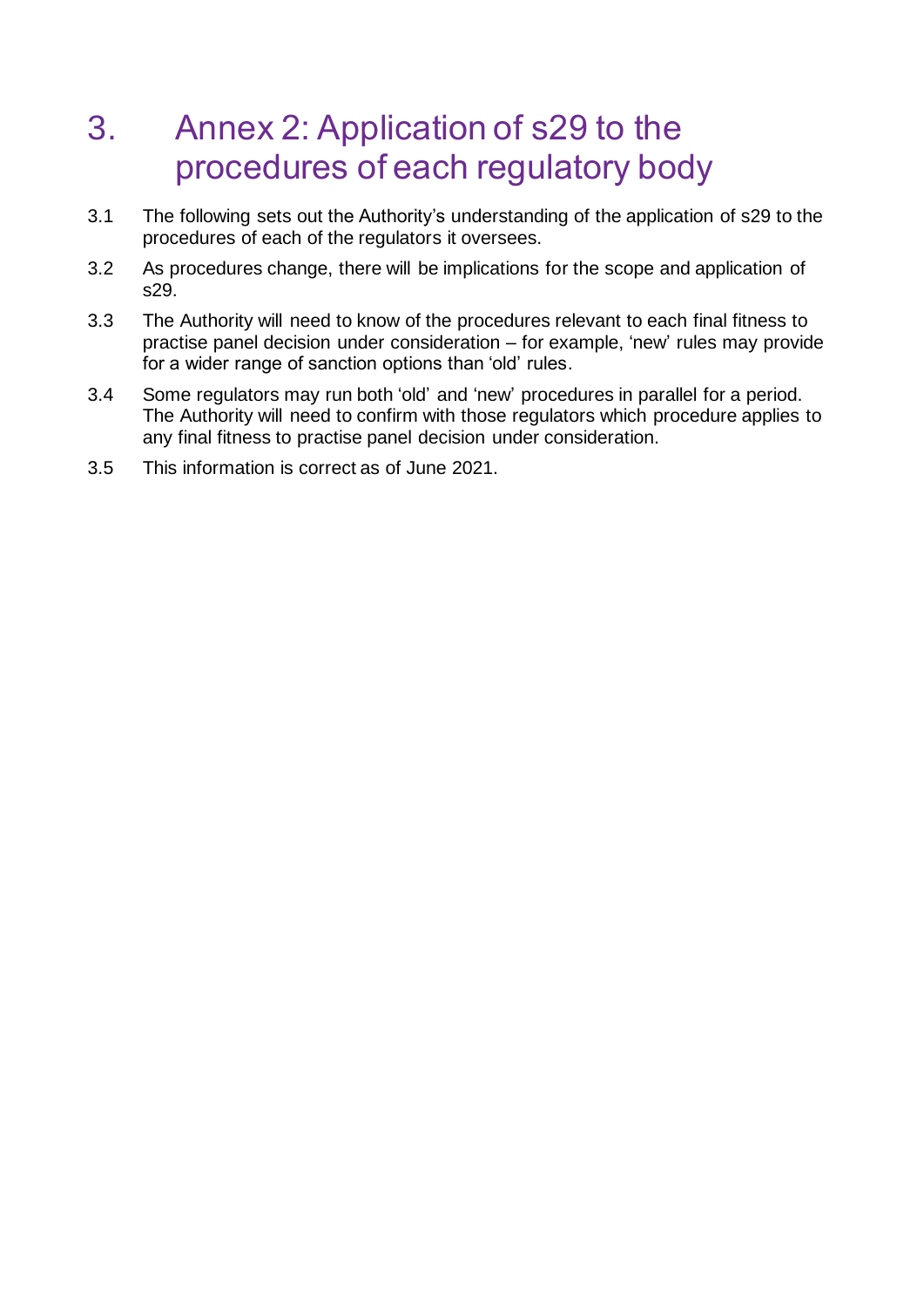| Regulator                                                | Relevant decision as described in<br><b>Section 29</b>                                                                                                                                                                                                                                                                                                                                                                                                                                                                                                                                                                                                                                                                                                                                                                                                                                                                                                                                                                                                                                        | <b>Sanction</b>                                                                                                                                                                                                                                                                                                                                                                                                                                                                                                                                                                                                                                                                                                                                                                                                                                                                                   |                                              | Appeal by registrant                                                                                                            |                                                                                                                                                     | Time for<br>appeal by<br>the                                                         | <b>Maximum</b><br>time for<br><b>Authority</b> |
|----------------------------------------------------------|-----------------------------------------------------------------------------------------------------------------------------------------------------------------------------------------------------------------------------------------------------------------------------------------------------------------------------------------------------------------------------------------------------------------------------------------------------------------------------------------------------------------------------------------------------------------------------------------------------------------------------------------------------------------------------------------------------------------------------------------------------------------------------------------------------------------------------------------------------------------------------------------------------------------------------------------------------------------------------------------------------------------------------------------------------------------------------------------------|---------------------------------------------------------------------------------------------------------------------------------------------------------------------------------------------------------------------------------------------------------------------------------------------------------------------------------------------------------------------------------------------------------------------------------------------------------------------------------------------------------------------------------------------------------------------------------------------------------------------------------------------------------------------------------------------------------------------------------------------------------------------------------------------------------------------------------------------------------------------------------------------------|----------------------------------------------|---------------------------------------------------------------------------------------------------------------------------------|-----------------------------------------------------------------------------------------------------------------------------------------------------|--------------------------------------------------------------------------------------|------------------------------------------------|
|                                                          |                                                                                                                                                                                                                                                                                                                                                                                                                                                                                                                                                                                                                                                                                                                                                                                                                                                                                                                                                                                                                                                                                               |                                                                                                                                                                                                                                                                                                                                                                                                                                                                                                                                                                                                                                                                                                                                                                                                                                                                                                   | <b>Appeal</b><br>body                        | <b>Time</b>                                                                                                                     |                                                                                                                                                     | <b>Authority</b>                                                                     | appeal                                         |
| <b>GMC</b><br>$29(1)(c)$ ,<br>$(ca)$ &<br>$(2)(a)$ , 29A | Directions by a Medical Practitioners<br>Tribunal under section 35D of the Medical<br>Act 1983 that the fitness to practise of a<br>medical practitioner was impaired.<br>Impairment includes:<br>misconduct<br>deficient professional performance<br>convictions and cautions<br>$\bullet$<br>adverse physical or mental health<br>not having the necessary knowledge of<br>English<br>determination of another UK health or<br>social care regulator that their fitness to<br>practise is impaired, or a determination<br>by a regulatory body elsewhere to the<br>same effect.<br>Direction by a Medical Practitioners Tribunal<br>under paragraph 5A(3D) or 5C(4) of<br>Schedule 4 to the Medical Act 1983 for<br>suspension of a person's registration or for<br>conditional registration as a result of failure<br>to submit to or comply with requirements of a<br>professional performance assessment,<br>health or English language assessment.<br>A final decision of the Medical Practitioners<br>Tribunal not to take any of the above<br>measures (including voluntary erasure). | Erasure (except in health or language<br>case)<br>Suspension for up to 12 months initially,<br>with a discretionary review, where the<br>suspension may be:<br>• extended for up to 12 months<br>extended indefinitely after two years<br>$\bullet$<br>(health and language only, can be<br>reviewed on doctor's request.)<br>• changed to conditions<br>changed to erasure (except for health<br>and language)<br>Suspension for up to 12 months for failure<br>to submit to (or provide information<br>required about) an assessment of health,<br>professional performance or knowledge of<br>English.<br>Conditions for up to three years initially,<br>with a discretionary review, where the<br>order may be:<br>• revoked<br>extended for up to another three years<br>changed<br>• changed to suspension for up to 12<br>months<br>changed to erasure (except for health<br>and language) | High Court of<br>Justice/Court<br>of Session | 28 days<br>beginning with<br>the date on<br>which the<br>notification of<br>the decision<br>was served<br>(can be<br>extended). | To the High<br>Court of<br>Justice/<br>Court of<br>Session,<br>40 days<br>beginning<br>with the<br>last day of<br>registrant's<br>appeal<br>period. | 40 days<br>beginning<br>with the last<br>day of<br>registrant's<br>appeal<br>period. | 67 days                                        |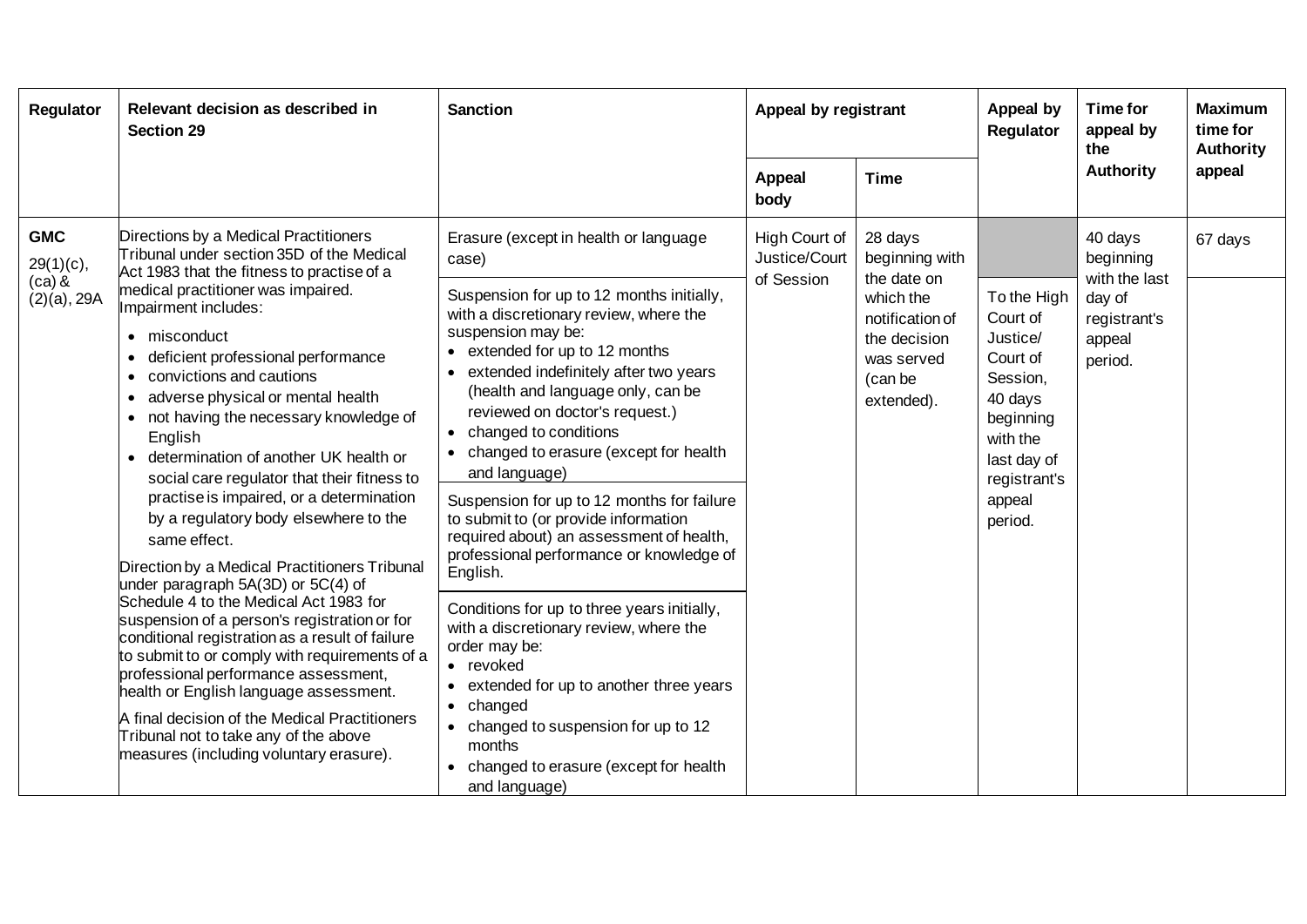| Regulator                            | Relevant decision as described in<br><b>Section 29</b>                                                                                                                                                                                                                                                                                                                                       | <b>Sanction</b>                                                                                                                                                                                                                                                                                                                                                                                                                     | Appeal by registrant                         |                                                                                                                              | <b>Appeal by</b><br>Regulator | <b>Time for</b><br>appeal by<br>the                                                                | <b>Maximum</b><br>time for<br><b>Authority</b> |
|--------------------------------------|----------------------------------------------------------------------------------------------------------------------------------------------------------------------------------------------------------------------------------------------------------------------------------------------------------------------------------------------------------------------------------------------|-------------------------------------------------------------------------------------------------------------------------------------------------------------------------------------------------------------------------------------------------------------------------------------------------------------------------------------------------------------------------------------------------------------------------------------|----------------------------------------------|------------------------------------------------------------------------------------------------------------------------------|-------------------------------|----------------------------------------------------------------------------------------------------|------------------------------------------------|
|                                      |                                                                                                                                                                                                                                                                                                                                                                                              |                                                                                                                                                                                                                                                                                                                                                                                                                                     | <b>Appeal</b><br>body                        | <b>Time</b>                                                                                                                  |                               | Authority                                                                                          | appeal                                         |
|                                      | A decision of the Medical Practitioners<br>Tribunal to restore a person to the register<br>following his removal from it.                                                                                                                                                                                                                                                                    | Conditions of practice order for up to<br>three years for failure to submit to (or<br>provide information required about) an<br>assessment of health, professional<br>performance or knowledge of English.                                                                                                                                                                                                                          |                                              |                                                                                                                              |                               |                                                                                                    |                                                |
|                                      |                                                                                                                                                                                                                                                                                                                                                                                              | Warning (no finding of impairment)                                                                                                                                                                                                                                                                                                                                                                                                  |                                              |                                                                                                                              |                               | 56 days<br>beginning<br>with the day<br>on which<br>notification of<br>the decision<br>was served. | 56 days                                        |
|                                      |                                                                                                                                                                                                                                                                                                                                                                                              | No impairment                                                                                                                                                                                                                                                                                                                                                                                                                       |                                              |                                                                                                                              |                               |                                                                                                    |                                                |
| <b>NMC</b><br>$29(1)(i)$ &<br>(2)(b) | 'Any corresponding measure taken in<br>relation to a nurse or midwife under the<br>Nursing and Midwifery Order 2001" i.e.<br>directions by the Fitness to Practise<br>Committee under article 29 that the fitness to<br>practise of a nurse or midwife was impaired.<br>Impairment includes:<br>misconduct,<br>lack of competence,<br>convictions and cautions<br>physical or mental health, | Striking-off order (only for competence,<br>health or language where the registrant<br>has already been suspended/subject to<br>conditions for two years)<br>Suspension order for up to one year<br>initially with a discretionary review, where<br>the order may be:<br>• extended or further extended for up to<br>a year;<br>replaced with another order<br>on expiry of the suspension, replaced<br>with conditions of practice | High Court of<br>Justice/Court<br>of Session | 28 days<br>beginning with<br>the date on<br>which notice of<br>the order or<br>decision<br>appealed<br>against is<br>served. |                               | 40 days                                                                                            | 67 days                                        |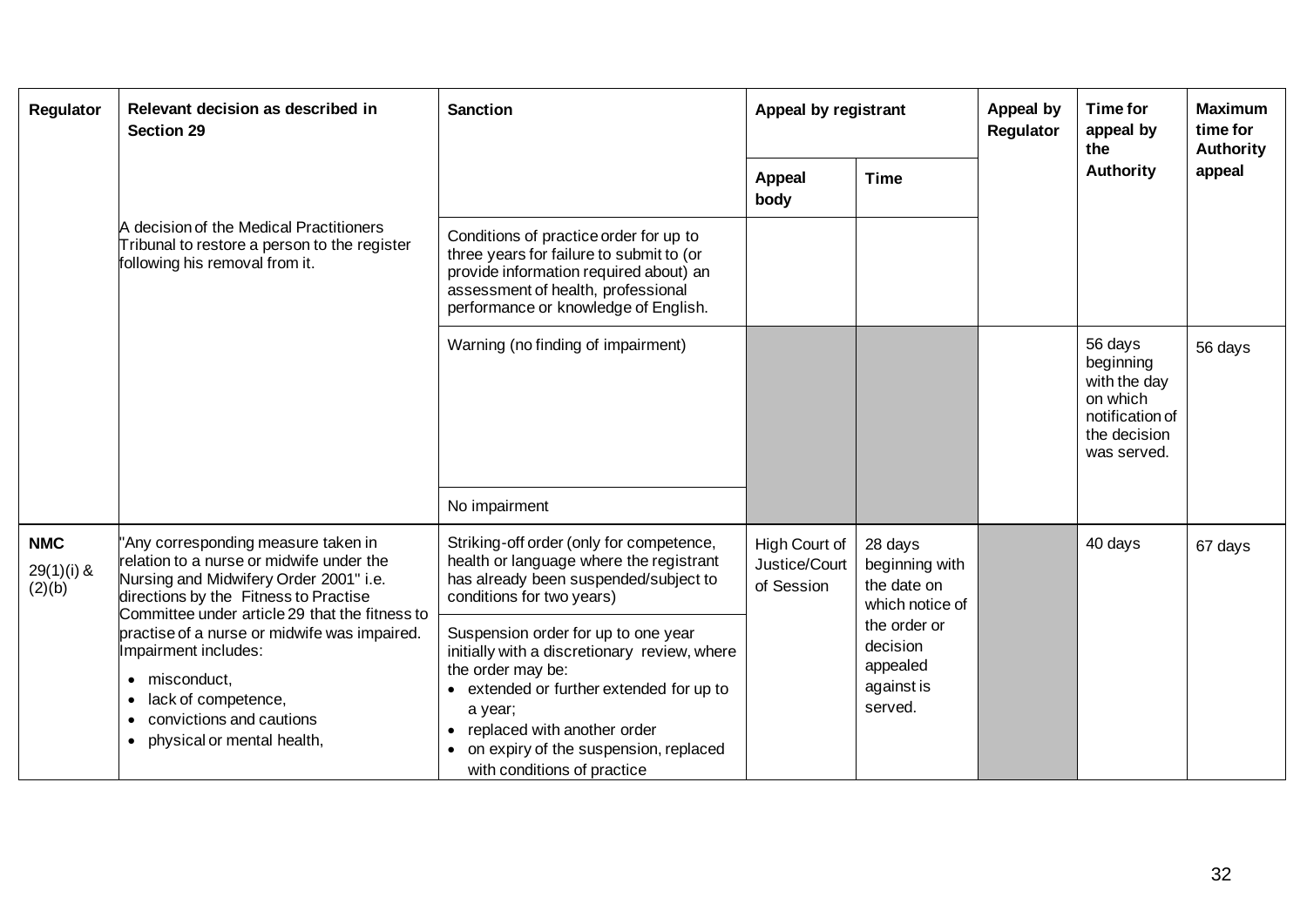| Regulator                   | Relevant decision as described in<br><b>Section 29</b>                                                                                                                                                                                                                                                                                                                                                                                              | <b>Sanction</b>                                                                                                                                                                                                                                          |                       |                                                                                            | Appeal by<br>Appeal by registrant<br>Regulator |                  | Time for<br>appeal by<br>the | <b>Maximum</b><br>time for<br><b>Authority</b> |
|-----------------------------|-----------------------------------------------------------------------------------------------------------------------------------------------------------------------------------------------------------------------------------------------------------------------------------------------------------------------------------------------------------------------------------------------------------------------------------------------------|----------------------------------------------------------------------------------------------------------------------------------------------------------------------------------------------------------------------------------------------------------|-----------------------|--------------------------------------------------------------------------------------------|------------------------------------------------|------------------|------------------------------|------------------------------------------------|
|                             |                                                                                                                                                                                                                                                                                                                                                                                                                                                     |                                                                                                                                                                                                                                                          | <b>Appeal</b><br>body | <b>Time</b>                                                                                |                                                | <b>Authority</b> | appeal                       |                                                |
|                             | • not having the necessary knowledge of<br>English<br>determination of another UK health or<br>social care regulator that their fitness to<br>practise is impaired, or a determination<br>by a regulatory body elsewhere to the<br>same effect.<br>A final decision of the Fitness to Practise<br>Committee not to take any of the above<br>measures.<br>A decision of the Investigating Committee or<br>Fitness to Practise Committee to restore a | Conditions of practice order for up to<br>three years with a discretionary reviewi,<br>where the order may be:<br>• extended or further extended for up to<br>three years<br>• replaced with another order                                               |                       |                                                                                            |                                                |                  |                              |                                                |
|                             |                                                                                                                                                                                                                                                                                                                                                                                                                                                     | Caution order (between one and five<br>years)                                                                                                                                                                                                            |                       |                                                                                            |                                                |                  |                              |                                                |
|                             |                                                                                                                                                                                                                                                                                                                                                                                                                                                     | Mediation                                                                                                                                                                                                                                                |                       |                                                                                            |                                                | 56 days          | 56 days                      |                                                |
|                             |                                                                                                                                                                                                                                                                                                                                                                                                                                                     | No further action                                                                                                                                                                                                                                        |                       |                                                                                            |                                                |                  |                              |                                                |
|                             | person to the register following his removal<br>from it.                                                                                                                                                                                                                                                                                                                                                                                            | Allegation is not well founded                                                                                                                                                                                                                           |                       |                                                                                            |                                                |                  |                              |                                                |
| <b>GPhC</b><br>$29(1)(a)$ & | Directions of the Fitness to Practise<br>Committee under article 54 of the Pharmacy<br>Order 2010:<br>Determinations of impairment of fitness to<br>practise of pharmacists and pharmacy<br>technicians and sanctions by the Fitness to<br>Practise Committee. Impairment includes:                                                                                                                                                                 | Removal from Register (not for health<br>cases)                                                                                                                                                                                                          | High<br>Court/Court   | 28 days<br>beginning with                                                                  |                                                | 40 days          | 67 days                      |                                                |
| (2)(a)                      |                                                                                                                                                                                                                                                                                                                                                                                                                                                     | Removal of premises registered as retail<br>pharmacy businesses from the register<br>(including those removed for a limited<br>period)                                                                                                                   | of Session            | the date on<br>which the<br>decision was<br>sent, or within<br>such longer                 |                                                |                  |                              |                                                |
|                             | · misconduct;<br>deficient professional<br>performance/competence;<br>• adverse physical or mental health;                                                                                                                                                                                                                                                                                                                                          | Suspension for up to 12 months initially<br>with a discretionary review where the<br>suspension may be:<br>• extended for up to a further year<br>changed to indefinite suspension after<br>two years of suspension (or indefinite<br>may be terminated) |                       | period as the<br>relevant court<br>may, in<br>accordance<br>with rules of<br>court, allow. |                                                |                  |                              |                                                |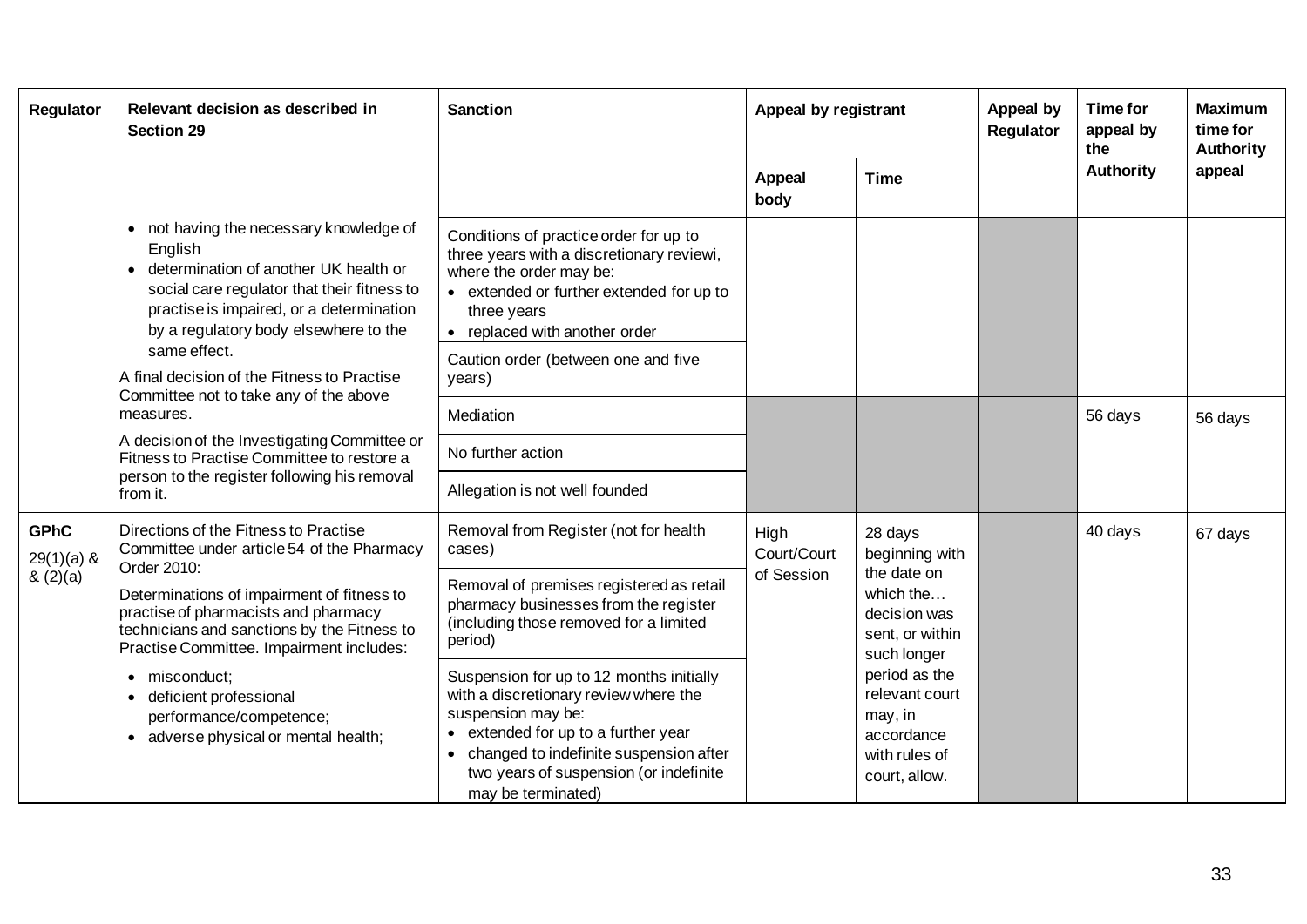| Regulator | Relevant decision as described in<br><b>Section 29</b>                                                                                                                                                                                                                                                                                                                                                                                                                                                        | <b>Sanction</b>                                                                                                                                                                                                                              | Appeal by registrant  |             | Appeal by<br>Regulator | Time for<br>appeal by<br>the | <b>Maximum</b><br>time for<br><b>Authority</b> |
|-----------|---------------------------------------------------------------------------------------------------------------------------------------------------------------------------------------------------------------------------------------------------------------------------------------------------------------------------------------------------------------------------------------------------------------------------------------------------------------------------------------------------------------|----------------------------------------------------------------------------------------------------------------------------------------------------------------------------------------------------------------------------------------------|-----------------------|-------------|------------------------|------------------------------|------------------------------------------------|
|           |                                                                                                                                                                                                                                                                                                                                                                                                                                                                                                               |                                                                                                                                                                                                                                              | <b>Appeal</b><br>body | <b>Time</b> |                        | <b>Authority</b>             | appeal                                         |
|           | failure to comply with a reasonable<br>requirement imposed in connection with<br>a professional performance assessment;<br>convictions and cautions;<br>In Scotland, an admonition, absolute<br>discharge or conditional offer;<br>penalty as alternative to prosecution<br>under the Social Security Administration<br>Act 1992;<br>being bound over in England or Wales<br>determination of another UK health or<br>social care regulator that their fitness to<br>practise is impaired, or a determination | changed to conditions for up to three<br>years<br>changed to removal from register (not<br>for health).                                                                                                                                      |                       |             |                        |                              |                                                |
|           |                                                                                                                                                                                                                                                                                                                                                                                                                                                                                                               | Conditions for up to three years initially,<br>with a discretionary review, where the<br>conditions may be:<br>• extended<br>varied<br>changed to suspension for up to 12<br>months<br>changed to removal from register (not<br>for health). |                       |             |                        |                              |                                                |
|           | by a regulatory body elsewhere to the<br>same effect.                                                                                                                                                                                                                                                                                                                                                                                                                                                         | Warning (impairment).                                                                                                                                                                                                                        |                       |             |                        | 56 days                      | 56 days                                        |
|           | being included on a Safeguarding<br>Vulnerable Groups barred list (including                                                                                                                                                                                                                                                                                                                                                                                                                                  | Warning (no impairment).                                                                                                                                                                                                                     |                       |             |                        |                              |                                                |
|           | NI and Scottish equivalents)<br>Directions of the Fitness to Practice                                                                                                                                                                                                                                                                                                                                                                                                                                         | Advice to any other person (no<br>impairment)                                                                                                                                                                                                |                       |             |                        |                              |                                                |
|           | Committee under section 80 of the<br>Medicines Act 1968 - disqualifications of<br>bodies corporate carrying on a retail                                                                                                                                                                                                                                                                                                                                                                                       | No impairment.                                                                                                                                                                                                                               |                       |             |                        |                              |                                                |
|           | pharmacy business:<br>• convicted of certain offences, with<br>members of the board or employees<br>• with a board member, officer or                                                                                                                                                                                                                                                                                                                                                                         |                                                                                                                                                                                                                                              |                       |             |                        |                              |                                                |
|           | employee convicted of an offence or<br>found guilty of misconduct which the<br><b>Fitness to Practise Committee considers</b>                                                                                                                                                                                                                                                                                                                                                                                 |                                                                                                                                                                                                                                              |                       |             |                        |                              |                                                |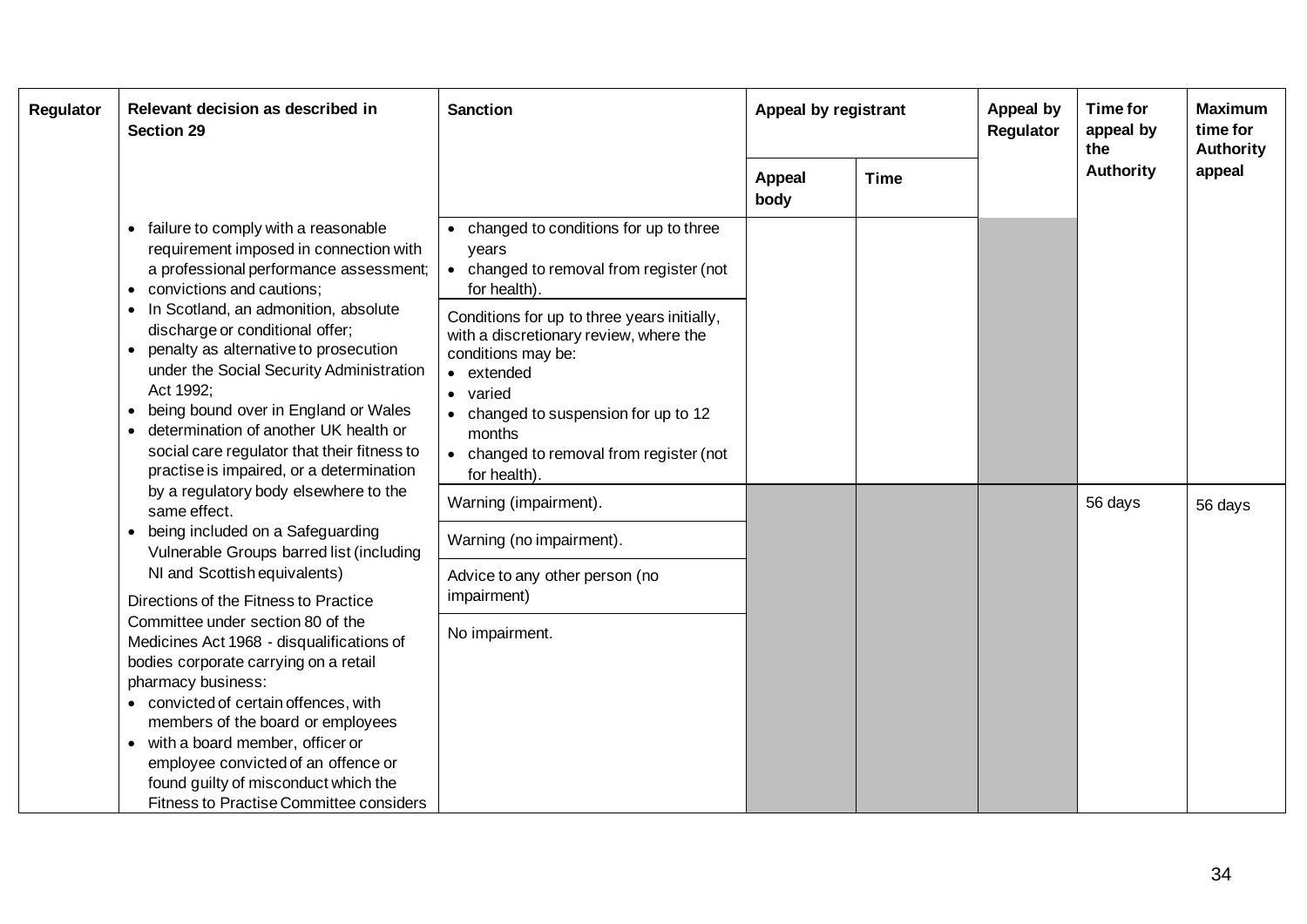| <b>Regulator</b>                      | Relevant decision as described in<br><b>Section 29</b>                                                                                                                                                                                                                                                                                                                                      | <b>Sanction</b>                                                                                                                                                                                                                                                                                                                       | Appeal by registrant                               |                                                                                                              | Appeal by<br><b>Regulator</b> | <b>Time for</b><br>appeal by<br>the | <b>Maximum</b><br>time for<br><b>Authority</b> |
|---------------------------------------|---------------------------------------------------------------------------------------------------------------------------------------------------------------------------------------------------------------------------------------------------------------------------------------------------------------------------------------------------------------------------------------------|---------------------------------------------------------------------------------------------------------------------------------------------------------------------------------------------------------------------------------------------------------------------------------------------------------------------------------------|----------------------------------------------------|--------------------------------------------------------------------------------------------------------------|-------------------------------|-------------------------------------|------------------------------------------------|
|                                       |                                                                                                                                                                                                                                                                                                                                                                                             |                                                                                                                                                                                                                                                                                                                                       | <b>Appeal</b><br>body                              | <b>Time</b>                                                                                                  |                               | <b>Authority</b>                    | appeal                                         |
|                                       | makes them fit to be a pharmacist or<br>pharmacy technician<br>where one of its registered premises<br>fails to meet the standards set out by the<br>GPhC<br>A final decision of the Fitness to Practise<br>Committee not to take any of the above<br>measures.<br>A decision of the Fitness to Practise<br>Committee to restore a person to the register<br>following his removal from it. |                                                                                                                                                                                                                                                                                                                                       |                                                    |                                                                                                              |                               |                                     |                                                |
| <b>PSNI</b><br>$29(1)(b)$ &<br>(2)(a) | Directions of the Statutory Committee<br>under Article 20 of the Pharmacy (Northern<br>Ireland) Order 1976:                                                                                                                                                                                                                                                                                 | Strike off (not for health)                                                                                                                                                                                                                                                                                                           | High Court of<br>Justice in<br>Northern<br>Ireland | 28 days<br>beginning with<br>and including                                                                   |                               | 40 days                             | 67 days                                        |
|                                       | determinations of fitness to practise of<br>pharmacists and sanction by the<br><b>Statutory Committee. Impairment</b><br>includes:                                                                                                                                                                                                                                                          | Removal of premises registered as retail<br>pharmacy businesses from the register<br>(including those removed for a limited<br>period).                                                                                                                                                                                               |                                                    | the date on<br>which the<br>decision<br>was sent, or                                                         |                               |                                     |                                                |
|                                       | misconduct:<br>$\bullet$<br>deficient professional<br>performance/competence;<br>adverse physical or mental health;<br>convictions and cautions<br>penalty as alternative to prosecution<br>under the Social Security Administration<br>Act 1992;<br>being bound over in England or Wales                                                                                                   | Suspension for up to 12 months initially,<br>with a discretionary review, where the<br>suspension may be:<br>• extended for up to 12 months<br>indefinitely extended after two years<br>(or end an indefinite extension)<br>changed to conditions for up to three<br>years<br>changed to removal from register<br>(except for health) |                                                    | within such<br>longer period<br>as the High<br>Court may, in<br>accordance<br>with rules of<br>court, allow. |                               |                                     |                                                |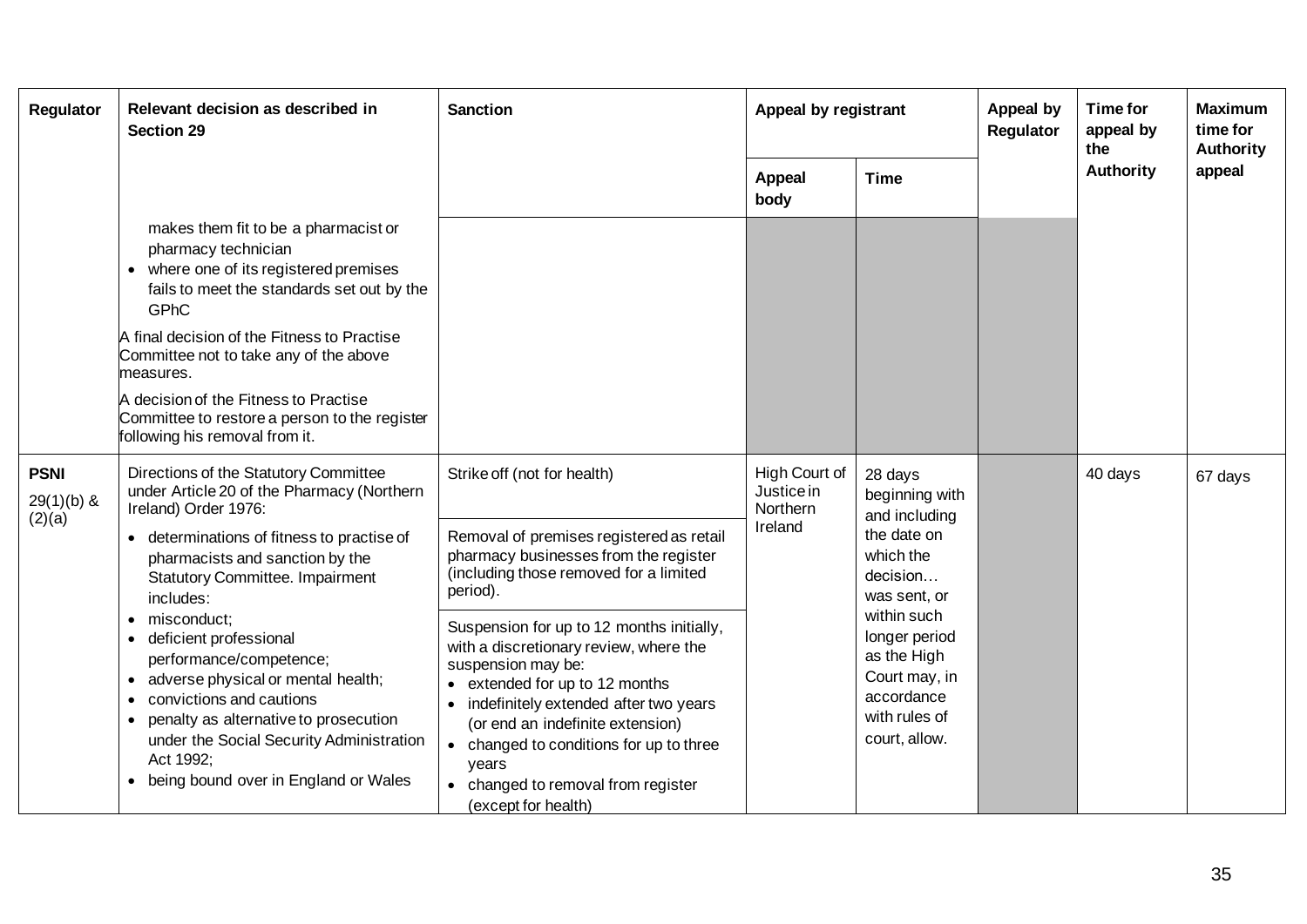| Regulator  | Relevant decision as described in<br><b>Section 29</b>                                                                                                                                                                                                                                                                                                                                                                                                                                                                                                                                                                                                                                                | <b>Sanction</b>                                                                                                                                                                                                                                                                                                                                                                                        | Appeal by registrant  |                           | <b>Appeal by</b><br>Regulator | Time for<br>appeal by<br>the | <b>Maximum</b><br>time for<br>Authority |
|------------|-------------------------------------------------------------------------------------------------------------------------------------------------------------------------------------------------------------------------------------------------------------------------------------------------------------------------------------------------------------------------------------------------------------------------------------------------------------------------------------------------------------------------------------------------------------------------------------------------------------------------------------------------------------------------------------------------------|--------------------------------------------------------------------------------------------------------------------------------------------------------------------------------------------------------------------------------------------------------------------------------------------------------------------------------------------------------------------------------------------------------|-----------------------|---------------------------|-------------------------------|------------------------------|-----------------------------------------|
|            | determination of another UK health or<br>$\bullet$<br>social care regulator that their fitness to<br>practise is impaired, or a determination<br>by a regulatory body elsewhere to the<br>same effect.<br>being included on a Safeguarding<br>Vulnerable Groups barred list (including<br>NI and Scottish equivalents)<br>Directions of the Statutory Committee under<br>section 80 of the Medicines Act 1968 -<br>disqualifications of bodies corporate carrying<br>on a retail pharmacy business:<br>• convicted of certain offences, with<br>members of the board or employees<br>• with a board member, officer or<br>employee convicted of an offence or<br>found guilty of misconduct which the | Conditions for up to three years, with a<br>discretionary review, where the conditions<br>may be:<br>• extended for up to three years<br>varied<br>$\bullet$<br>changed to suspension for up to 12<br>$\bullet$<br>months<br>• changed to removal from register<br>(except for health)<br>Warning (impairment)<br>Advice to any other body (no impairment)<br>Warning (no impairment)<br>No impairment | <b>Appeal</b><br>body | <b>Time</b>               |                               | Authority                    | appeal                                  |
|            | Fitness to Practise Committee considers<br>makes them fit to be a pharmacist<br>• where one of its registered premises<br>fails to meet the standards set out by the<br><b>PSNI</b><br>A final decision of the Statutory Committee<br>not to take any of the above measures.<br>A decision of the Statutory Committee to<br>restore a person to the register following his<br>removal from it.                                                                                                                                                                                                                                                                                                        |                                                                                                                                                                                                                                                                                                                                                                                                        |                       |                           |                               |                              |                                         |
| <b>GOC</b> |                                                                                                                                                                                                                                                                                                                                                                                                                                                                                                                                                                                                                                                                                                       | Erasure (including of specialty) (except<br>for health)                                                                                                                                                                                                                                                                                                                                                |                       | 28 days<br>beginning with |                               | 40 days                      | 67 days                                 |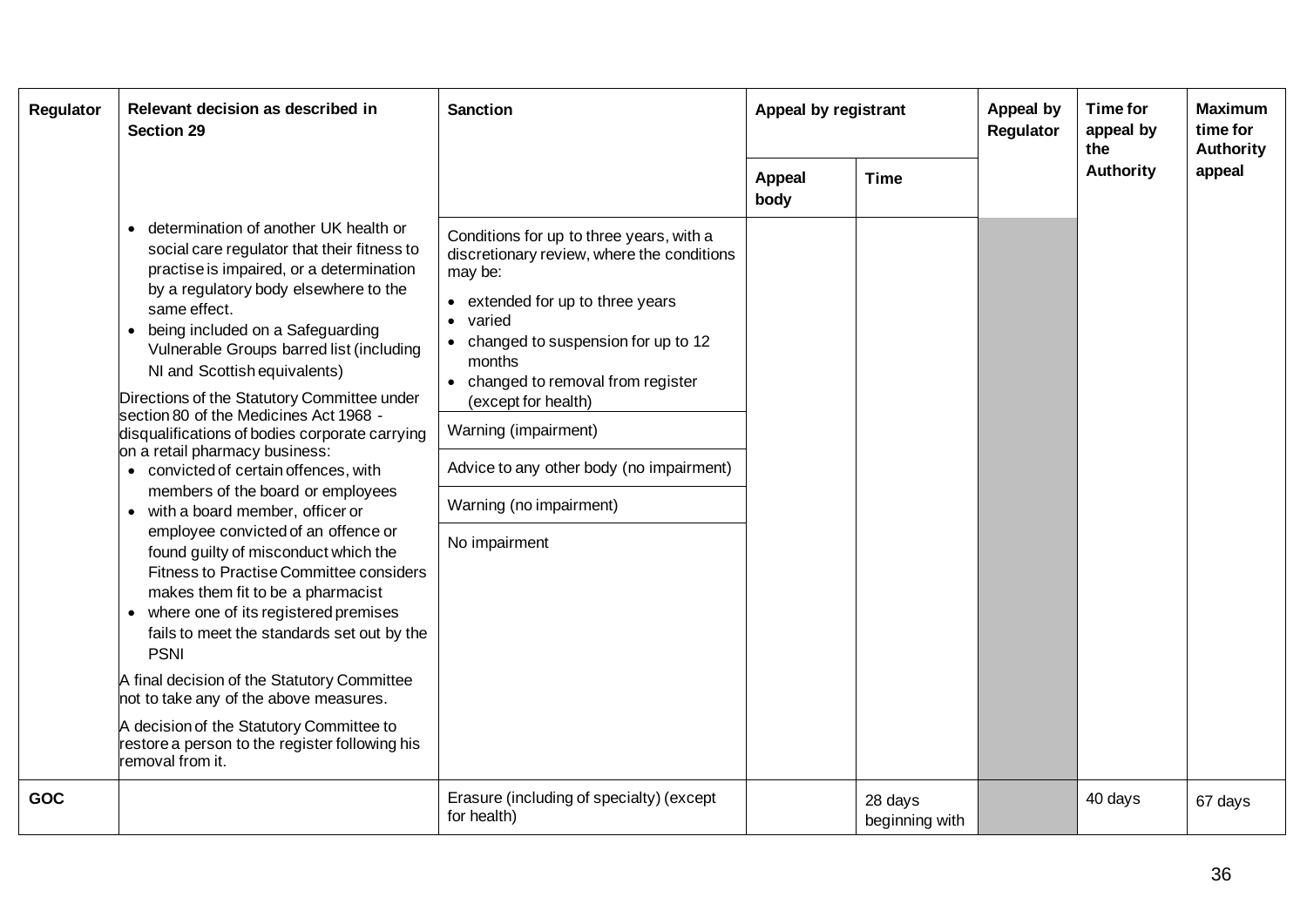| Regulator              | Relevant decision as described in<br><b>Section 29</b>                                                                                                                                                                                                                                                                                                                                                                                                                                                                                                                                                                                                                                                                                         | <b>Sanction</b>                                                                                                                                                                                                                                                                                                                                                                                                                                                                                                                                                                                                                                                                                                                                      | Appeal by registrant                         |                                                           | Appeal by<br>Regulator | Time for<br>appeal by<br>the | <b>Maximum</b><br>time for<br><b>Authority</b> |
|------------------------|------------------------------------------------------------------------------------------------------------------------------------------------------------------------------------------------------------------------------------------------------------------------------------------------------------------------------------------------------------------------------------------------------------------------------------------------------------------------------------------------------------------------------------------------------------------------------------------------------------------------------------------------------------------------------------------------------------------------------------------------|------------------------------------------------------------------------------------------------------------------------------------------------------------------------------------------------------------------------------------------------------------------------------------------------------------------------------------------------------------------------------------------------------------------------------------------------------------------------------------------------------------------------------------------------------------------------------------------------------------------------------------------------------------------------------------------------------------------------------------------------------|----------------------------------------------|-----------------------------------------------------------|------------------------|------------------------------|------------------------------------------------|
|                        |                                                                                                                                                                                                                                                                                                                                                                                                                                                                                                                                                                                                                                                                                                                                                |                                                                                                                                                                                                                                                                                                                                                                                                                                                                                                                                                                                                                                                                                                                                                      | <b>Appeal</b><br>body                        | <b>Time</b>                                               |                        | <b>Authority</b>             | appeal                                         |
| $29(1)(f)$ &<br>(2)(a) | Directions by the Fitness to Practise<br>Committee under section 13F(2) of the<br>Opticians Act 1989 that:<br>• a registered optometrist's or registered<br>dispensing optician's fitness to practise<br>is impaired;<br>• a business registrant's fitness to carry<br>on business as an optometrist or a<br>dispensing optician or both is impaired;<br>or<br>a student registrant's fitness to<br>$\bullet$<br>undertake training is impaired.<br>Impairment includes:<br>· misconduct:<br>deficient professional performance (not<br>student registrants);<br>convictions and cautions;<br>• in Scotland, a conditional offer or<br>absolute discharge<br>penalty as alternative to prosecution<br>under the Social Security Administration | Suspension (including of specialty) for up<br>to 12 months initially, with a discretionary<br>review, where the suspension may be:<br>• extended for up to 12 months (after<br>which, in health cases where the<br>registrant has already been suspended<br>for two years, the suspension may be<br>made indefinite)<br>replaced with erasure (except for<br>health)<br>changed to conditions for up to three<br>years<br>Conditions (including of specialty) for up<br>to three years initially where the order<br>may be:<br>extended for up to three years<br>varied or removed<br>changed to suspension (including of<br>specialist entry) for 12 months<br>• changed to erasure (except for health)<br>Financial penalty order (not for health) | High Court of<br>Justice/Court<br>of Session | the day on<br>which the<br>decision was<br>served on him. |                        |                              |                                                |
|                        | Act 1992;<br>adverse physical or mental health;                                                                                                                                                                                                                                                                                                                                                                                                                                                                                                                                                                                                                                                                                                | Warning (no impairment)                                                                                                                                                                                                                                                                                                                                                                                                                                                                                                                                                                                                                                                                                                                              |                                              |                                                           |                        | 56 days                      |                                                |
|                        | determination of another UK health or<br>social care regulator that their fitness to<br>practise is impaired, or a determination<br>by a regulatory body elsewhere to the<br>same effect.                                                                                                                                                                                                                                                                                                                                                                                                                                                                                                                                                      | No impairment                                                                                                                                                                                                                                                                                                                                                                                                                                                                                                                                                                                                                                                                                                                                        |                                              |                                                           |                        |                              |                                                |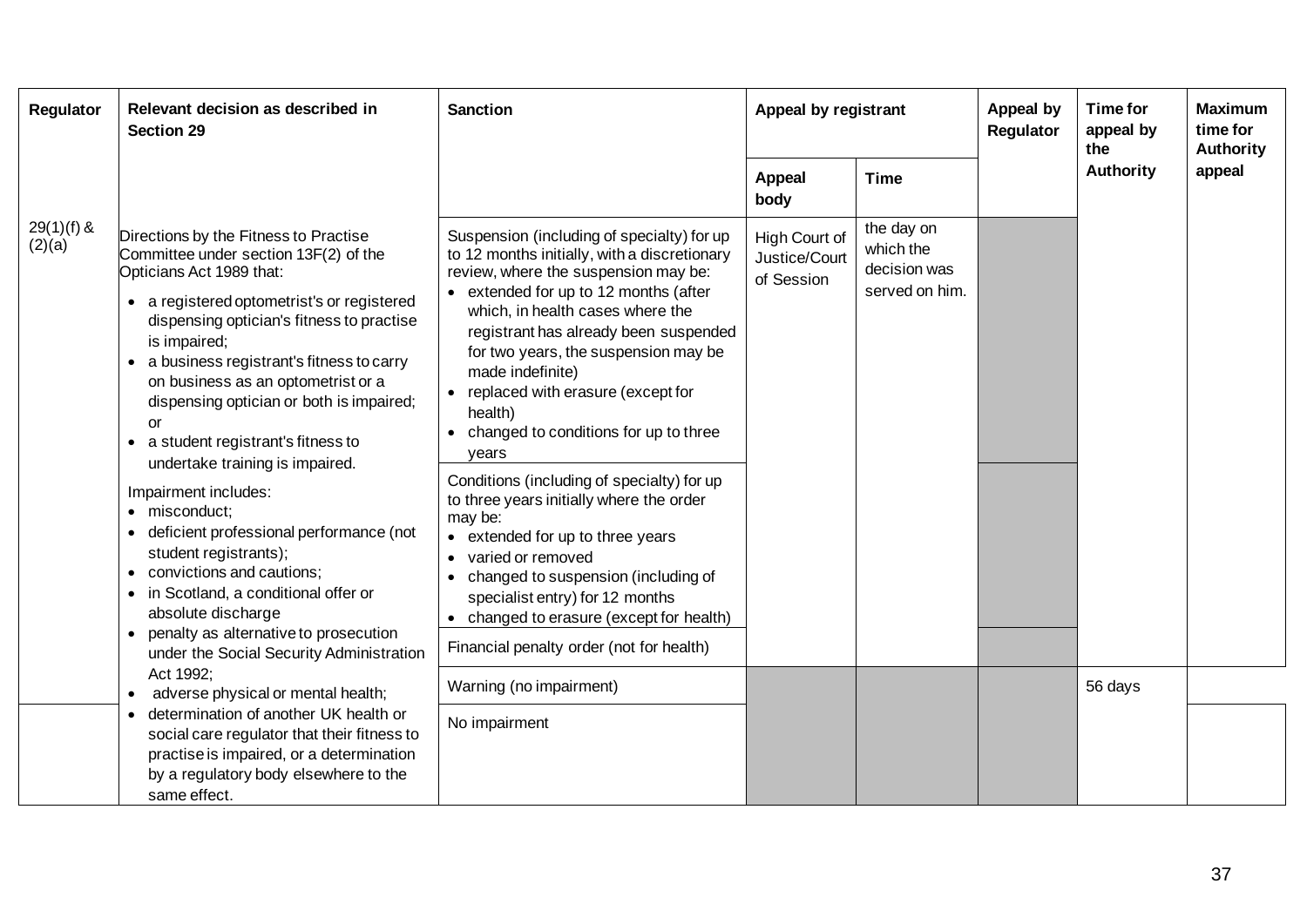| Regulator                            | Relevant decision as described in<br><b>Section 29</b>                                                                                                                                                                                                                                                                                                                                                                                                                                                                                                                                                                                  | <b>Sanction</b>                                                                                                                                                                                                    | Appeal by registrant              |                                                                                                                                                             | Appeal by<br>Regulator | <b>Time for</b><br>appeal by<br>the | <b>Maximum</b><br>time for<br><b>Authority</b> |
|--------------------------------------|-----------------------------------------------------------------------------------------------------------------------------------------------------------------------------------------------------------------------------------------------------------------------------------------------------------------------------------------------------------------------------------------------------------------------------------------------------------------------------------------------------------------------------------------------------------------------------------------------------------------------------------------|--------------------------------------------------------------------------------------------------------------------------------------------------------------------------------------------------------------------|-----------------------------------|-------------------------------------------------------------------------------------------------------------------------------------------------------------|------------------------|-------------------------------------|------------------------------------------------|
|                                      |                                                                                                                                                                                                                                                                                                                                                                                                                                                                                                                                                                                                                                         |                                                                                                                                                                                                                    | <b>Appeal</b><br>body             | <b>Time</b>                                                                                                                                                 |                        | <b>Authority</b>                    | appeal                                         |
|                                      | A final decision of the Fitness to Practise<br>Committee not to take any of the above<br>measures.<br>A decision of the Professional Conduct                                                                                                                                                                                                                                                                                                                                                                                                                                                                                            |                                                                                                                                                                                                                    |                                   |                                                                                                                                                             |                        |                                     |                                                |
|                                      | Committee to restore a person to the register<br>following his removal from it.                                                                                                                                                                                                                                                                                                                                                                                                                                                                                                                                                         |                                                                                                                                                                                                                    |                                   |                                                                                                                                                             |                        |                                     |                                                |
| <b>GDC</b><br>$29(1)(e)$ &<br>(2)(a) | Directions by the Professional Conduct<br>Committee, Professional Performance<br>Committee or the Health Committee under<br>sections 27B, 27C, 36P or 36Q of the<br>Dentists Act 1984 following a determination<br>that a person's fitness to practise as a<br>dentist or as a member of a profession<br>complementary to dentistry (or class of<br>members) is impaired. Impairment includes:<br>misconduct;<br>$\bullet$<br>deficient professional performance;<br>$\bullet$<br>adverse physical or mental health;<br>٠<br>convictions and cautions;<br>$\bullet$<br>In Scotland, an absolute discharge or<br>٠<br>conditional offer; | Erasure (not for health)                                                                                                                                                                                           | High<br>Court/Court<br>of Session | 28 days<br>beginning with<br>the date on<br>which<br>notification of<br>the decision<br>was served<br>(may be<br>extended<br>under Section<br>29(1C)/36S(4) |                        | 40 days                             | 67 days                                        |
|                                      | • Penalty as alternative to prosecution<br>under the Social Security Administration<br>Act 1992;<br>Determination of another UK health or<br>$\bullet$<br>social care regulator that their fitness to<br>practise is impaired, or a determination<br>by a regulatory body elsewhere to the<br>same effect.                                                                                                                                                                                                                                                                                                                              | Suspension for up to 12 months initially,<br>with a discretionary review, where the<br>suspension may be:<br>• terminated<br>• extended for up to 12 months<br>• replaced with conditions for up to three<br>years |                                   |                                                                                                                                                             |                        |                                     |                                                |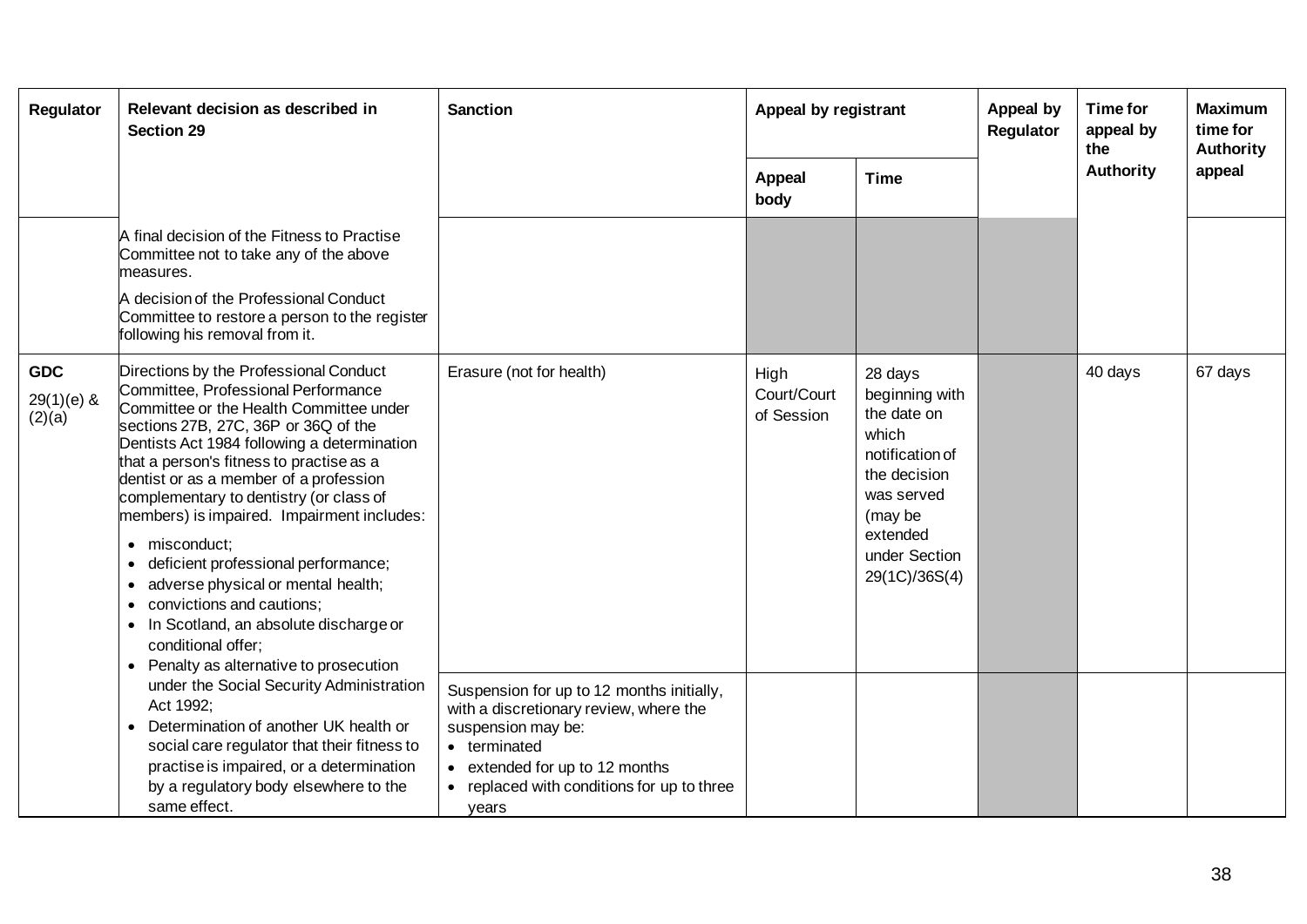| Regulator                             | Relevant decision as described in<br><b>Section 29</b>                                                                                                                                                                                                                                                                                                                                                        | <b>Sanction</b>                                                                                                                                                                                                                   | Appeal by registrant                         |                                                                                                               | <b>Appeal by</b><br>Regulator | Time for<br>appeal by<br>the | <b>Maximum</b><br>time for<br>Authority |
|---------------------------------------|---------------------------------------------------------------------------------------------------------------------------------------------------------------------------------------------------------------------------------------------------------------------------------------------------------------------------------------------------------------------------------------------------------------|-----------------------------------------------------------------------------------------------------------------------------------------------------------------------------------------------------------------------------------|----------------------------------------------|---------------------------------------------------------------------------------------------------------------|-------------------------------|------------------------------|-----------------------------------------|
|                                       |                                                                                                                                                                                                                                                                                                                                                                                                               |                                                                                                                                                                                                                                   | <b>Appeal</b><br>body                        | <b>Time</b>                                                                                                   |                               | <b>Authority</b>             | appeal                                  |
|                                       | • Being included on a Safeguarding<br>Vulnerable Groups barred list (including<br>NI and Scottish equivalents)<br>A final decision of Professional Conduct<br>Committee, Professional Performance<br>Committee or the Health Committee not to<br>take any of the above measures.<br>A decision of the Professional Conduct<br>Committee to restore a person to the register<br>following his removal from it. | • changed to indefinite suspension if the<br>registrant has already been suspended<br>for 2 years (with a mandatory review if<br>registrant requests)                                                                             |                                              |                                                                                                               |                               |                              |                                         |
|                                       |                                                                                                                                                                                                                                                                                                                                                                                                               | Conditions for up to three years initially,<br>with a discretionary review, where the<br>conditions may be:<br>• removed<br>extended for up to three years<br>varied<br>$\bullet$<br>changed to suspension for up to 12<br>months |                                              |                                                                                                               |                               |                              |                                         |
|                                       |                                                                                                                                                                                                                                                                                                                                                                                                               | Reprimand (impairment)                                                                                                                                                                                                            |                                              |                                                                                                               |                               | 56 days                      | 56 days                                 |
|                                       |                                                                                                                                                                                                                                                                                                                                                                                                               | No impairment                                                                                                                                                                                                                     |                                              |                                                                                                               |                               |                              |                                         |
| <b>GOsC</b><br>$29(1)(g)$ &<br>(2)(a) | Any step taken by the Professional Conduct<br>Committee or Health Committee under<br>sections 22 or 23 of the Osteopaths Act<br>1993. Allegations against a registered<br>osteopath relate to:<br>• conduct falling short of the standard<br>required of a registered osteopath;<br>professional incompetence;<br>conviction                                                                                  | Conduct - removal                                                                                                                                                                                                                 | High Court of<br>Justice/Court<br>of Session | 28 days<br>beginning with<br>the date on<br>which the<br>notification of<br>the decision is<br>served on him. |                               | 40 days                      | 67 days                                 |
|                                       | ability to practise is seriously impaired<br>by a physical or mental condition.                                                                                                                                                                                                                                                                                                                               | Conduct - suspension order with a<br>mandatory review, where the order may<br>be<br>extended<br>$\bullet$<br>• changed to conditions                                                                                              |                                              |                                                                                                               |                               |                              |                                         |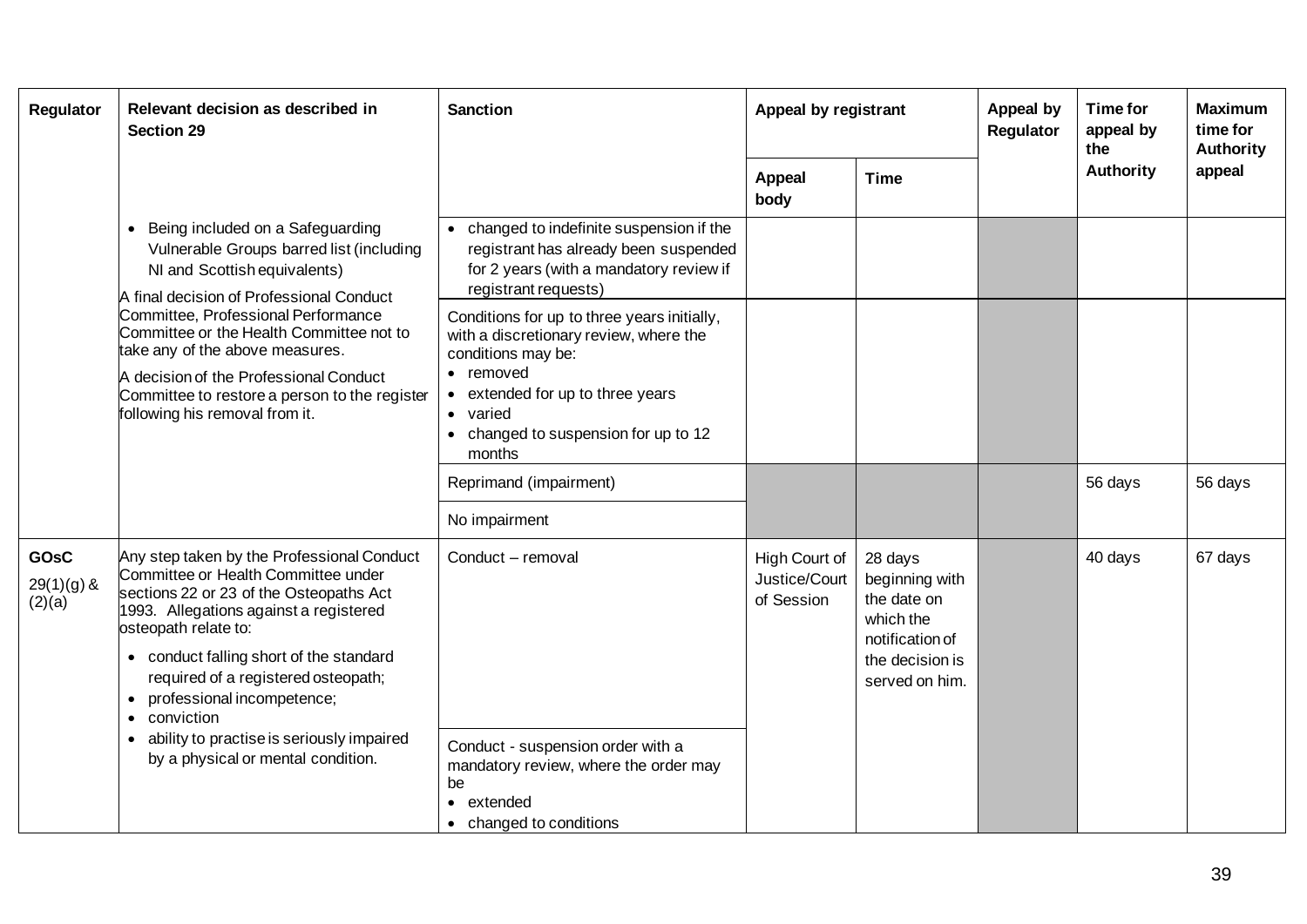| Regulator              | Relevant decision as described in<br><b>Section 29</b>                                                                                                                                                                                               | <b>Sanction</b>                                                                                                                                                             | Appeal by registrant                                                     |                                                                                                                                             | <b>Appeal by</b><br>Regulator | <b>Time for</b><br>appeal by<br>the | <b>Maximum</b><br>time for<br>Authority                    |
|------------------------|------------------------------------------------------------------------------------------------------------------------------------------------------------------------------------------------------------------------------------------------------|-----------------------------------------------------------------------------------------------------------------------------------------------------------------------------|--------------------------------------------------------------------------|---------------------------------------------------------------------------------------------------------------------------------------------|-------------------------------|-------------------------------------|------------------------------------------------------------|
|                        |                                                                                                                                                                                                                                                      |                                                                                                                                                                             | <b>Appeal</b><br>body                                                    | <b>Time</b>                                                                                                                                 |                               | <b>Authority</b>                    | appeal                                                     |
|                        | A final decision of Professional Conduct<br>Committee or the Health Committee not to<br>take any of the above measures.<br>A decision of the Professional Conduct<br>Committee to restore a person to the register<br>following his removal from it. | Conduct - conditions of practice order<br>with a mandatory review, where the<br>conditions may be:<br>extended<br>varied (including with a test)<br>reduced                 |                                                                          |                                                                                                                                             |                               |                                     |                                                            |
|                        |                                                                                                                                                                                                                                                      | Conduct - admonishment                                                                                                                                                      |                                                                          |                                                                                                                                             |                               |                                     |                                                            |
|                        |                                                                                                                                                                                                                                                      | Health - suspension order with a<br>discretionary review, where the order may<br>be<br>• extended<br>changed to conditions<br>revoked<br>• varied                           | Appeal<br>tribunal, then<br>High Court of<br>Justice/Court<br>of Session | 28 days<br>beginning with<br>the date on<br>which<br>notification of<br>the decision of<br>the<br>committee/trib<br>unal is sent to<br>him. |                               | 40 days                             | 40 days<br>from last<br>committee/t<br>ribunal<br>decision |
|                        |                                                                                                                                                                                                                                                      | Health - conditions of practice order with<br>a discretionary review, where the<br>conditions may be:<br>• extended<br>varied (including with a test)<br>reduced            |                                                                          |                                                                                                                                             |                               |                                     |                                                            |
|                        |                                                                                                                                                                                                                                                      | Health and conduct - not well founded                                                                                                                                       |                                                                          |                                                                                                                                             |                               | 56 days                             | 56 days                                                    |
| GCC                    | Any step taken by the Professional Conduct<br>Committee or Health Committee Council                                                                                                                                                                  | Conduct - removal                                                                                                                                                           | High Court of                                                            | 28 days                                                                                                                                     |                               | 40 days                             | 67 days                                                    |
| $29(1)(h)$ &<br>(2)(a) | under sections 22 or 23 of the Chiropractors<br>Act. Allegations against a registered<br>chiropractor relate to:                                                                                                                                     | Conduct - suspension order for up to<br>three years initially with a mandatory<br>review (see Part IV of PCC Rules and<br>Guidance on Sanctions), where the order<br>may be | Justice/Court<br>of Session                                              | beginning with<br>the date on<br>which<br>notification of<br>the decision is<br>sent to him                                                 |                               |                                     |                                                            |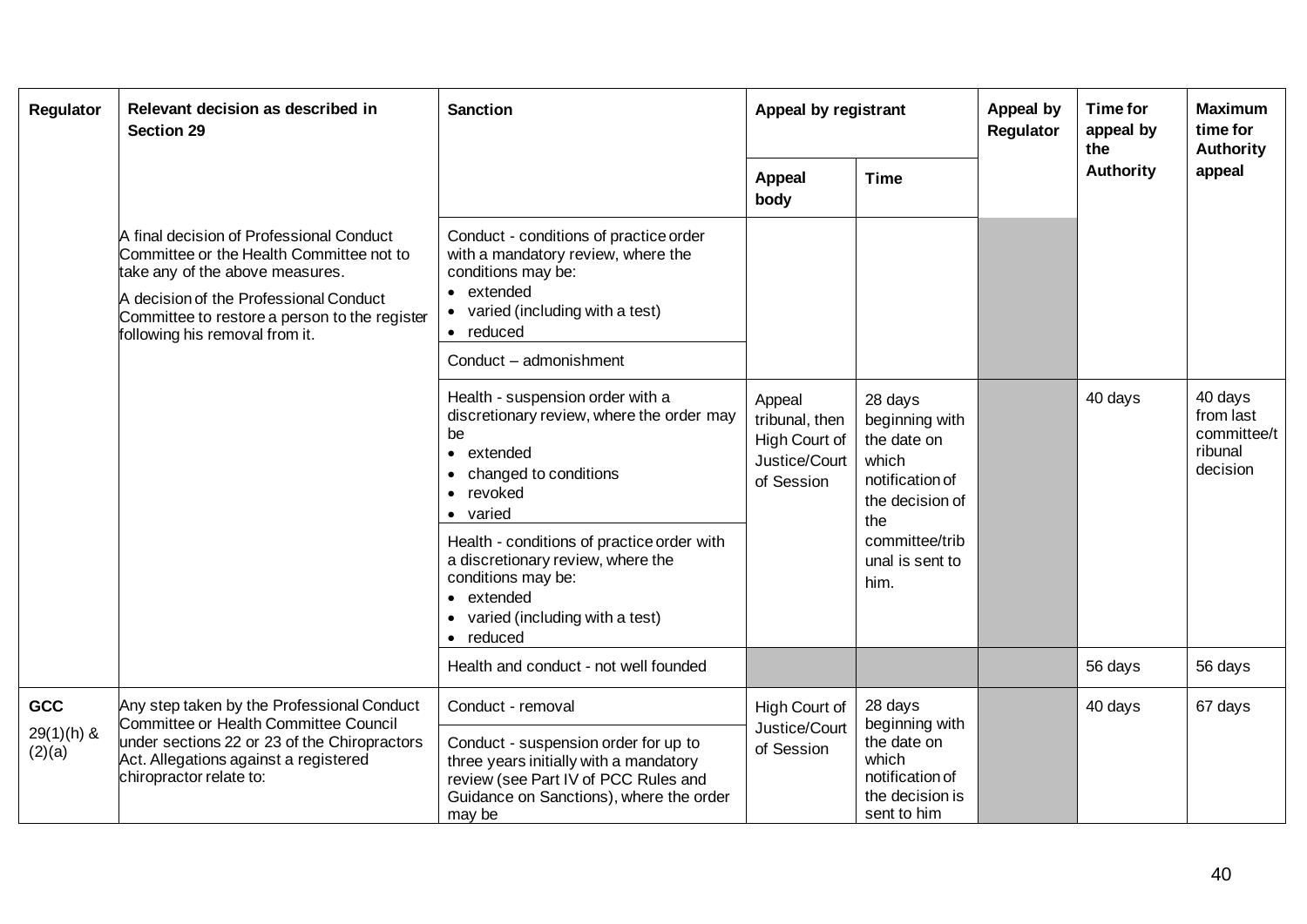| Regulator   | Relevant decision as described in<br><b>Section 29</b>                                                                                                                                                                                                                                                                                                                                                                                                                                           | <b>Sanction</b>                                                                                                                                                                                                                                                                 | Appeal by registrant                                                    |                                                                          | Appeal by<br>Regulator | <b>Time for</b><br>appeal by<br>the | <b>Maximum</b><br>time for<br><b>Authority</b>             |
|-------------|--------------------------------------------------------------------------------------------------------------------------------------------------------------------------------------------------------------------------------------------------------------------------------------------------------------------------------------------------------------------------------------------------------------------------------------------------------------------------------------------------|---------------------------------------------------------------------------------------------------------------------------------------------------------------------------------------------------------------------------------------------------------------------------------|-------------------------------------------------------------------------|--------------------------------------------------------------------------|------------------------|-------------------------------------|------------------------------------------------------------|
|             |                                                                                                                                                                                                                                                                                                                                                                                                                                                                                                  |                                                                                                                                                                                                                                                                                 | <b>Appeal</b><br>body                                                   | <b>Time</b>                                                              |                        | <b>Authority</b>                    | appeal                                                     |
|             | conduct falling short of the standard<br>$\bullet$<br>required of a registered chiropractor;<br>professional incompetence;<br>conviction<br>ability to practise is seriously impaired<br>$\bullet$<br>by a physical or mental condition.<br>A final decision of Professional Conduct<br>Committee or the Health Committee not to<br>take any of the above measures.<br>A decision of the Professional Conduct<br>Committee to restore a person to the register<br>following his removal from it. | • extended<br>changed to conditions<br>$\bullet$                                                                                                                                                                                                                                |                                                                         | (for each<br>appeal)                                                     |                        |                                     |                                                            |
|             |                                                                                                                                                                                                                                                                                                                                                                                                                                                                                                  | Conduct - conditions of practice order for<br>up to three years initially with a<br>mandatory review (see Part IV of PCC<br>Rules and Guidance on Sanctions),<br>where the conditions may be:<br>• extended<br>varied (including with a test)<br>$\bullet$<br>$\bullet$ reduced |                                                                         |                                                                          |                        |                                     |                                                            |
|             |                                                                                                                                                                                                                                                                                                                                                                                                                                                                                                  | Conduct - admonishment                                                                                                                                                                                                                                                          |                                                                         |                                                                          |                        |                                     |                                                            |
|             |                                                                                                                                                                                                                                                                                                                                                                                                                                                                                                  | Health - suspension order for up to three<br>years initially with a discretionary review,<br>where the order may be<br>extended<br>changed to conditions                                                                                                                        | Appeal<br>tribunal then<br>High Court of<br>Justice/Court<br>of Session | 28 days<br>beginning with<br>the date on<br>which the<br>decision of the |                        | 40 days                             | 40 days<br>from last<br>committee/t<br>ribunal<br>decision |
|             |                                                                                                                                                                                                                                                                                                                                                                                                                                                                                                  | Health - conditions of practice order for up<br>to three years initially with a discretionary<br>review, where the conditions may be:<br>• extended<br>varied (including with a test)                                                                                           |                                                                         | committee/trib<br>unal is sent to<br>him.                                |                        |                                     |                                                            |
|             |                                                                                                                                                                                                                                                                                                                                                                                                                                                                                                  | Health and conduct - Not well founded                                                                                                                                                                                                                                           |                                                                         |                                                                          |                        | 56 days                             | 56 days                                                    |
| <b>HCPC</b> | "any corresponding measure taken in<br>relation to a member of a profession                                                                                                                                                                                                                                                                                                                                                                                                                      | Striking-off order (only for health or<br>competence after two years of<br>suspension or conditions)                                                                                                                                                                            |                                                                         | 28 days<br>beginning with<br>the date on                                 |                        | 40 days                             | 67 days                                                    |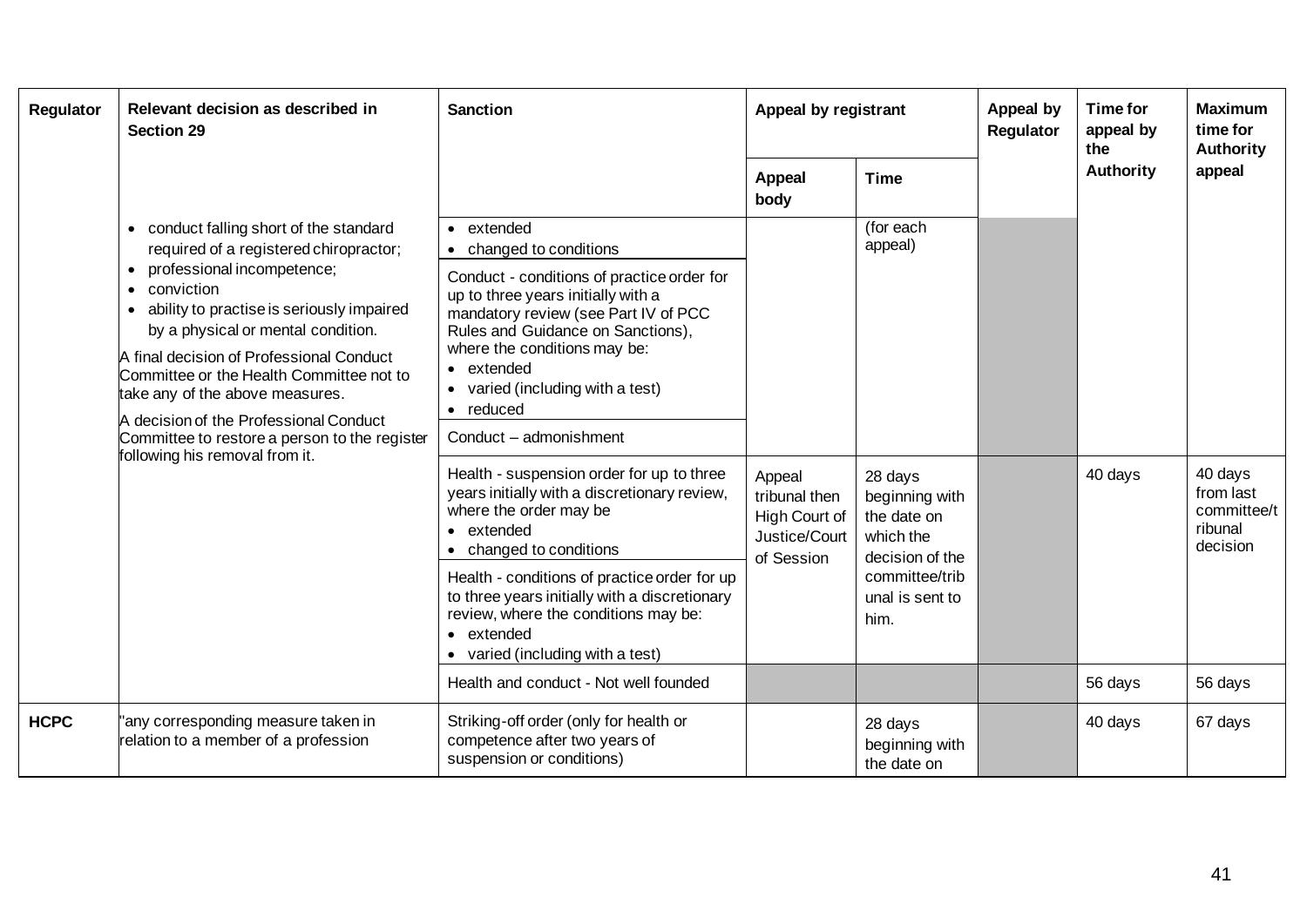| Regulator              | Relevant decision as described in<br><b>Section 29</b>                                                                                                                                                                                                                                                                                                                                                                                                                                                                                                                                                                                                                                                                                                                                                                                                                                                                                                                                                                                                                                                                                                                                                                                                                                           | <b>Sanction</b><br><b>Appeal</b><br>body                                                                                                                                                                                                                                                                                                                                                      | Appeal by registrant                         |                                                | <b>Appeal by</b><br>Regulator | Time for<br>appeal by<br>the | <b>Maximum</b><br>time for<br>Authority |
|------------------------|--------------------------------------------------------------------------------------------------------------------------------------------------------------------------------------------------------------------------------------------------------------------------------------------------------------------------------------------------------------------------------------------------------------------------------------------------------------------------------------------------------------------------------------------------------------------------------------------------------------------------------------------------------------------------------------------------------------------------------------------------------------------------------------------------------------------------------------------------------------------------------------------------------------------------------------------------------------------------------------------------------------------------------------------------------------------------------------------------------------------------------------------------------------------------------------------------------------------------------------------------------------------------------------------------|-----------------------------------------------------------------------------------------------------------------------------------------------------------------------------------------------------------------------------------------------------------------------------------------------------------------------------------------------------------------------------------------------|----------------------------------------------|------------------------------------------------|-------------------------------|------------------------------|-----------------------------------------|
|                        |                                                                                                                                                                                                                                                                                                                                                                                                                                                                                                                                                                                                                                                                                                                                                                                                                                                                                                                                                                                                                                                                                                                                                                                                                                                                                                  |                                                                                                                                                                                                                                                                                                                                                                                               |                                              | <b>Time</b>                                    |                               | Authority                    | appeal                                  |
| $29(1)(j)$ &<br>(2)(b) | regulated by the Health and Social Work<br>Professions Order 2001."<br>Professions are: arts therapists, biomedical<br>scientists, chiropodists, podiatrists, clinical<br>scientists, dietitians, hearing aid<br>dispensers, occupational therapists,<br>operating department practitioners,<br>orthoptists, paramedics, physiotherapists,<br>practitioner psychologists, prosthetists,<br>orthotists, radiographers, social workers in<br>England, speech and language therapists.<br>Corresponding measures means a directions<br>by the Conduct and Competence Committee<br>or Health Committee under article 29 that an<br>allegation is well founded. An allegation<br>includes that an entry in the register relating<br>to him had been fraudulently procured or<br>incorrectly made or that his fitness to<br>practise is impaired by reason of:<br>misconduct<br>$\bullet$<br>lack of competence<br>convictions or cautions<br>٠<br>physical or mental health<br>determination of another UK health or<br>$\bullet$<br>social care regulator that their fitness to<br>practise is impaired, or a determination<br>by a regulatory body elsewhere to the<br>same effect.<br>being included on a Safeguarding<br>Vulnerable Groups barred list (including<br>NI and Scottish equivalents) | Suspension order for up to one year<br>initially with a mandatory review, where<br>the order may be:<br>• extended<br>replaced with another order<br>impose a conditions of practice order<br>$\bullet$<br>Conditions of practice order for up to<br>three years initially with a mandatory<br>review, where the order may be:<br>• extended<br>• replace with another order<br>Caution order | High Court of<br>Justice/Court<br>of Session | which the<br>order or<br>decision is<br>served |                               |                              |                                         |
|                        |                                                                                                                                                                                                                                                                                                                                                                                                                                                                                                                                                                                                                                                                                                                                                                                                                                                                                                                                                                                                                                                                                                                                                                                                                                                                                                  | Mediation<br>Not well founded                                                                                                                                                                                                                                                                                                                                                                 |                                              |                                                |                               | 56 days                      | 56 days                                 |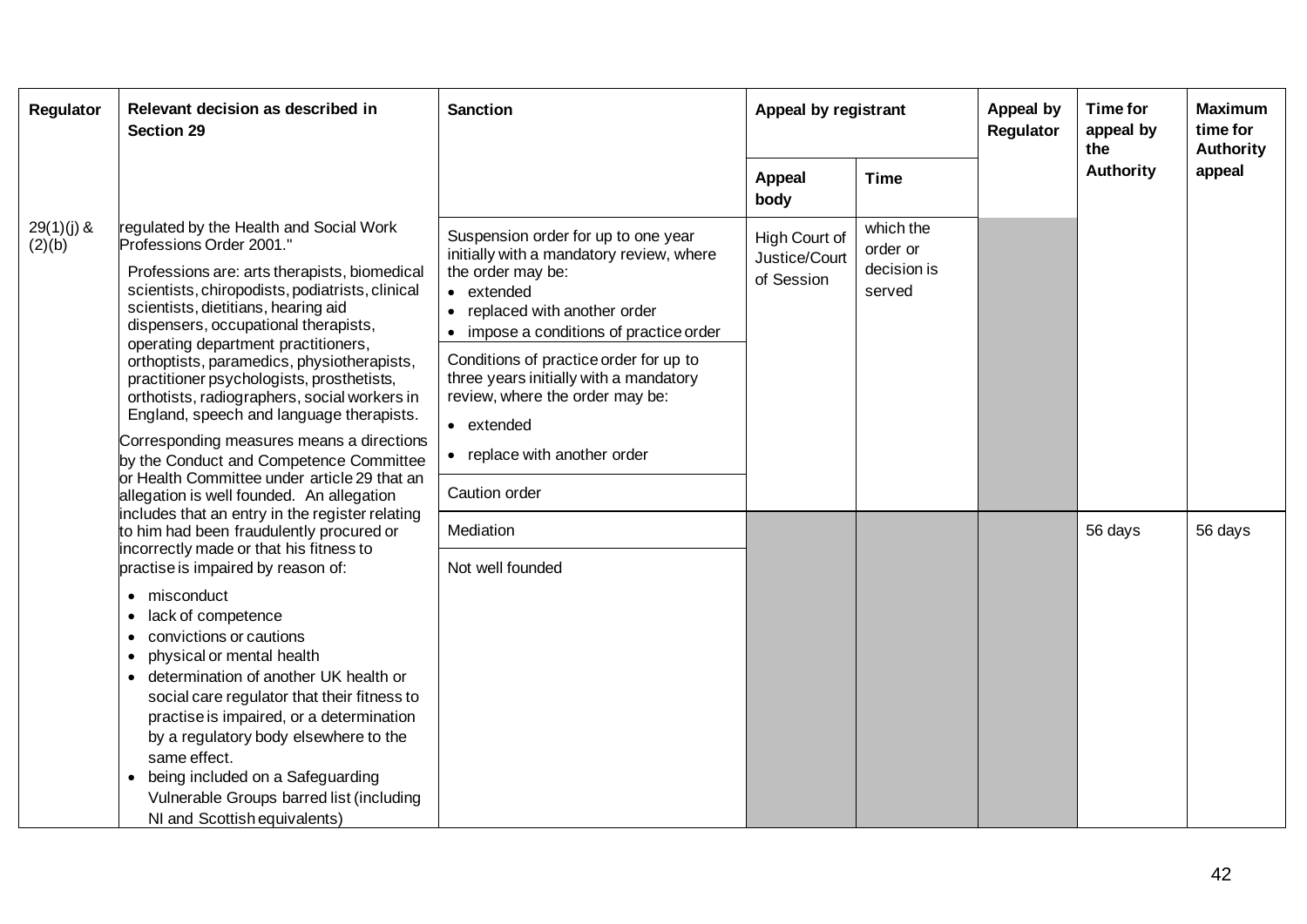| Regulator | Relevant decision as described in<br><b>Section 29</b>                                                                                             | <b>Sanction</b> | Appeal by registrant  |             | Appeal by<br>Regulator | Time for<br>appeal by<br>the | <b>Maximum</b><br>time for<br>Authority |
|-----------|----------------------------------------------------------------------------------------------------------------------------------------------------|-----------------|-----------------------|-------------|------------------------|------------------------------|-----------------------------------------|
|           |                                                                                                                                                    |                 | <b>Appeal</b><br>body | <b>Time</b> |                        | Authority                    | appeal                                  |
|           | A final decision of Conduct and Competence<br>Committee or the Health Committee not to<br>take any of the above measures.                          |                 |                       |             |                        |                              |                                         |
|           | A decision of the Conduct and Competence<br>Committee or Health Committee to restore a<br>person to the register following his removal<br>from it. |                 |                       |             |                        |                              |                                         |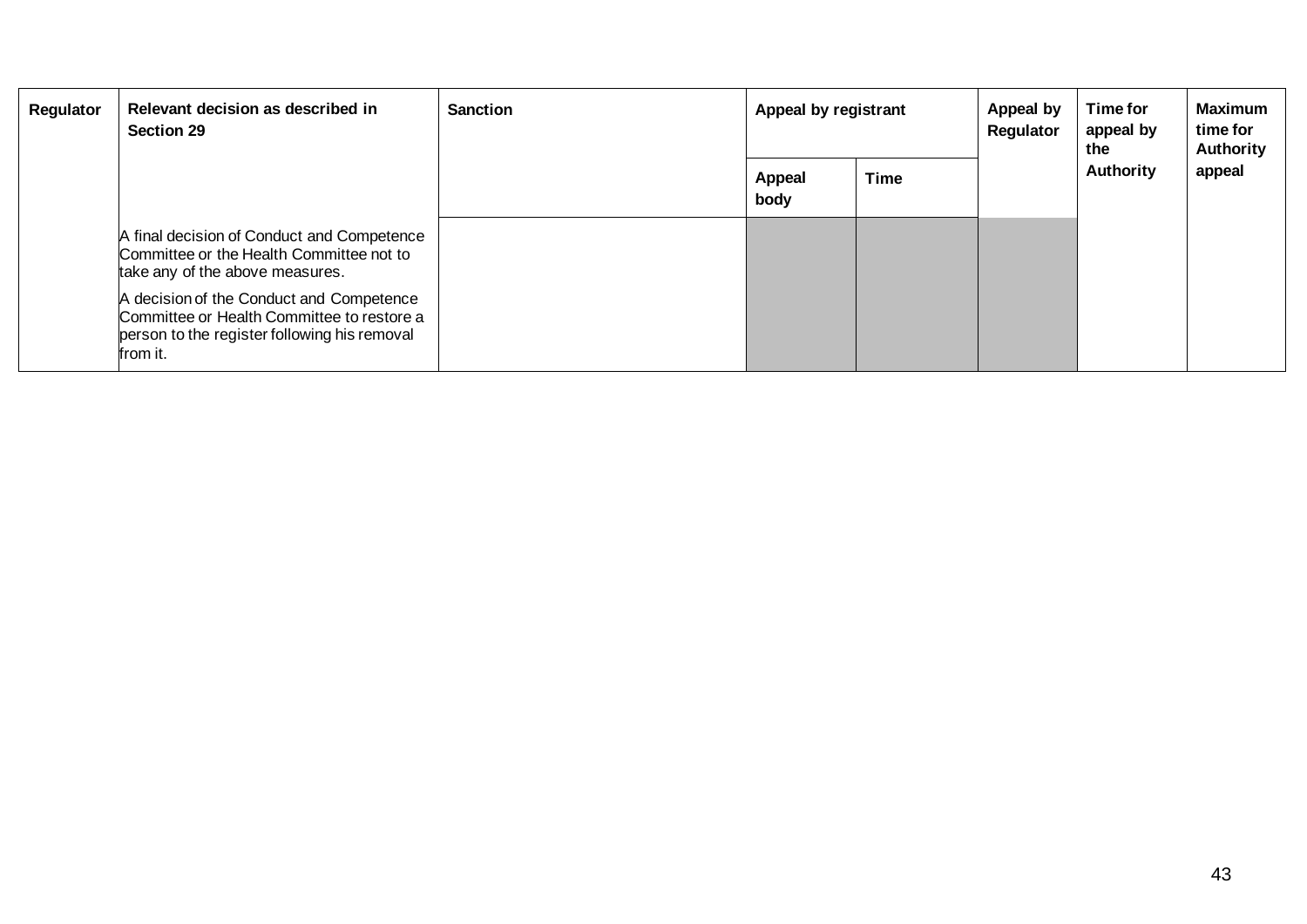# <span id="page-43-0"></span>4. Annex 3: Section 29 case meeting Checklist for Chairs

- 1. Confirm the meeting is quorate. The following should be present:
	- i. The Chief Executive, or a Board Member in his absence
	- ii. At least one person from any of the following roles:
		- Director of Scrutiny & Quality
		- − Head of Legal (Senior Solicitor)
	- iii. A third member from any of the roles listed at (i) or (ii), or one of the following:
		- − Assistant Director of Scrutiny & Quality (Performance)
		- **Lawyer**
		- − Senior Legal Reviewer
		- Other member of the Authority's staff who has been trained in the skills and knowledge needed to take decisions
- 2. Establish that a Legal Adviser and note-taker are present.
- 3. State the name of the final fitness to practise panel decision being considered and the relevant regulator.
- 4. Establish and record any conflicts of interest amongst the decisionmakers.
- 5. Is the electronic case meeting manual available to the meeting?
- 6. Have the decision-makers received any written report from the Legal Adviser and all supporting documents (including exhibits) if requested?
- 7. Are there any questions/comments on the documents?
- 8. Has the regulator or any other party provided information for the purpose of the case meeting? If so, ask the Legal Adviser to advise on the appropriate stage at which this should be considered by the decisionmakers.
- 9. Address the question of jurisdiction yes/no and on what basis?
- 10. When does the Authority's deadline for s29 referral to Court expire?
- 11. Ask the Legal Adviser to outline the case, starting with a brief outline of the facts.
- 12. Either the Legal Adviser or an officer of the Authority should set out the registrant's current status (e.g. if suspended and when this will end). The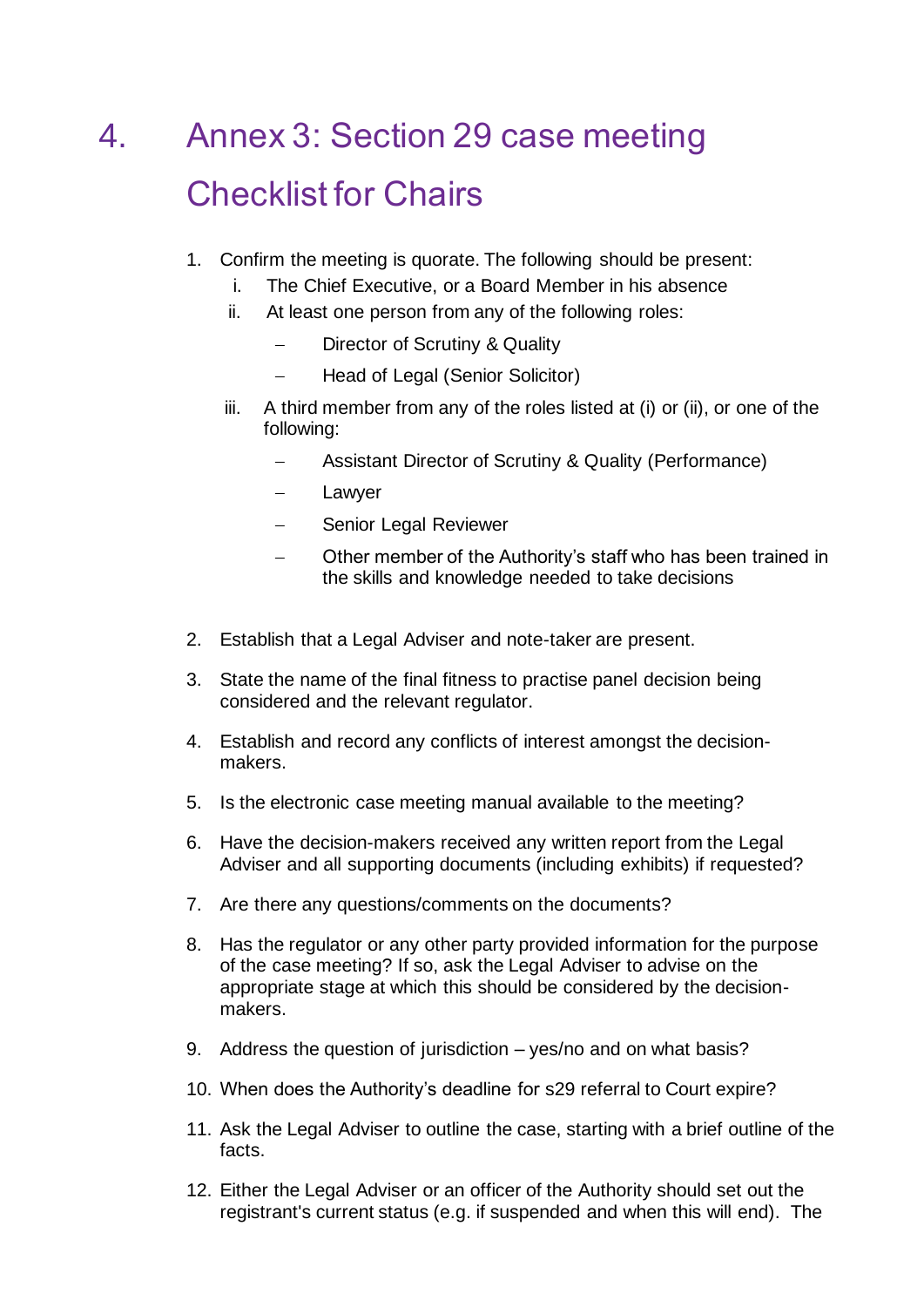Legal Adviser should outline any steps that might be taken. If appropriate, the decision-makers should discuss whether any steps should be taken in the interim to address public protection.

- 13. Have specific issues highlighted in by the Legal Adviser been addressed?
- 14. Where necessary, consider with the Legal Adviser the extent of deference due to the final fitness to practise panel that made the decision in the specific circumstances and the weight to be attached to different types of evidence.
- 15. If relevant, ask the Legal Adviser/relevant officer of the Authority to cover/expand on developments in recent cases and similar facts.
- 16. Consider the application of section 29<sup>10</sup>:

*Is the final fitness to practise panel's decision sufficient for public protection in terms of:*

- *Protection of the health, safety and well-being of the public*
- *Maintaining public confidence in the profession*
- *Maintaining proper professional standards and conduct for members of that profession*
- 17. If the threshold set under s29 is met the decision-makers should go on to consider whether or not to exercise the Authority's discretion to make a s29 referral to Court:
	- a. Success prospects to be addressed by the Legal Adviser
	- b. Alternative means available to achieve public protection
	- c. Impact on resources available to the Authority
- 18. Summarise the reasons for the decision and confirm the decision-makers' understanding.
- 19. Identify with the other decision-makers what alternative sanction might be appropriate to address the public protection concerns.
- 20. If the decision of the decision-makers is not to make a s29 referral to Court, consider whether the decision has given rise to any learning points should be fed back either to the regulator or more generally across the sector.

<sup>&</sup>lt;sup>10</sup> This applies to any final fitness to practise panel decision made on or after 1 January 2016. A differently worded test applied to any such decision made on or before 31 December 2015.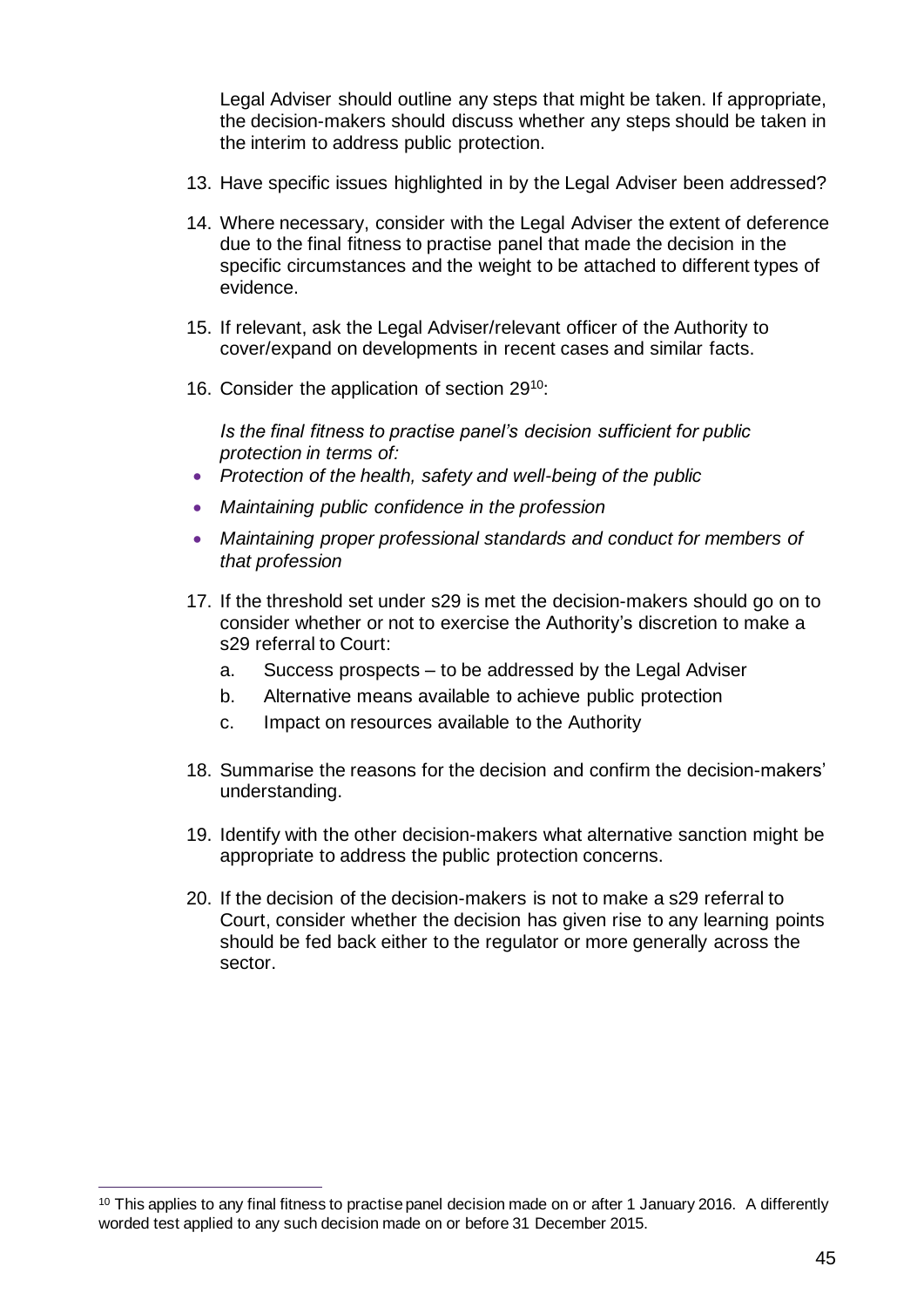# <span id="page-45-0"></span>5. Annex 4: Section 29 case meeting

## **Statutory deadline decision-making checklist for Chairs**

- 1. Clarify that this is a full s29 case meeting convened in order for the decision-makers to decide whether or not to confirm the s29 referral to Court made under the statutory deadline decision-making procedure
- 2. Establish that the decision makers were not involved in the earlier decision to lodge the s29 referral to Court and confirm that they will not take into account the fact that a s29 referral to Court has been made when considering whether or not the final fitness to practise decision is insufficient for public protection
- 3. Confirm the meeting is quorate. The following should be present:
	- i. The Chief Executive, or a Board Member in his absence
	- ii. At least one person from any of the following roles:
		- The Director of Scrutiny & Quality
		- Head of Legal (Senior Solicitor)
	- iii. A third member from any of the roles listed at (i) or (ii), or one of the following:
		- The Assistant Director of Scrutiny & Quality (Performance)
		- Lawyer
		- Senior Legal Reviewer
		- Other member of the Authority's staff who has been trained in the skills and knowledge needed to take decisions
- 4. Establish that a Legal Adviser and note-taker are present.
- 5. State the name of the final fitness to practise panel decision being considered and the relevant regulator.
- 6. Establish and record any conflicts of interest amongst the decisionmakers.
- 7. Is the electronic case meeting manual available to the meeting?
- 8. Have the decision-makers received any written report from the Legal Adviser and all supporting documents (including exhibits) if requested?
- 9. Are there any questions/comments on the documents?
- 10. Has the regulator or any other party provided information for the purpose of the case meeting? If so, ask the Legal Adviser to advise on the appropriate stage at which this should be considered by the decisionmakers.
- 11. Address the question of Jurisdiction yes/no and on what basis?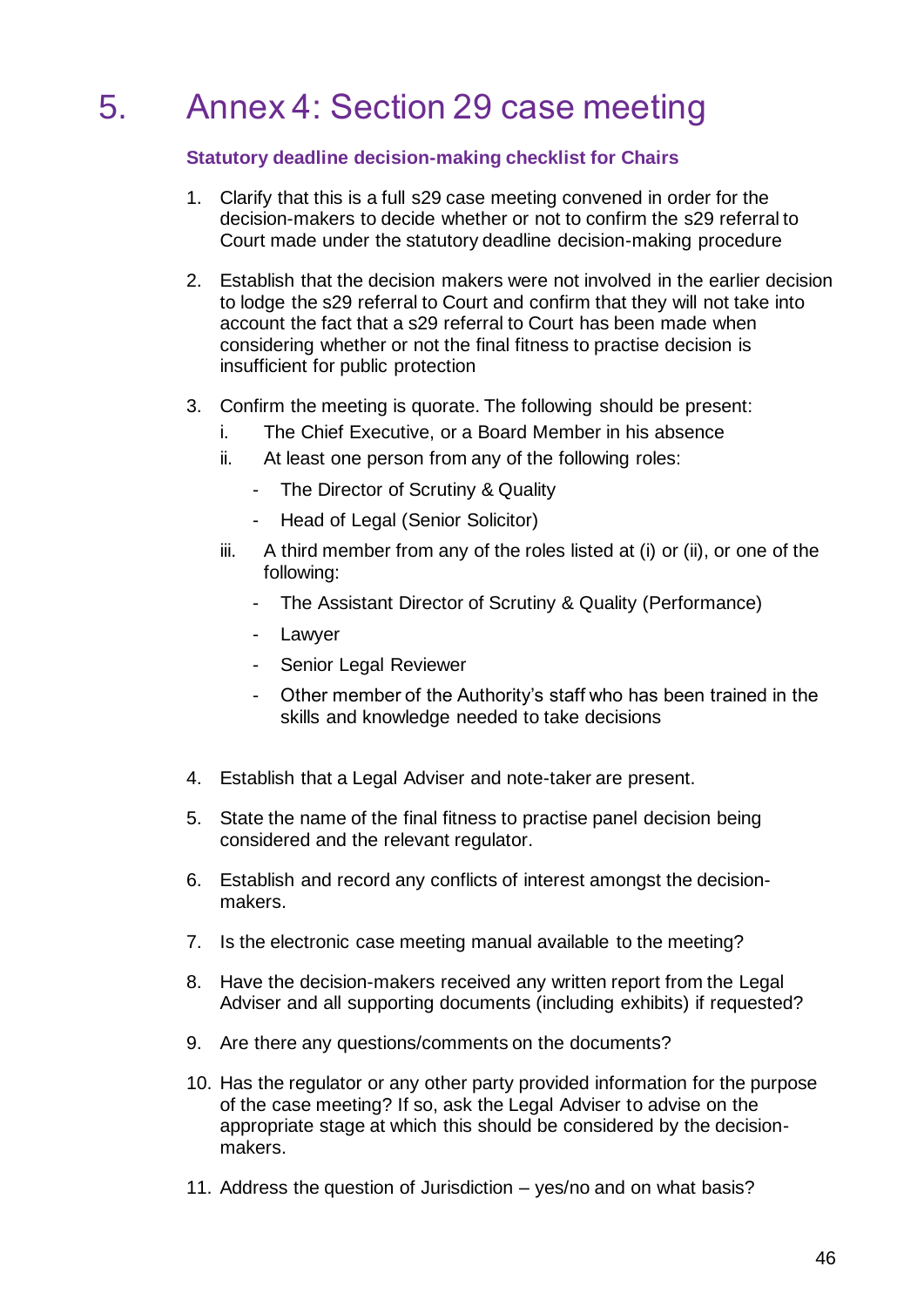- 12. Ask the Legal Adviser to outline the case, starting with a brief outline of the facts.
- 13. The Legal Adviser or an officer of the Authority should set out the registrant's current status (e.g. if suspended and when this will end). The Legal Advisor should outline any steps that might be taken. If appropriate, the decision-makers should discuss whether any steps should be taken in the interim to address public protection.
- 14. Have specific issues highlighted in by the Legal Adviser been addressed?
- 15. Where necessary, consider with the Legal Adviser the extent of deference due to the final fitness to practise panel that made the decision in the specific circumstances and the weight to be attached to different types of evidence.
- 16. If relevant, ask the Legal Adviser/relevant officer of the Authority to cover/expand on developments in recent cases and similar facts.
- 17. Consider the application of section 29<sup>11</sup>:

*Is the final fitness to practise panel's decision sufficient for public protection in terms of:*

- *Protection of the health, safety and well-being of the public*
- *Maintaining public confidence in the profession*
- *Maintaining proper professional standards and conduct for members of that profession*
- 18. If the threshold set under s29 is met the decision-makers should go on to consider whether or not to confirm the s29 referral to Court:
- 19. Success prospects to be addressed by the Legal Adviser
- 20. Alternative means available to achieve public protection
- 21. Impact on resources available to the Authority
- 22. Summarise the reasons for the decision and confirm the decisionmakers' understanding.
- 23. Identify with the other decision-makers what alternative sanction might be appropriate to address the public protection concerns.
- 24. If the decision of the decision-makers is to withdraw the s29 referral to Court, consider whether the decision has given rise to any learning points should be fed back either to the regulator or more generally across the sector.

<sup>11</sup> This applies to any final fitness to practise panel decision made on or after 1 January 2016. A differently worded test applied to any such decision made on or before 31 December 2015.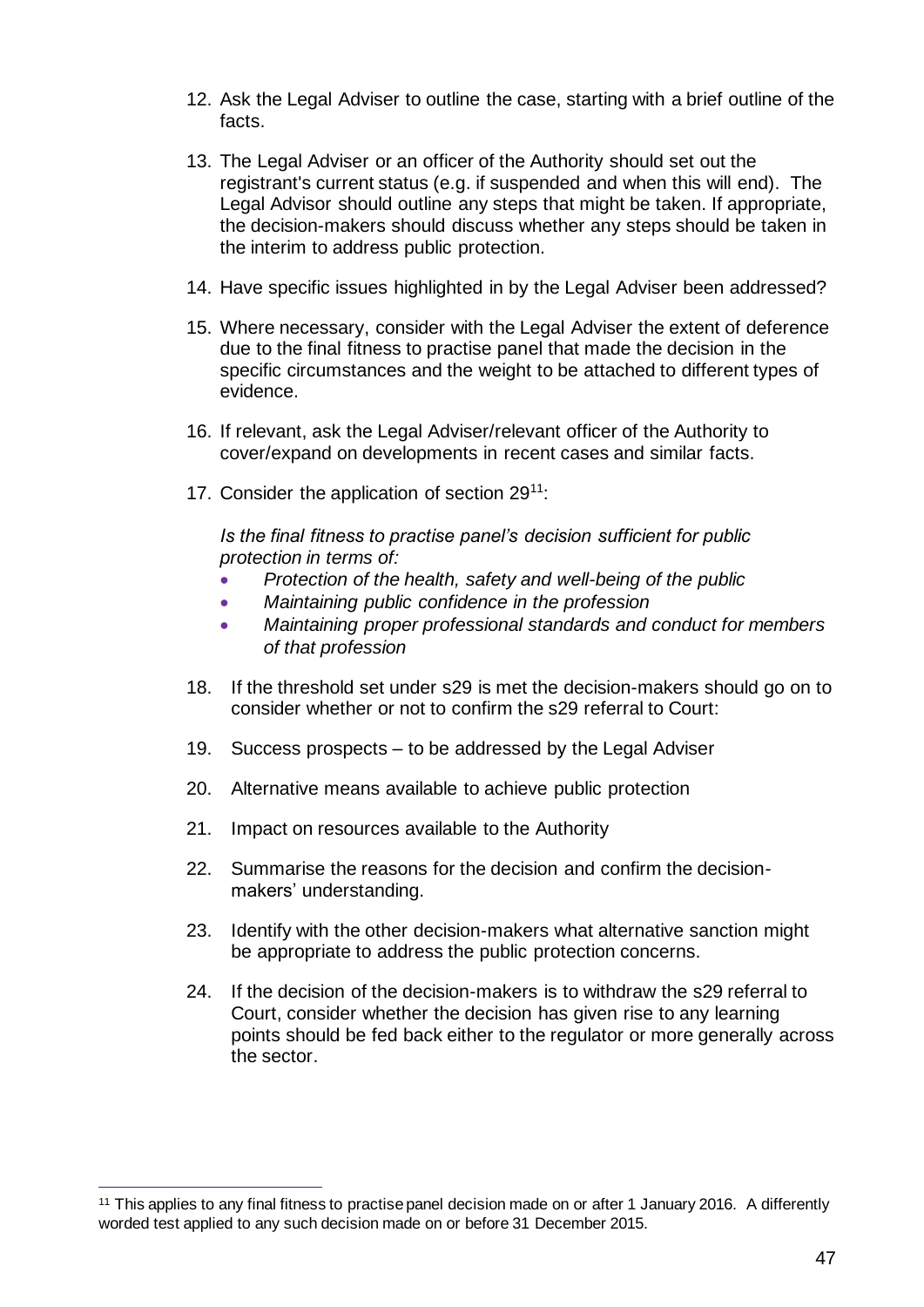# <span id="page-47-0"></span>Annex 5: Alternative Dispute Resolution

- 5.1 The Authority has adopted a policy for Alternative Dispute Resolution ('ADR'), which is set out in this Annex.
- 5.2 ADR generally refers to a range of options (negotiation, mediation, neutral evaluation, arbitration) that enable litigants to agree a course of action and recommend to a judge how best to resolve a case. This enables parties to minimise costs and reach agreement at an earlier stage than having to undertake full Court proceedings.
- 5.3 While not seeking to constrain the ability of the Authority to assess the most appropriate means of ensuring public protection in advance, the ADR policy acknowledges that for some s29 referrals to Court it may be appropriate to seek proposals from, and have discussions with, the regulators and registrants concerned, in order to identify whether the Authority's concerns can be resolved without the need for a Court hearing. This has been the approach that the Authority has already used successfully in relation to various s29 referrals to Court, working with other parties to resolve cases earlier and saving resources.
- 5.4 The Authority's adoption of ADR formalises this approach. It will be followed in all cases that the Authority considers suitable, if the respondents are prepared to explore settlement options. In most cases, the Authority expects that negotiation of wording of an agreed Consent Order (to be approved by the Court) will be the most appropriate ADR process.
- 5.5 Any decision by the Authority to settle a s29 referral to Court by means of a Consent Order requires the approval of the Chief Executive or the Director of Scrutiny & Quality).
- 5.6 Similarly, any agreement as to the amount of the costs to be paid to (or exceptionally, by) the Authority in connection with a s29 referral to Court is a matter for the Chief Executive or the Director of Scrutiny & Quality).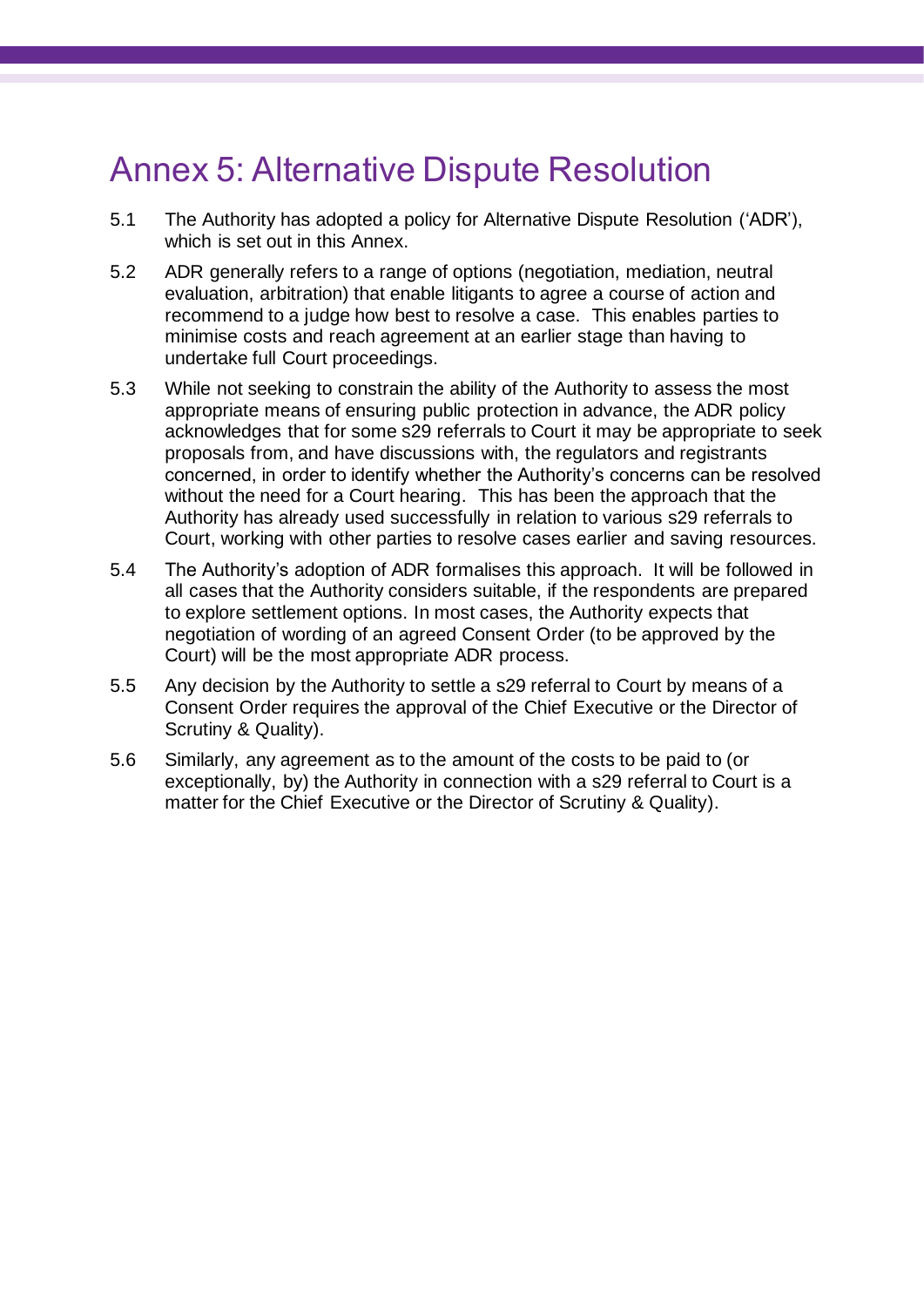# <span id="page-48-0"></span>Annex 6: Scrutiny Committee Terms of Reference

### **Scrutiny Committee Terms of Reference**

#### **Role**

5.7 The Scrutiny Committee reviews, monitors and reports on the operation of the Authority's work in scrutinising the work of the nine healthcare regulatory bodies, the processes for approving appointments to those bodies, and the Accredited Registers programme overseen by the Authority. In particular, this includes work in the following areas:

#### *Work of the regulatory bodies*

- Consideration of final fitness to practise decisions in accordance with The Authority's powers under Section 29
- The audit of initial fitness to practise decisions and the performance reviews of the regulators
- Consideration of concerns about the regulatory bodies.

#### *Appointments to the regulatory bodies*

• Provision of advice to the Privy Council regarding its appointment functions in relation to regulators' councils, pursuant to s227 of the Health and Social Care Act 2012.

#### *Accredited registers programme*

• The performance of the Accredited Registers programme, compliance with and the effectiveness of its policies and procedures.

#### **Responsibilities**

- 5.8 The Scrutiny Committee is required to:
	- Assure on behalf of the Board the quality of the work of the Scrutiny and Quality Team in scrutinising the regulatory bodies and advising the Privy Council on appointments
	- Review process and guidelines documents used by the Authority in scrutinising the regulators
	- Advise on policy developments and operational priorities in relation to the scrutiny work
	- Assure on behalf of the Board the quality of the work of the Accredited Registers team
	- Commission research and advice as appropriate.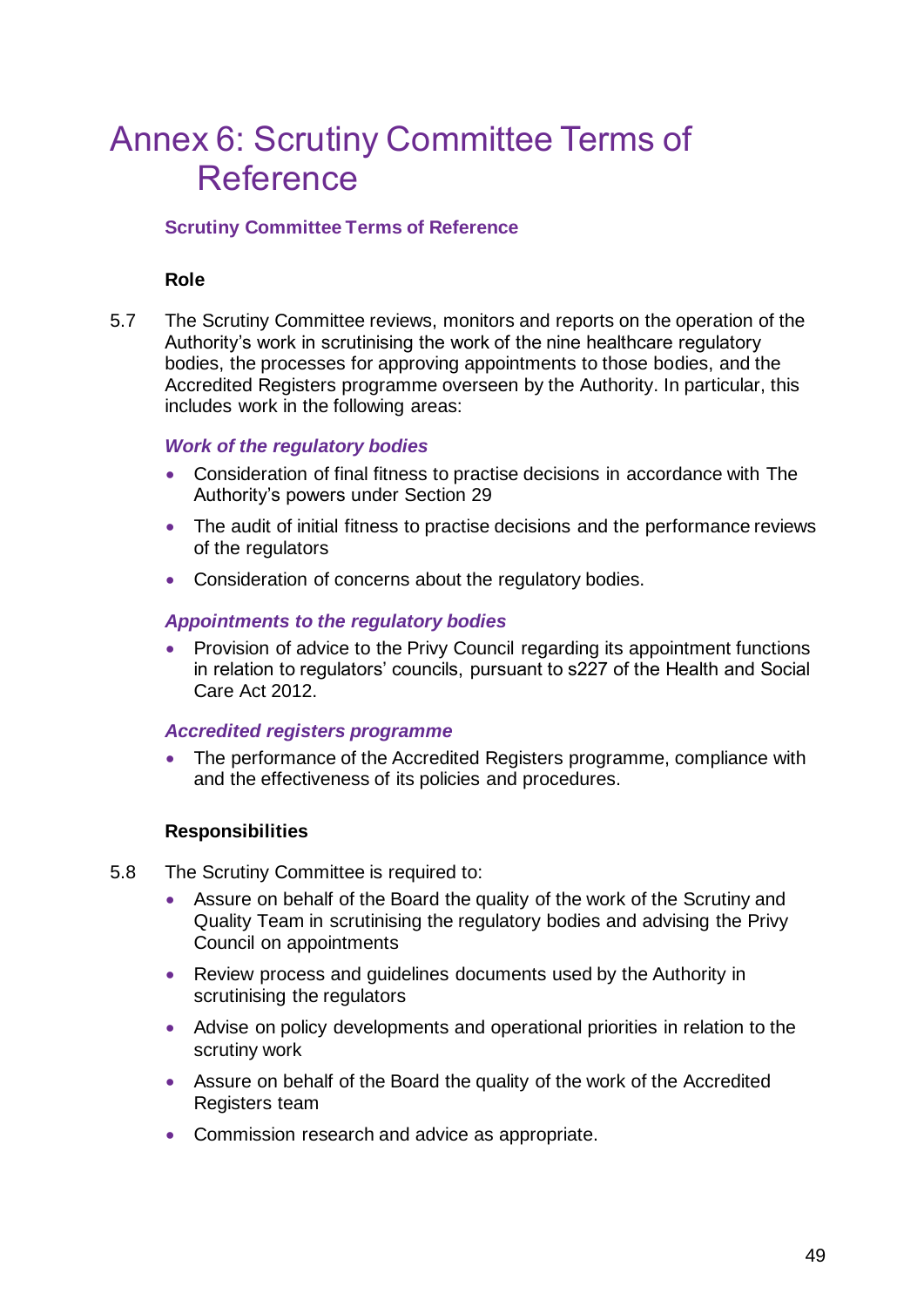## **Membership**

- 5.9 Membership of the Scrutiny Committee will consist of three Board members. The Committee reserves the right to co-opt a number of external representatives.
- 5.10 The Chair of the Board will be responsible for identifying Committee members and for nominating the Chair and this will be agreed by the Board
- 5.11 Membership of the Committee will be reviewed annually. The Scrutiny Committee is permitted to co-opt additional members to the Committee when this is necessary to conduct business.

### **Meetings**

- 5.12 The Scrutiny Committee may ask any or all of those attending, who are not members of the Committee, to withdraw if a private discussion is required.
- 5.13 Meetings will normally be attended by:
	- Chief Executive
	- Director of Scrutiny and Quality
	- Accredited Registers team, Head of Accreditation
	- Executive Assistant (note taker)
	- Other members of the Scrutiny and Quality or Standards and Policy teams who are responsible for the topics to be discussed.
- 5.14 Other members of the Scrutiny and Quality Team may attend meetings on occasions.
- 5.15 The Scrutiny Committee may ask any other officials of the organisation to attend to assist with its discussions on any particular matter.
- 5.16 The Scrutiny Committee will meet approximately three times a year.
- 5.17 The quorum for meetings will be two Committee members.

#### **Reporting**

- 5.18 The Scrutiny Committee will formally report in writing to the Board after each meeting through provision of the approved minutes.
- 5.19 The Scrutiny Committee will provide the Board with an Annual Report, summarising the main areas of work undertaken by the Committee during the previous year, and timed to support finalisation of the accounts and the Governance Statement.

*Updated February 2022.*